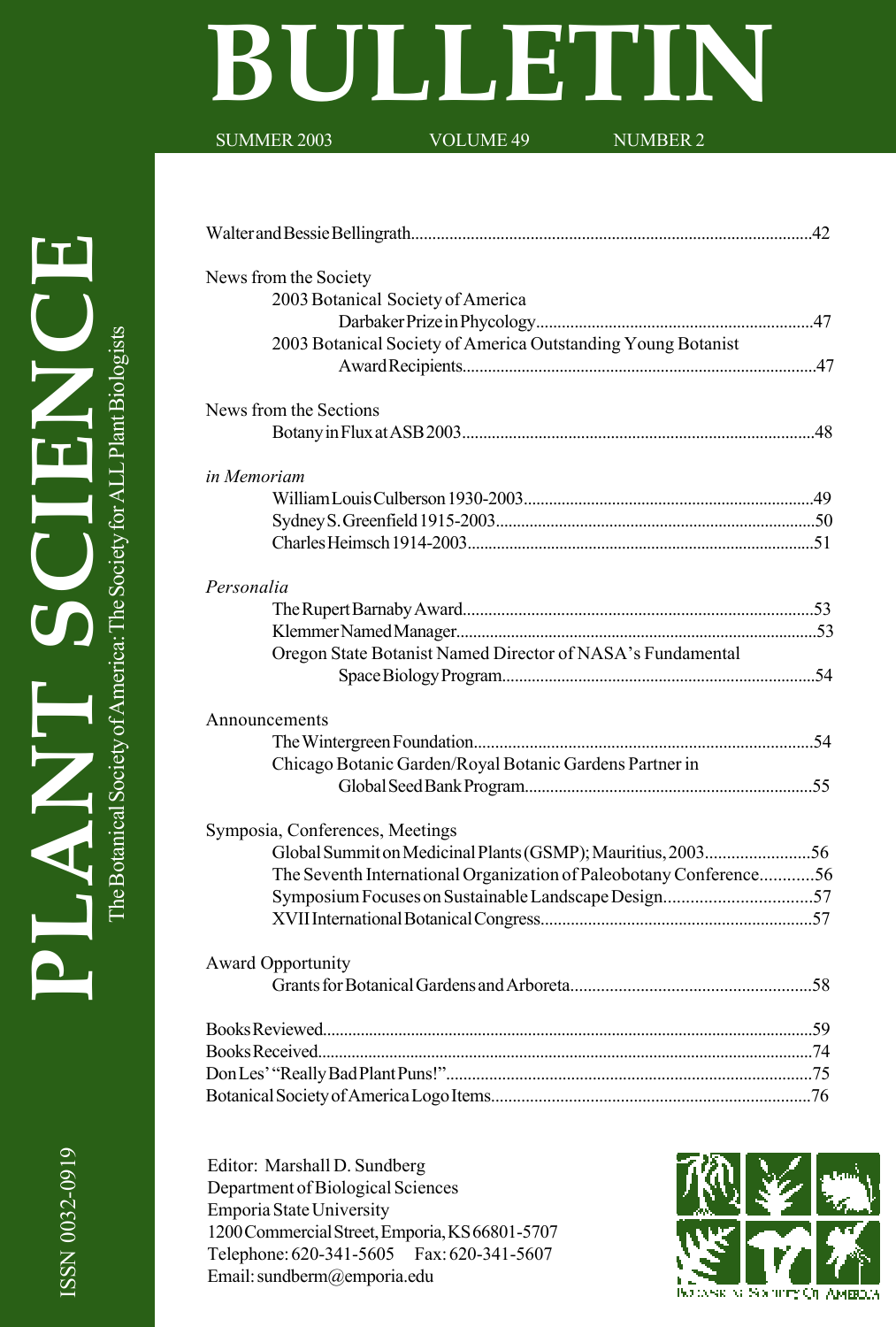To begin this issue it is timely to reflect on some of the challenge presented to the BSA membership in the very first article published in *Plant Science Bulletin* 1(1):1-4, 1955. In "The Challenge to Botanists" Sydney S. Greenfield, Chairman of the Committee on Education, rued that "On the whole, botany has not kept pace with the expansion of the other sciences, and in some cases there has been a decline if not an elimination of botany from the curriculum. . . With regard to the general public, we need to stimulate and conduct presentations of interesting news items and stories that will lead to widespread understanding of the significance of plants and plant studies." The *Plant Science Bulletin* was seen as a tool that could help to remediate the problem.

Professor Greenfield passed away in April of this year.

The feature article in this issue is in the spirit of promoting public appreciation of plants, and hopefully will serve as an additional incentive for you to participate in Botany 2003, July 26-31 in Mobile, Alabama..

Our annual meeting brings us to within an hours drive of the "Charm Spot of the Deep South." This is a fitting appellation for the beautiful Bellingrath Gardens and Home on the Isle-Aux-Oies (Fowl) River near Theodore, Alabama. The site of the gardens was originally a semi-tropical jungle and Spanish moss-draped live oaks still tower over the formal plantings in many of the gardens, along the trails, and around the Great Lawn. The Camellia Arboretum, containing more than 1000 varieties, is said to be the most complete collection of its kind in the world.

I hope you enjoy this brief biography of the founders and history of the development of the Bellingrath Gardens and Home. -editor

# **Walter and Bessie Bellingrath**

The year 2003 brings a centennial of the arrival to Mobile of one of its most generous citizens of the 20<sup>th</sup> century, Walter Duncan Bellingrath. Mr. Bellingrath moved from Montgomery, AL to establish Mobile's Coca-Cola bottling franchise that year. Although that franchise dates to 1902, little had been done with it before Walter Bellingrath arrived in town.



Mobile in 1903 was a prosperous city. New construction downtown had brought the Bienville Hotel (1900), the Masonic Temple (1901) and the new City Bank Building was nearing completion on Royal Street under a new architect in town, George B. Rogers.

#### *PLANT SCIENCE BULLETIN* POSTMASTER: Send address changes to: Botanical Society of America Business Office P.O. Box 299 St. Louis, MO 63166-0299 email: bsa-manager@botany.org Address Editorial Matters (only) to: Marsh Sundberg, Editor Dept. Biol. Sci., Emporia State Univ. 1200 Commercial St. Emporia, KS 66801-5057 Phone 620-341-5605 email: sundberm@emporia.edu ISSN 0032-0919 Published quarterly by Botanical Society of America, Inc., 1735 Neil Ave., Columbus, OH 43210. The yearly subscription rate of \$15 is included in the membership dues of the Botanical Society of America, Inc. Periodical postage paid at Columbus, OH and additional mailing office.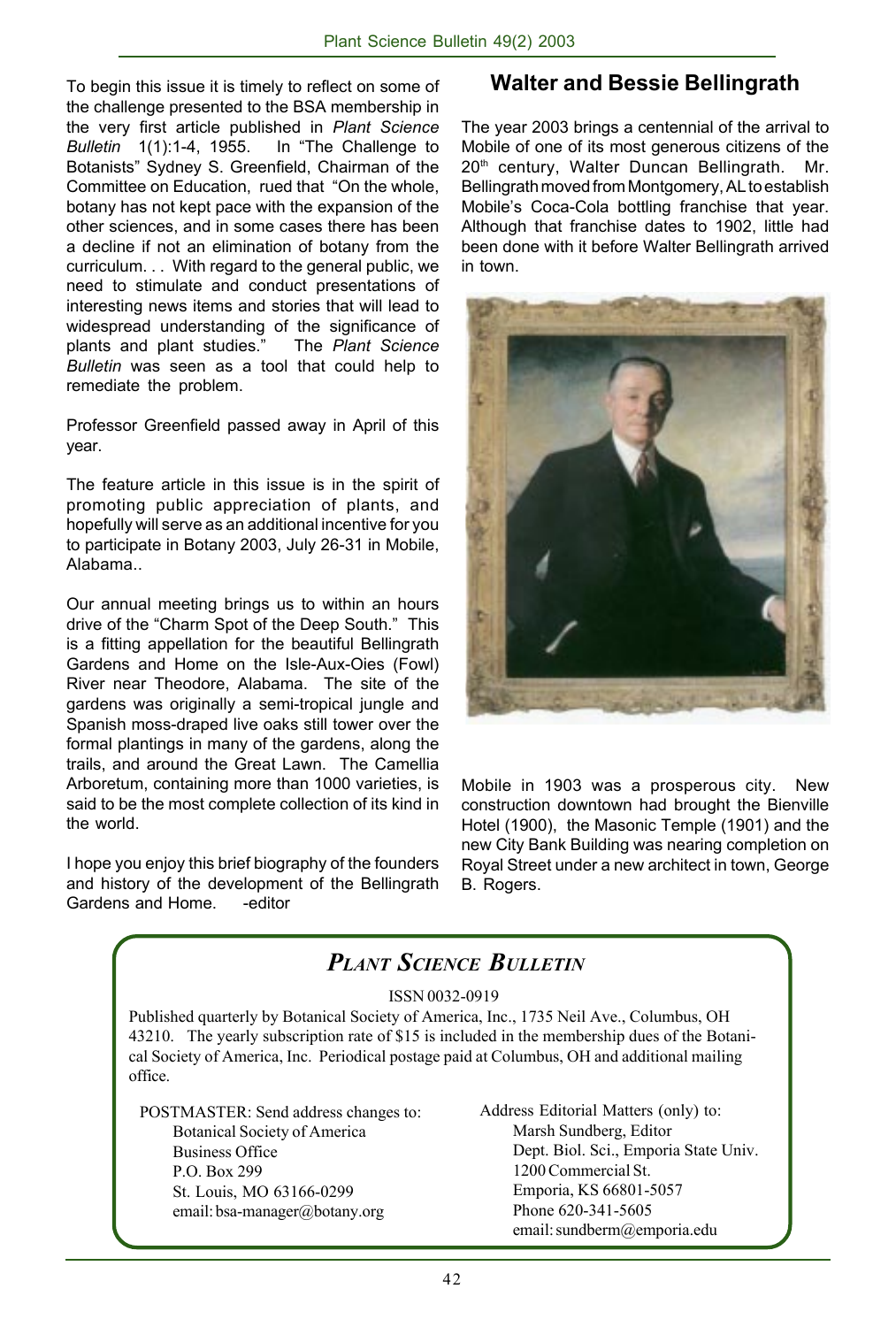Mr. Bell located his one man operation on Water Street and hit the pavement trying to get restaurants, general stores and saloons to carry bottled Coca-Cola. There were numerous soft drinks on the market and what is now America's most popular soft drink was largely unknown outside larger metropolitan areas where soda fountains originally were the only source for the beverage.



Slowly but surely business picked up. At first Walter Bellingrath was a one man operation. He would sterilize the bottles and refill them using a footpowered machine to affix the metal crown caps. He would pack them in wooden cases and haul them in a mule drawn cart to their destination, pick up the empty bottles for refill and head back to Water Street. The hours were long and it was an uphill battle to get many retailers to even try a bottle.

Bessie Morse Bellingrath

By 1905 Mr. Bell had been able to set up an office in his bottling plant and hired a stenographer, Bessie Morse. They were married the following year. Mr. Bellingrath always credited her with his success in life while adding that God had been very good to him.

The newlyweds set up housekeeping in a rented cottage on St. Anthony Street. By the end of the decade the couple had purchased a large house at 60 South Ann Street in a house built by architect George B. Rogers. Mr. Bellingrath wrote his mother soon after their move that their new home was in one of the best newer sections of town and that he was very proud of it.

In 1910 a new Coca-Cola plant was constructed on the northeast corner of Royal and St. Anthony streets. The two story brick building had every modern convenience and newspaper ads invited Mobilians to see the sanitary conditions where "the contents of a bottle of Coca-Cola never come in contact with human hands." This building had the distinction of being the first in the south constructed for the sole purpose of bottling Coca-Cola and related beverages.

#### Following Doctor's Orders

World War I meant wartime shortages of sugar, a key ingredient in Coca-Cola syrup. Mr. Bellingrath had worked hard to get his customer base established only to have a short supply of his product. The stress took its toll on his health, and he went to see his physician, Dr. Paul McGehee.

# *PLANT SCIENCE BULLETIN*

Editorial Committee for Volume 49

Norman C. Ellstrand (2003) Department of Botany and Plant Science University of California Riverside CA 92521-0124 ellstrand@ucracl.ucr.edu

> Douglas W. Darnowski (2006) Department of Biology Washington College Chestertown, MD 21620 ddarnowski2@washcoll.edu

James E. Mickle (2004) Department of Botany North Carolina State University Raleigh, NC 27695-7612 james\_mickle@ncsu.edu

Andrew W. Douglas (2005) Department of Biology University of Mississippi University, MS 38677 adouglas@olemiss.edu

Andrea D. Wolfe (2007) Department of EEOB 1735 Neil Ave., OSU Columbus, OH 43210-1293 wolfe.205@osu.edu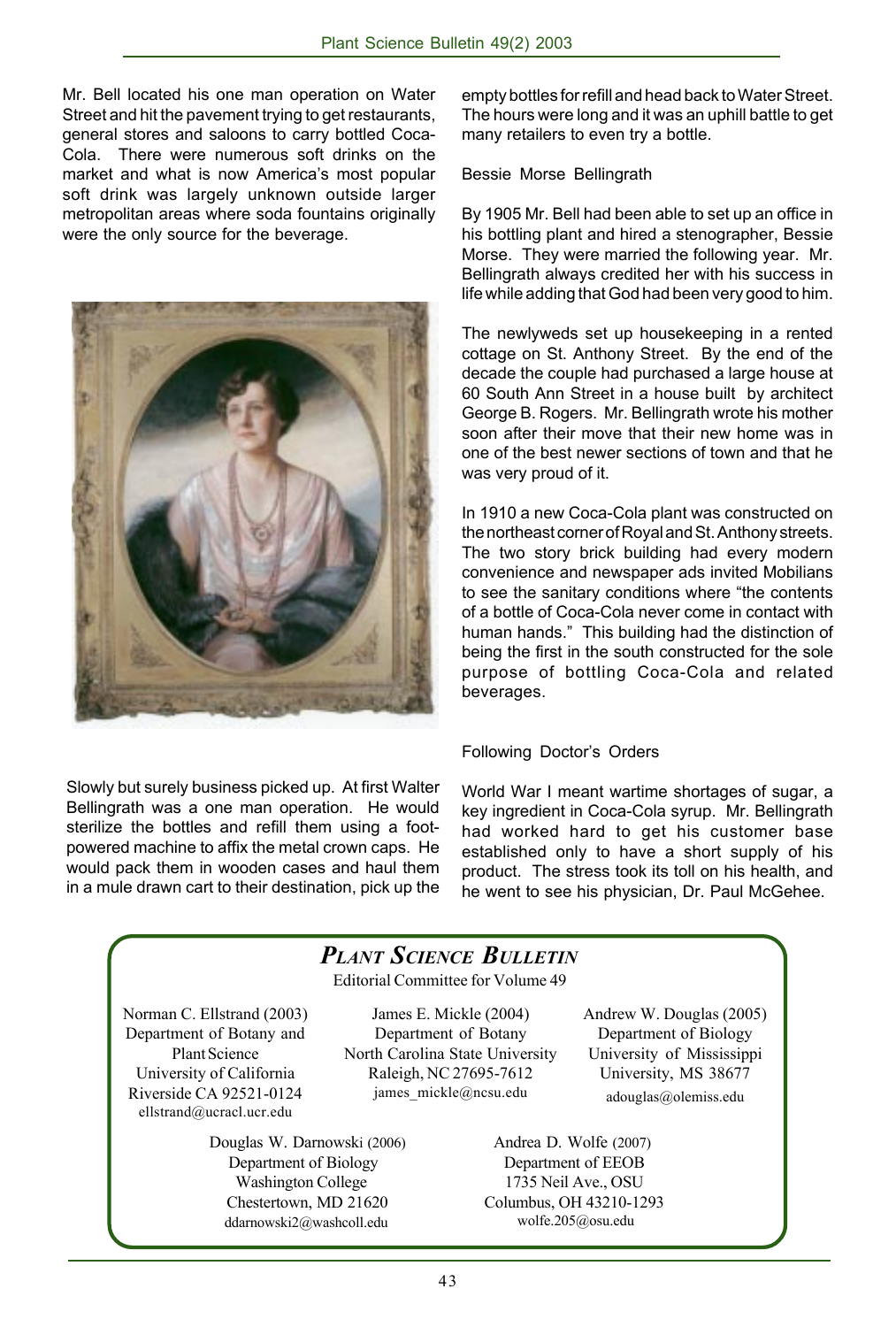

Bayou Boardwalk

Dr. McGehee's father had been minister to the Mr. Bellingrath's inlaws over at St. Francis Street Methodist and apparently the two knew each other well by 1917. Mr. Bell had mentioned during the exam that he had come across an abandoned fishing camp down on the Fowl River which he would like to purchase but just couldn't swing it. The young doctor looked at his patient and said he had the diagnosis: "Learn how to play."

The bottler was puzzled until the physician admonished him to go and buy that fishing camp and relax. His health problems would improve with a little fishing and quiet. That advice was all an anxious Bellingrath needed and he bought his camp.

Walter Bellingrath purchased a piece of property on a bluff overlooking Fowl River which contained two run down camp houses. With the help of his fatherin-law, Capt. Sewell Walker Morse, a retired shipwright, the cabins were repaired and made ready for company.

As the twenties arrived Coca-Cola sales skyrocketed. The sales of bottled Coca-Cola in the United States rose 65 per cent between 1923 and 1928, and have surpassed fountain sales ever since. Mr. Bell was one of the first bottlers to introduce the six-pack carton and his then revolutionary idea of heavy marketing in the winter to promote Coca-Cola as a year-round beverage was copied by other bottlers around the country.

The fishing camp was called "Bellecamp" and became the scene of houseparties for the Bellingraths and their guests. A generator was eventually installed which gave the couple lights but water for many years had to be hauled from a riverside well in buckets.

right: Courtyard, Bellingrath Home

The First Bellingrath Garden

The garden at 60 South Ann became so filled with flower beds that Mr. Bellingrath purchased a vacant lot behind the house and extended the driveway to Bradford Avenue. Large specimen azaleas were hauled in and attractively placed in a well clipped lawn.

When word spread about the beautiful garden behind the house the couple generously told Mobilians that they were welcome to drive through to admire it and such a drive became a Sunday ritual for many families. During the height of azalea blooms the Bellingraths often had to station a household servant in the drive to help untangle traffic!

It wasn't long before the flower beds at 60 South Ann were filled to capacity but that didn't slow Bessie Morse Bellingrath as she collected a growing number of large and unusual old azaleas from Mobile and Baldwin counties. The overflow began to trickle south to "Bellecamp" with excellent results.

In 1927 the Bellingraths returned from a lengthy European tour. After touring numerous gardens and estates in England and on the Continent, Mrs. Bellingrath was determined to create a country estate from the fishing camp. She hired George B. Rogers to assist in an over all plan for the Fowl River property and his relationship with the Bellingraths would last nearly twenty years until his death in 1945.

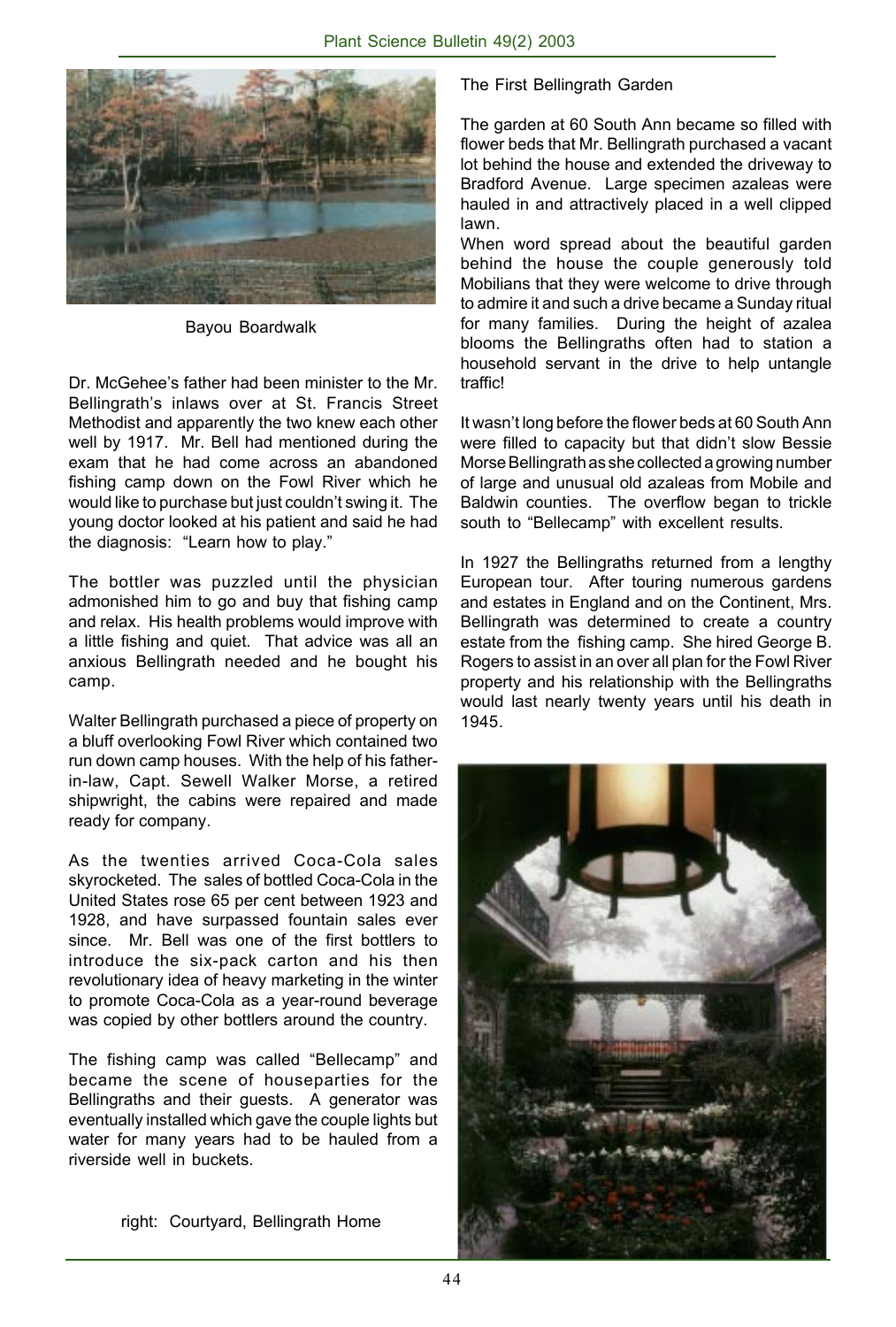The original camp house had already been replaced by the "Lodge" with a stone fireplace and cathedral ceiling in the early twenties. Rogers developed a series of flagstone pathways radiating away from the structure and covered a muddy artesian well with the Fountain Plaza. Water is carried by gravity down to the riverfront where it cascades down through the Grotto which was completed on February 28, 1931.

#### The Public Discovers the Gardens

By the following Spring the property was prepared to host a national garden club group and Mr. Bellingrath invited Mobile to come out the following day to enjoy the azaleas. The city of Mobile turned out in anything on wheels to come and see the estate everyone had been talking about. Roads were jammed and the city police reportedly had to be called to assist county authorities in untangling the traffic.



#### Oriental Garden

Walter and Bessie Bellingrath were astounded at the turnout. They had visited Charleston and enjoyed its ancient Magnolia Gardens and recently opened Middleton Place and decided to give the Gulf Coast its own version of these famed gardens. In 1933 a small admission was charged and for the first two years the gardens were only open in the Spring.

By 1934 the couple announced that the gardens would be open twelve months. That meant that they would spend a great deal more time at their river retreat and they decided to build a year-round residence.

#### The Bellingrath Home

Architect George B. Rogers had laid out the gardens with fountains, a lake and bridge, conservatory and waterfront grotto. The couple asked him to design a new home to be built to the north of the Lodge. He termed the structure "English Renaissance" noting that it was a design incorporating the various architectural styles developed along the Gulf Coast. The fifteen room house was completed in 1935 and contains 10,500 square feet.

Mrs. Bellingrath had been collecting antique furniture, silver and crystal for many years but her shopping increased as her home neared completion. She traveled often to the better shops along New Orleans' famed Royal Street as well as being assisted by antiques dealers across the deep south. According to Mrs. Bellingrath's nephew, Ernest Edgar, Jr., these purchases were always made by check. Each check was made payable to "cash" so Mr. Bell was always in the dark about what an item cost!

Years later when Mr. Bellingrath was asked by garden visitors how much all of that beauty had cost his response was the same: "I don't know and I hope I never find out."

Bessie Morse Bellingrath died in February, 1943 and was laid to rest at Magnolia Cemetery near her parents, a brother, and nephew. She had ordered the handsome granite enclosure from the McNeel Marble Company of Marietta, GA which billed her the sum of \$4,475.00 in 1940. After her death Mr. Bellingrath completed the columned backdrop to this impressive space. The six fluted columns reportedly cost \$6,000 each, although no invoice has been uncovered to verify this sum.

Mr. Bellingrath surmounted this monument with "Bellingrath-Morse" to give the honor due to his late wife whom he was always quick to give credit for his beloved Gardens to his dying day. "These Gardens were my wife's dream," he would say, "and I always wanted to make her dreams come true."

#### A Foundation is Formed

Shortly after his  $80<sup>th</sup>$  birthday in 1949, Walter Bellingrath set up a foundation. Having had no children he was determined to find a way to protect his wife's dream for the enjoyment of the public. He transferred his assets into the non-profit trust with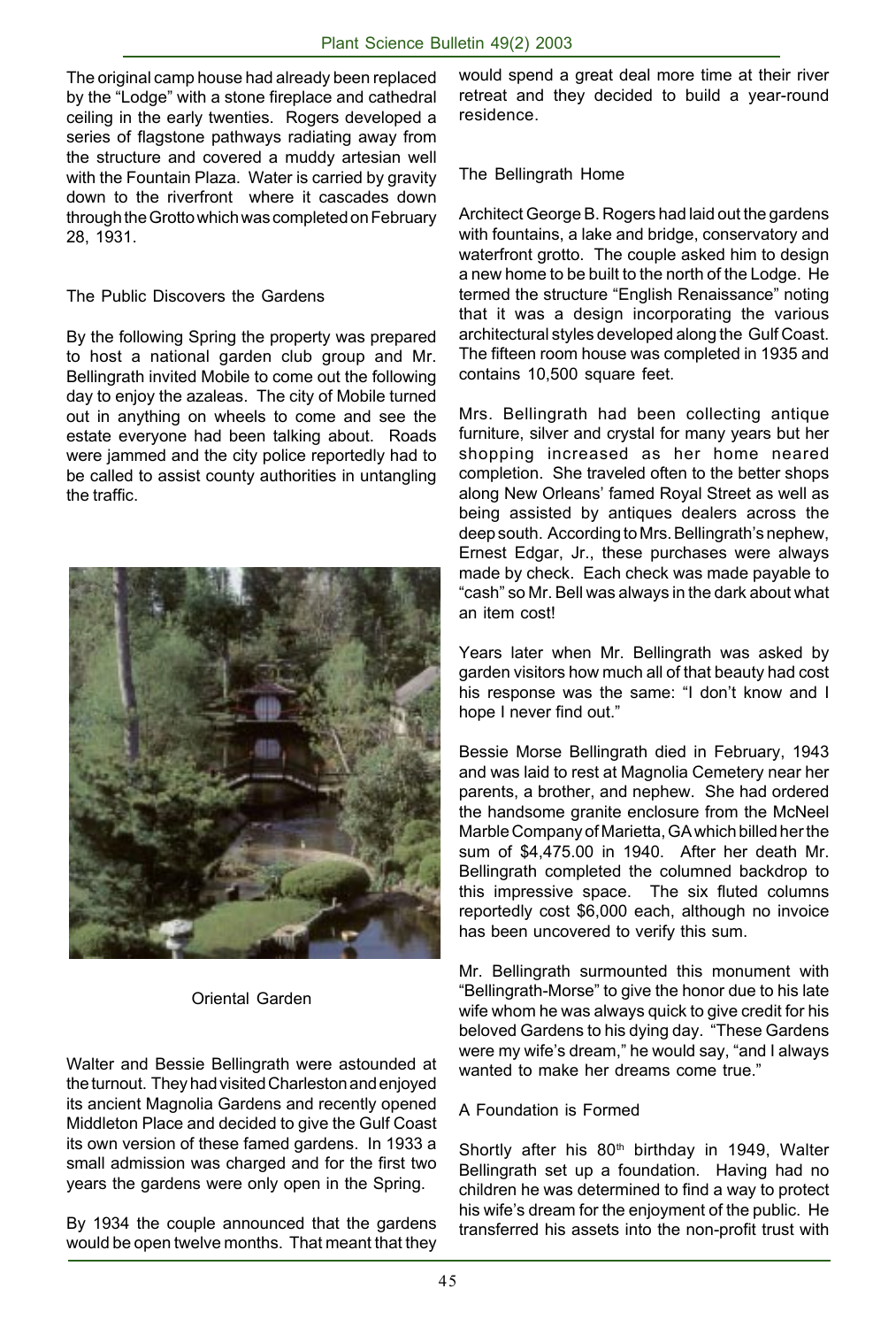any profits not needed for the upkeep of the gardens and home to benefit Central Presbyterian Church, St. Francis Street Methodist Church and Southwestern College at Memphis (now known as Rhodes College), Huntington College in Montgomery and Stillman College in Tuscaloosa.

His choice of beneficiaries reflected his deep Presbyterian roots and honored his wife's family who were Methodists. The foundation was charged to maintain his beloved gardens and magnificent home "as a fitting memorial to my wife."

Just days after his 86<sup>th</sup> birthday in August of 1955, Walter Duncan Bellingrath died. His funeral took place at Central Presbyterian and he was interred beside his beloved wife.

Today the only memory of the Bellingraths within the city of Mobile is the impressive lot at Magnolia Cemetery. Mr. Bell's Coca-Cola plant was torn down for the new F.B.I. headquarters. The handsome house at 60 South Ann Street which the

couple took such pride in, was demolished for a church expansion. Only the impressive carriage house survives, surrounded by a vacant lawn where thousands of Mobilians once admired the blooms driving everything from Model-T's to Packards.

Bellingrath Gardens and Home stands as a tribute to a remarkable couple whose fortunes changed Mobile for the better. In 1938 a bronze plaque was secretly installed at the Gardens and when the couple returned from a New Orleans trip they discovered hundreds of people waiting on them. That plaque, dedicated to the couple reads in part,

Erected in grateful appreciation by their fellow citizens in recognition of *Their faithful and untiring effort for the up-building of Mobile*

-Tom McGehee

Photos with permission of the Bellingrath-Morse Foundation.



i. Ballmargh and Architect. George R. Roows: that in hand), of arauncheopling for the Ballmargh home in 1935.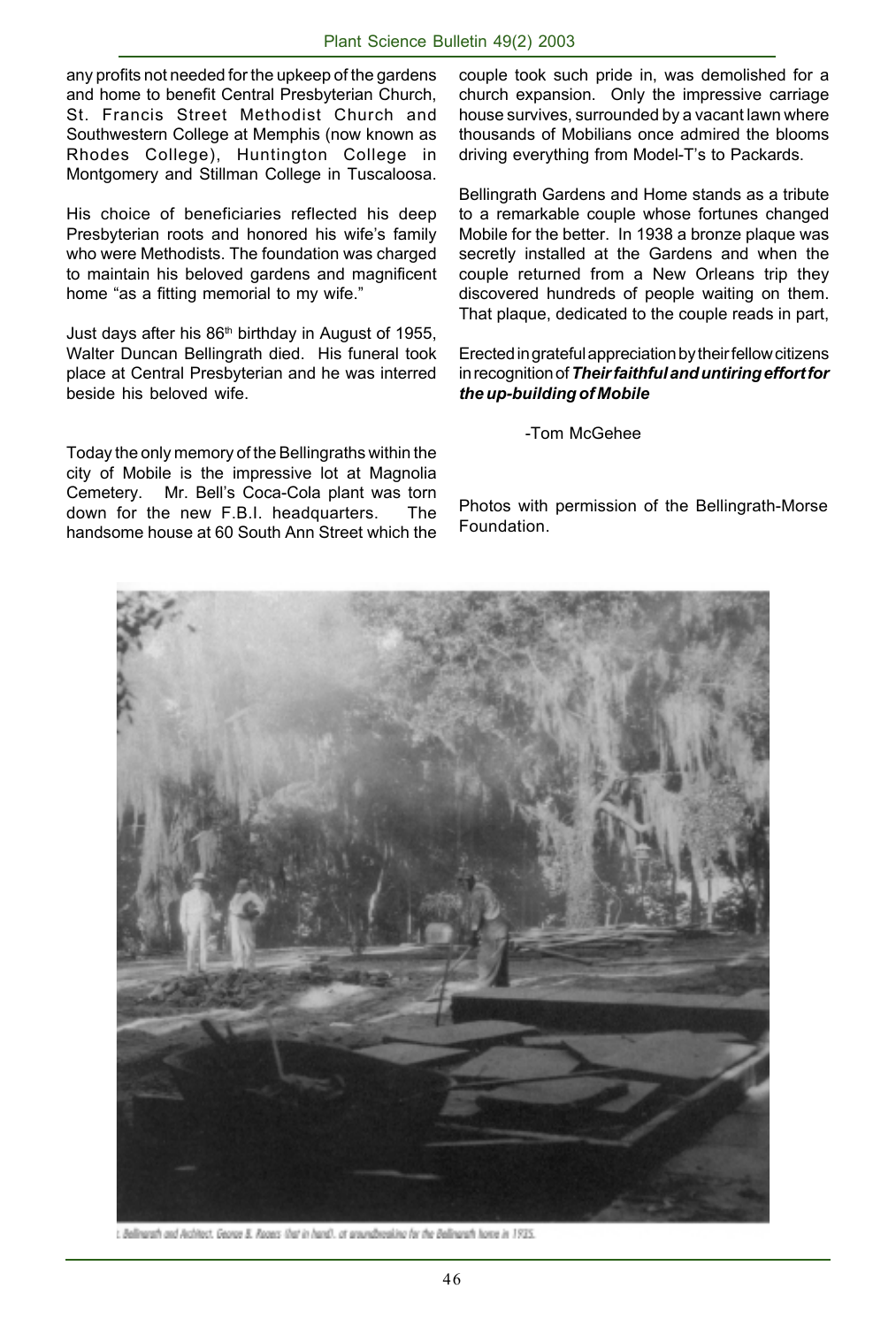## **News from the Society**



# **Botanical Society of America 2003 Darbaker Prize in Phycology**

The Botanical Society of America is accepting nominations for the 2003 Darbaker Prize in Phycology. This award is presented for meritorious work in the study of microscopic algae, based on papers published by the

nominee during the last two full calendar years (2001-2002).

The award is limited to residents of North America, and only papers published in the English language are considered.

Nominations for the 2003 award should include a list of all of the nominee's work to be considered for the 2001-2002 period, and a statement of the nominee's merits addressed to the committee.

Nominations for the 2003 Darbaker Award should be sent by June 1, 2003 to:

Robert Bell Department of Biology University of Wisconsin-Stevens Point Stevens Point, WI, 54481 fax (715) 346-3624 email rbell@uwsp.edu <mailto:rbell@uwsp.edu>.



## **2003 Botanical Society of America Outstanding Young Botanist Award Recipients**

## **A. Certificate of Special Achievement**

Budke, Jessica Miami University

Carrino, Sarah Miami University Chapman, Eric Miami University Dozier, Melissa Carleton College

Hoggard, Tim Rhodes College Hsu, Eric Cornell University Keogh, Matt Rhodes College Melillo, Amanda Virginia Tech

Mulac, Kitty University of Akron Raines, Steven Miami University Root, Heather Cornell University Roth, Kelly **Miami University** 

Theiss, Katherine Willamette University

Name Institution Berger, Brent Oklahoma City University Bernacki, Steven James Madison University Cacho, Ivalu National Autonomous University of Mexico Estes, L. Dwayne Middle Tennessee State **University** McGinty, Meghan Univ. of California, Davis Millar, Katherine Southern Illinois University, **Carbondale** Millet, Benjamin P. Truman State University Ramsey, Amy University of Oklahoma Ryerson, Kirsten University of Colorado, Boulder Schenk, John Oregon State University Smith, Steven A. Sarah Lawrence College

Wacholder, Brent Eastern Illinois University

## **B. Certificate of Recognition**

Name Institution Boutin, Alison Miami University Elam, Caitlin The University of the South Hatfield, Emerin Willamette University Hesselbrock, Sharon Miami University Hugie, Josie Miami University Kester, Lauren Chatham College King, Brian Miami University Kominskey, Emily Truman State University Lewis, Robin A. Miami University Meyers, Stephanie A. Miami University Nagy, Eric Miami University Neubig, Kurt Louisiana State University O'Brien, Sean Southwestern University (Texas) Tyson, Jon Miami University Weaver, Scott Ohio University Wright, Justin Miami University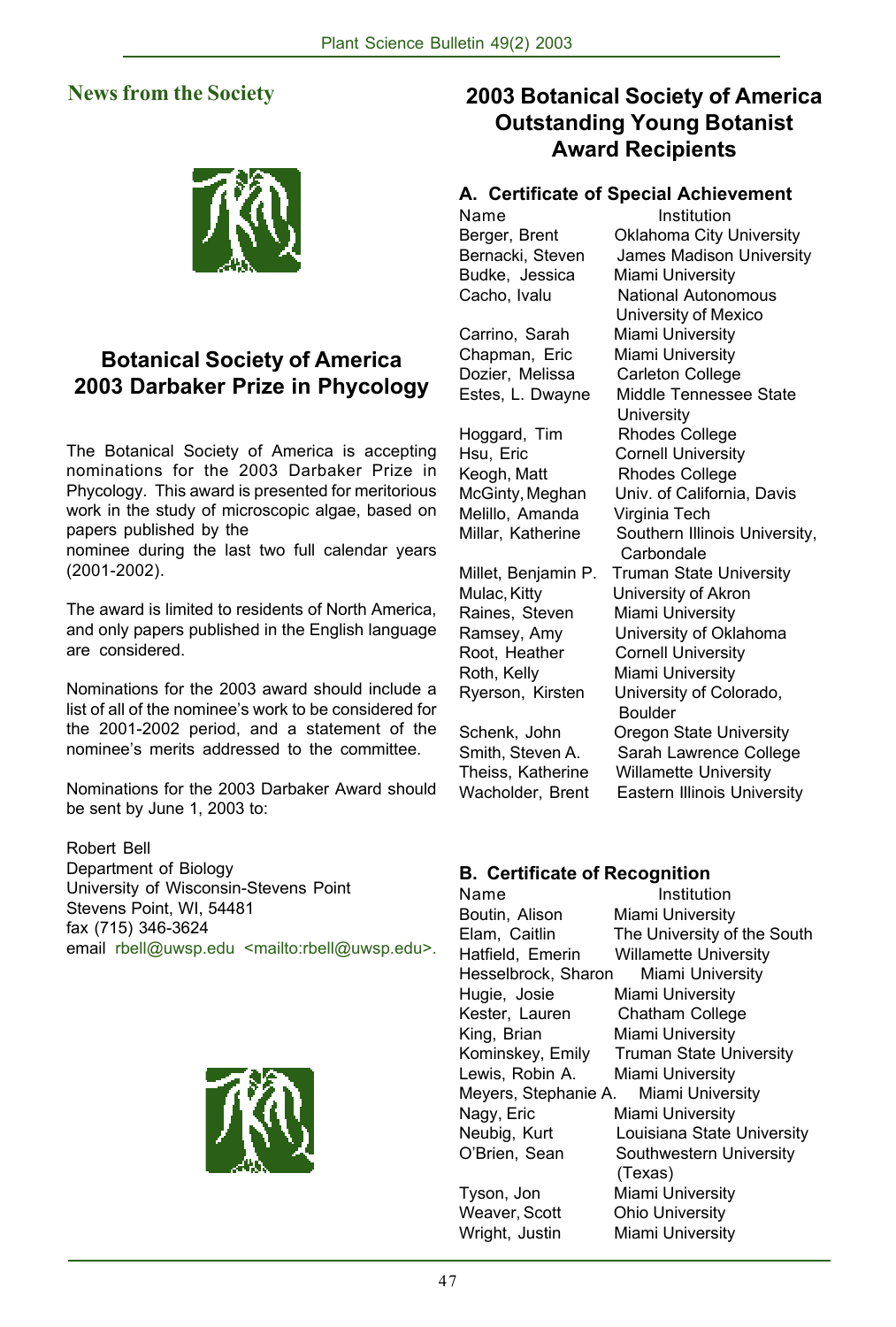# **News from the Sections**

## **Botany In Flux At ASB 2003**

During the 64th annual meeting of the Association of Southeastern Biologists (ASB) in April, cosponsored by the Southeast Section of BSA, a symposium brought forth the familiar themes of plant blindness, zoochauvanism and plant neglect while raising questions about the future of field botany.

The symposium **"The Crisis in Field Botany: Loss of People and Knowledge"** began with a look at the past through an historical retrospective: Lawrence Stritch asked the audience to look back at their botany teachers, to the teachers of those teachers and so on, back as far as **Carolus Linneus** if possible**.** He suggested we examine our own botanical lineage, insisting that this knowledge of predecessors would help us understand our present roles but more than that it would help us see "our responsibility to ensure that the next generation of field botanists who will replace us will have the opportunity to find an institution of higher learning and the botanists from which to learn their craft" (Stritch 2003). Wayne Owen of the USDA discussed preparing for a career in field botany. He stressed the importance of communication skills, especially for dealing with broad audiences of varying backgrounds that are so prevalent in bureaucratic institutions today. He also noted the importance of good partnership management skills for any well prepared field botanist, saying that "your success is often influenced by the degree to which the publicat-large and the local community value botanical resources" (Owen 2003). Marshall Sundberg described how the preliminary results of his own work showed a decrease in the number of botany departments and botany classes in colleges and universities. He challenged listeners to respond with more data to help complete the picture. He noted that, while botany graduate students are down from 1968, the number is up since 1980 and asked where these new interests might lie. Dr. Sundberg warned of the upcoming retirement of this generation of botany teachers, reminding the audience that the teacher is likely one of the most critical variables in influencing students' interests and the career path that they pursue. Two other talks of interest in the symposium mentioned the need for well-trained field botanists in the profit and nonprofit sectors. Mary Klein, speaking for NatureServe, a non-governmental conservation organization based in Arlington, Virginia, said that "field experience is critical" with plant identification being the most important issue, and said "it is much harder to fill job openings now than it was a decade

ago" (Klein 2003). Dennis Michael sounded a similar note, insisting that the field botanists who make the decisions must be able to apply their knowledge quickly, given the pace of dealings in the world today, and not take ten years to run controlled studies. "The front line decision makers need to have the knowledge and experience of the old time field botanists that were part taxonomist, part ecologist, part naturalist, and full time communicators" (Michael 2003). He brought up the point of a deficiency of botany programs again, asking the audience where these people would be trained. Mr. Michael rounded out the light tone of the day-long meeting by playing George Jones' countrywestern hit song "Who's Going to Fill Their Shoes?"

"The Crisis in Field Botany" differed from other symposia at the conference because it ended with an hour-long round-table discussion that allowed presenters to address more questions and give the material more context. Most seemed pleased with the results of the symposium.

#### **The Potential Newcomers**

Even as the discussion continued in the "Crisis" symposium, it was difficult to see a "crisis"in other areas of botany, at least by looking around other rooms at the conference. Perhaps the crowds were a little bigger in some of the "Animal Biology-Ecology" talks. Maybe. There was a healthy enthusiasm at all of the botanical poster sessions and paper presentations.

The ASB conference, with its relatively easy-going atmosphere, proved to be a good place for the young researcher to build experience presenting and there were numerous young researchers to take advantage of that opportunity. Botanically oriented themes included: listing and mapping invasive species' ranges, habitat boundary assessment, various species response to fire, clonal structure and somatic mutation, chemical attractants, conifer cones from the Cretaceous and demographics of particular endangered species, just to mention a small part of an excitingly varied patchwork.

All these talks exuded energy and enthusiasm and none were "dry, complicated and uninteresting," as has been suggested of botany in general by *American Biology Teacher* columnist Maura Flannery (Flannery 1987).

#### **Concluding Remarks**

Perhaps the most obvious missing thing at the conference was the presence of these newcomers in the conference's three symposia dealing with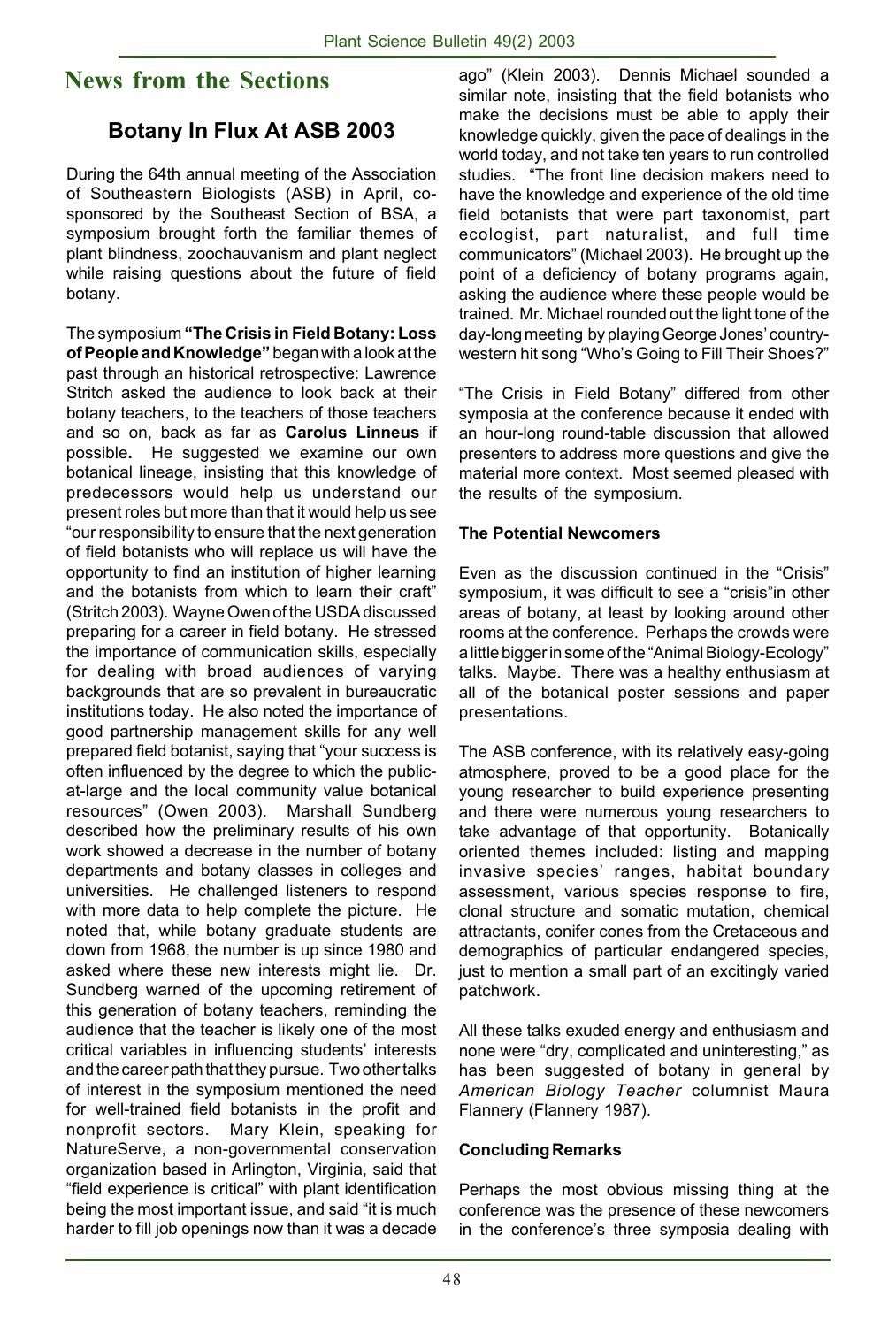**I**botany - or *all five* symposia in general. While there were many young scientists embracing botanical topics in paper presentations and poster sessions, the audiences in the symposia were a mix of older academics and other professionals. Perhaps this was because these symposia were scheduled as large groups of longer talks and so may have been less inviting. Or perhaps it was because the symposia were scheduled at the same time as the poster sessions, some paper presentations and a few of the field trips.

The Association of Southeastern Biology's 64th annual meeting, held in Washington, DC, may have been, in some small sense, a reflection of what was discussed at the "Crisis in Field Botany" symposium: perhaps there has been a drop in pure botanical interest as a result of zoochauvanism and plant blindness among other causes, in that many paper presentations with botanical themes had an ecological or genetic thrust to the research. Regardless, many good questions did result.

> -Mark Lewis hemlockmark@hotmail.com

## **Literature Cited**

Flannery, M. C. (1987). In the flower garden. *American Biology Teacher*, 49, 310-313.

Klein, M. L. and Morse, L. E. (2003). Detectives of diversity - field botany needs in non-governmental conservation organizations. *Southeastern Biology*, 50(2) 197-198.

Michael, D. W. (2003). Field botany needs in the private sector: Who's going to fill their shoes? *Southeastern Biology*, 50(2), 198.

Owen, Wayne. (2003). Preparing for a career in field botany. *Southeastern Biology*, 50(2) 197.

Stritch, L. R. (2003) From whence we come: A historical retrospective of field botany. *Southeastern Biology*, 50(2) 196.



# *In Memoriam:*

## **William Louis Culberson 1930-2003.**

It is with great sadness that I report the death of William Louis Culberson, distinguished Lichenologist, prominent botanist, and treasured friend of us all. He fought cancer for several months and died in his sleep with his beloved wife, Chicita, at his side on February 8, in Duke University Hospital. He was 73.

Bill received his B.S. degree at the University of Cincinnati, influenced greatly by E. Lucy Braun and Margaret Fulford, who steered him into Lichenology. He studied at the Université de Paris, where he received an M.S. (Diplômé d'études Supérieures) and a Ph.D from the University of Wisconsin, where he worked with John Thompson. Before coming to the Department of Botany at Duke University in 1955, he was a post-doctoral at Harvard University.



Bill had the good fortune to meet Chicita in a German class at the University of Cinciinnati and they both were overwhelmed with each other. He persuaded her to come to Wisconsin and get an M.S. in chemistry while he pursued his Ph.D., which she did. This was the beginning of an incredible collaboration in lichen chemistry and taxonomy. It was more than a simple collaboration: it was a union of old-fashioned love and scientific talents. I don't think either could have had the success they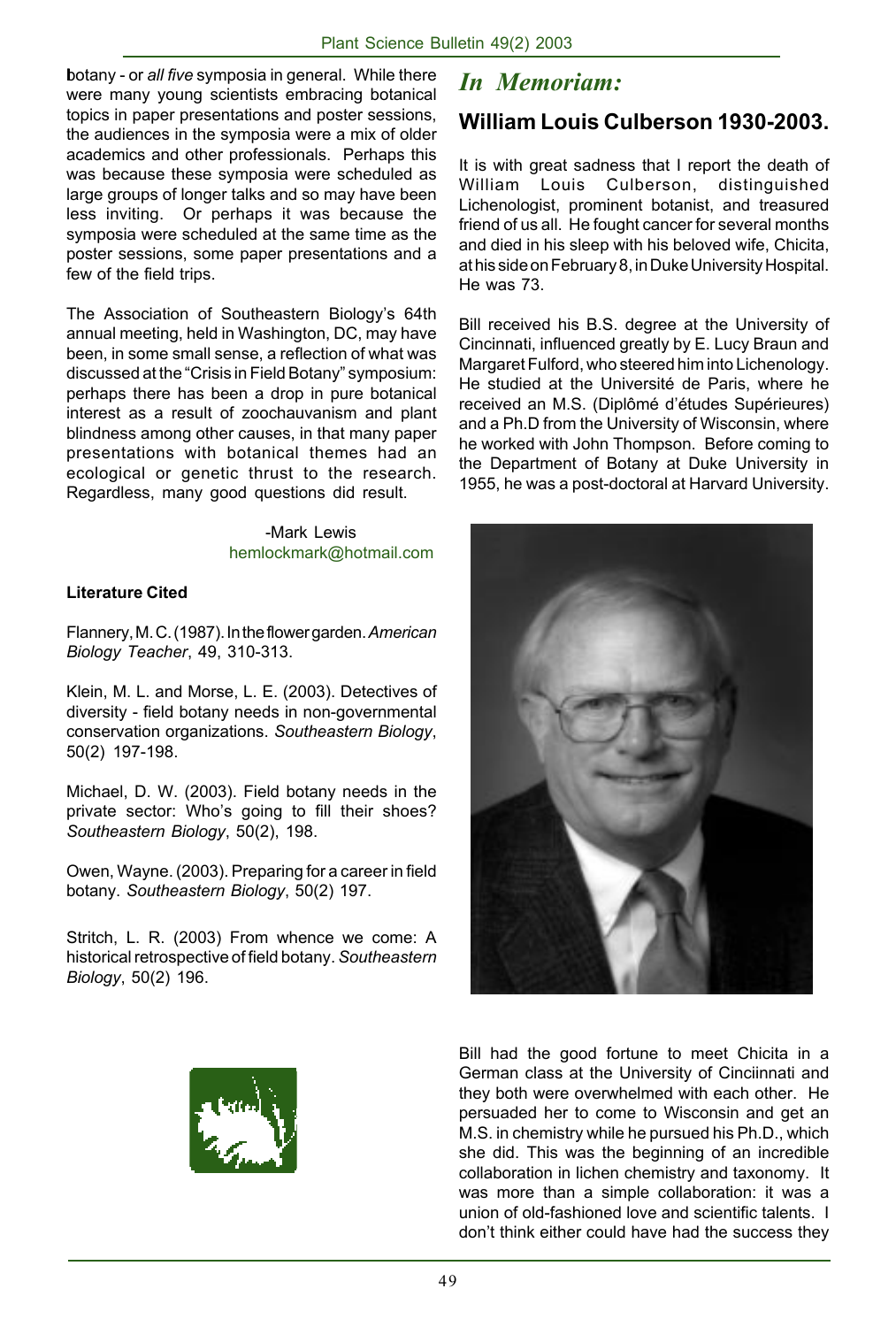produced without the other. They were a remarkable team in all respects.

I won't detail all of Bill's honors, There are many. He was President of the Botanical Society of America and the American Bryological and Lichenological Society and was editor of both journals of the two societies. He taught lichenology for many years at Duke and inspired students in many other fields. A note from Marshall Crosby is typical of the responses: "His lichen class was one of the best courses I took at Duke, and he helped tremendously with my developing interests in editing and bibliography." Bill was a linguist. Unlike most American scientists, he was fluent in French and German. He knew Latin and wrote all of our Latin diagnoses. I don't know what we will do without him.

What many of you might not know about Bill was his dedicated interest in all aspects of horticulture and gardens. He was director of the Sarah P. Duke Gardens for 20 years and greatly expanded and improved it, notably by the addition of a magnificent Asiatic garden, now named for him. He rescued it from an ordinary Kodachrome garden to a real Botanical Garden! In addition to these outside activities, Bill produced more than 100 scientific papers in lichenology and among other things, wrote a beautifully written article for each issue of Flora, the Garden's publication. It is hoped that these articles will be put together in a book.

Bill is survived by his wife, Chicita, and a family of devoted friends in the Department of Biology at Duke University. A commemoration will be held at the Sarah P. Duke Gardens at a date to be announced. Donations can be made to the Gardens or to the American Cancer Society.

Please grieve with us. Sincerely. - - Lewis Anderson.

Evening High School while pursuing his graduate work at Columbia University. For his masters program, he followed several lines of research including "Responses of Seedlings to Heteroauxin" and "Comparison of morphology and anatomy of *Dryopteris* hybrids with parental species".

Professor Greenfield completed his doctoral dissertation at Columbia under guidance of Professor S. F. Trealease, one of the pioneers in plant physiology. Greenfield's dissertation was entitled: "Effects of inorganic compounds on the inhibition of photosynthesis in *Chlorella.* After defending his dissertation, Greenfield assumed the position of Research Associate in Botany at Columbia, where he continued his research with Professor Trealease on the effects of selenium and sulfur on plant growth. This work led to a number



of classic publications in the field of inorganic nutrition of plants.

## **Sydney S. Greenfield, 1915-2003.**

I am saddened to report the death of Professor Sydney S. Greenfield. Professor Greenfield died on April 1<sup>st</sup> in Jersey City after a long battle with abdominal cancer. He was 87. He is survived by his sister, Pearl Goldman of Berkeley, California; two nephews, Robert Goldman of Berkeley and Stephen Goldman of Culver City, and three great-nephews.

Professor Greenfield was born on November 28, 1915 in Brooklyn. He graduated from Brooklyn College, where he earned the designation Fellow in Biology. He taught Biology at the Harlem

In January of 1946 Greenfield joined the faculty of the University of Newark, which became a part of Rutgers University in June of 1946. Upon joining the faculty, Professor Greenfield was singleminded in pursuing his goal of developing a strong program in botany in Newark. He continued his research on selenium and selenium /sulfur interactions in plant growth and development in a laboratory at 40 Rector Street, the old Ballantine brewery. Indeed, it was Professor Greenfield who established the concept in Newark of the researcher as teacher. His work from Rutgers was widely recognized and resulted in numerous monographs and publications in scientific journals.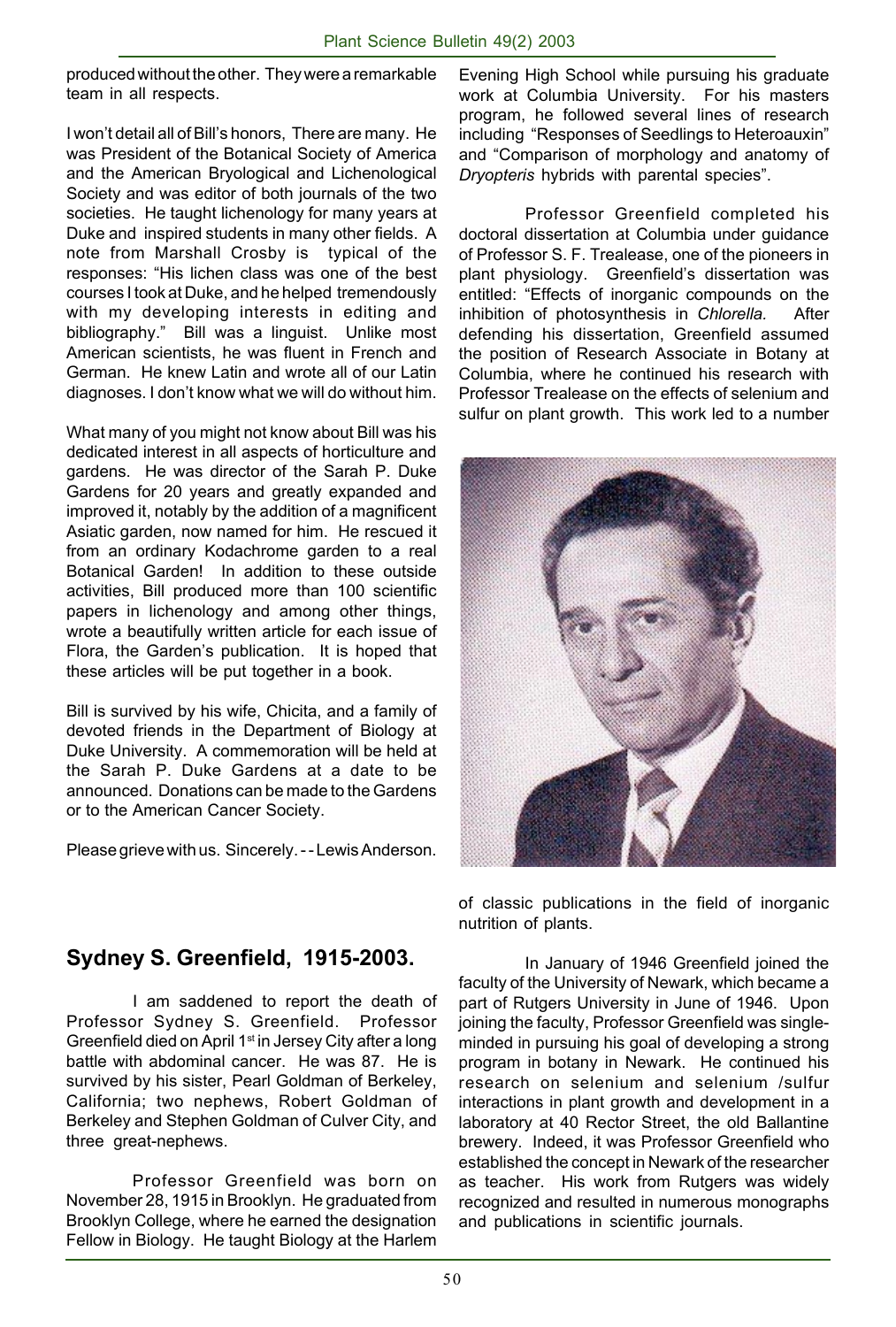However, so many of us will recall Professor Greenfield for his teaching. Shortly after arriving in Newark, Professor Greenfield assumed responsibility for the introductory biology classes, which he shared with Professor John Keosian, who was, of all things, a zoologist. Professor Greenfield soon developed a comprehensive botany program here. He introduced the first botany courses in Newark and he developed a comprehensive undergraduate botany major, still being offered for our undergraduates. He designed courses that stressed the relationship between plant structure and function. He also took great interest in developing new and innovative courses including Economic Botany. Professor Greenfield earned a richly deserved national reputation for his outstanding botany teaching.

As an active member of the Botanical Society of America and a tireless advocate for the teaching of botany, Professor Greenfield chaired the Botanical Society's Committee on Education. He was a founder and Editor of the *Plant Science Bulletin*, a publication of the Botanical Society. He chaired the Committee on the Role of Botany in American Colleges and Universities, whose primary responsibility was to advocate for the importance of botanical education in the liberal arts colleges and to fight for the preservation of the plant sciences at colleges and universities in the United States. Professor Greenfield gave numerous lectures to national organizations, including the American Association for the Advancement of Science, the Torrey Botanical Club, the American Institute of Biological Sciences, the National Education Association, and the Council for Basic Education.

Professor Greenfield was also engaged in the Newark community. As a resident of the city until the mid 1980's, Professor Greenfield served on the Cultural Affairs Committee of the Newark Chamber of Commerce. For many years he served on the Newark Cherry Blossom Festival Committees. As an active member of the New Jersey Academy of Sciences, he was a driving force behind the plan, still a dream, for a state Botanical Garden in Newark. He curated a major exhibition and lecture at the Newark Public Library entitled "The Eternal Garden, from Ancient Time to the Great Botanical Gardens of Today."

In 1984 Professor Greenfield retired from the faculty, however he continued to teach his beloved Economic Botany course (and to infect undergraduate students with his fascination and love of plants) until 2001, marking 55 years of teaching at Rutgers-Newark. Up until this January, Professor Greenfield was frequently seen on campus attending seminars and talking with faculty

and graduate and undergraduate students. He was strongly committed to encouraging young people to follow careers in botany. Through his generosity, the Sydney S. Greenfield Botany Fellowship was established. This fellowship is awarded annually by the plant biology faculty of the Department of Biological Sciences to encourage our brightest students to pursue careers in botany through graduate study. There have been eight recipients of the Greenfield Fellowship and it is a fitting legacy to Professor Greenfield and the tradition of botany at Rutgers-Newark.

Charming, tenacious, witty, but most of all committed, Professor Sydney S. Greenfield was one of the dynamic founding fathers of the Rutgers-Newark campus.

-Edward G. Kirby, Professor of Botany and Acting Dean of Faculty

## **Charles Heimsch 1914-2003**

Charles Heimsch, one of the pillars of the Botanical Society of America, died in Moscow, Idaho, on 23 April 2003; he was born in Dayton, Ohio, on 4 May 1914.

Heimsch graduated from Miami University with a Bachelors in Botany (1936), while excelling in football and golf, and from Harvard University with a Masters (1939) and Ph. D. (1941) in Botany. After a post doctoral period on a Harvard Traveling Fellowship at the University of California at Berkeley, he started his academic career at Swarthmore College from 1942-46, the last two years of which he spent on a National Defense Research Committee (Office of Scientific Research and Development) in Washington, DC. After a year at Amherst College, he then taught for 13 years at the University of Texas in Austin where he was promoted to Professor in 1953. In 1959, he responded to his alma mater's call (especially from Ethel Belk) for a chairman of Botany at Miami University and led the department beyond the renowned bachelor's program and masters program into a doctoral program and more than doubled the number of faculty; the first Ph. D. was granted to John Byrne, Charlie's student. He retired in 1981 as an Emeritus Professor, although he continued to teach part-time for several years. In his honor, there is a Charles Heimsch Conference Room in Pearson Hall on Miami's campus and a Charles Heimsch Graduate Award in Botany at Miami. He also received Miami's Benjamin Harrison Award for his national contributions to higher education.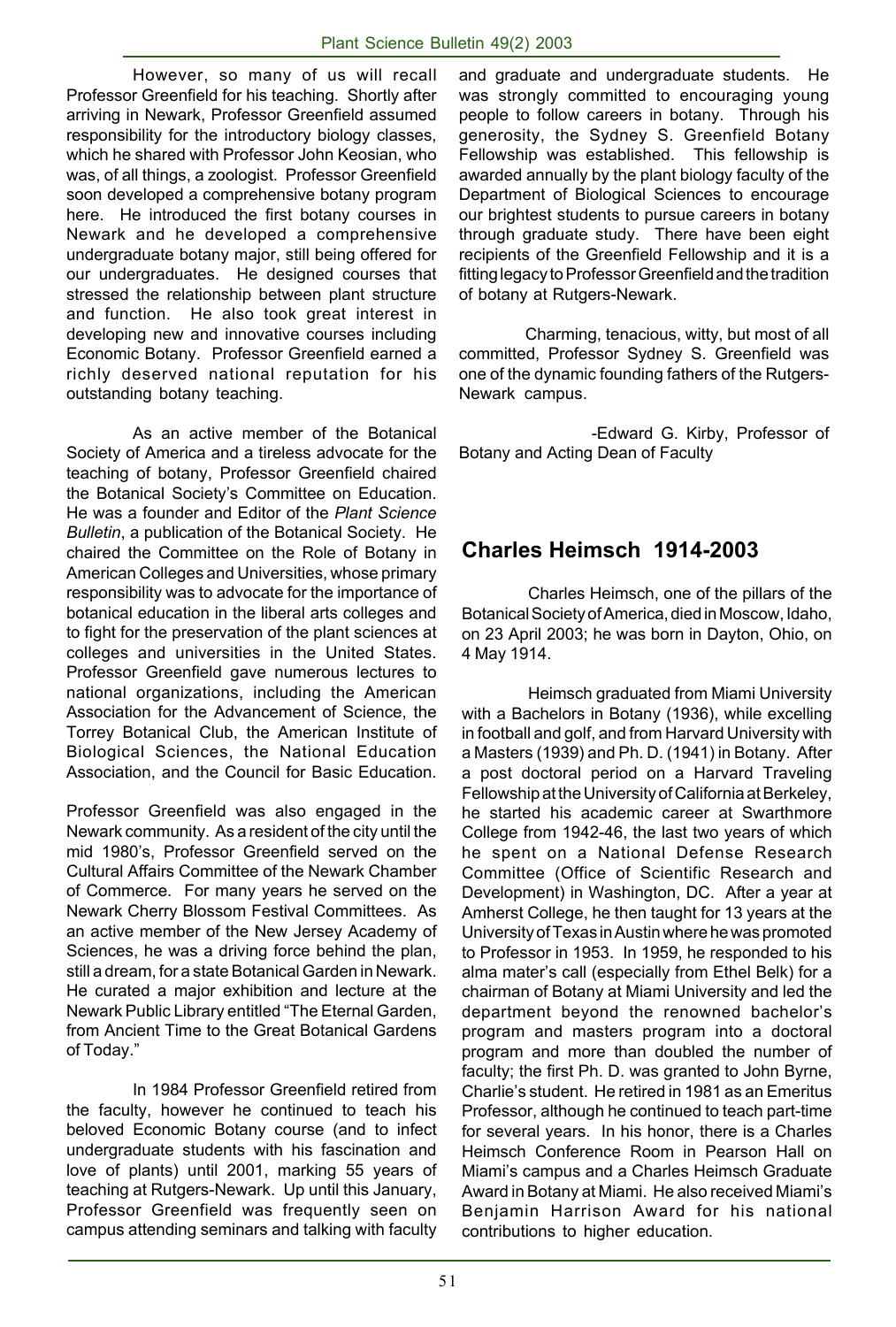Charlie was very actively involved in the BSA, serving as Treasurer (1963-64), Vice-President (1971), President (1972), Program Director (1979- 1981), and Editor-in-Chief of the American Journal of Botany (1965-1969). He was named a BSA Merit Award Winner in 1985 and received a special commendation in 2002. He was clearly one of the stalwarts of the Society for parts of 8 decades, 1930s, 40s, 50s, 60s, 70s, 80s, 90s, and 2000s. In the past year, at age 88, he was helping the Society in a fund raising capacity.

The students he either influenced or directed at bachelor, masters, and doctoral levels



included Arif Hayat, Billy Cumbie, Fred Rickson, Karl Mattox, Terry Webster, Pat Paden Phillips, Calvin Smith, Tom Taylor, Graves Gillespie, John Byrne, Jim Seago, Russell Camp, Deepa Biswas, Mike Harrington, Eric Young, Joe Armstrong, Ed Tschabold, Tom Pizzolato, and Lynn Libous, among others. During his years at Miami, he taught general botany, plant anatomy, and an early course in economic botany. He carried his long interest in teaching over to his Botanical Society endeavors, and he was long known for attending sessions of the General, Developmental, and Developmental & Structural sections at the annual meetings, which he rarely missed. He was a coauthor of a talk on teaching plant anatomy given at the 1946 BSA meetings (Livingston and Heimsch, 1946, abstract) and coauthored one of the first plant photo atlases for teaching (Lee and Heimsch 1962). Students, in particular, could count on his presence – through his last meetings in Madison, WI, 2002.

Charlie's research in systematic plant anatomy began with wood anatomy (e.g., Heimsch and Wetmore 1939, his first published research article; he used Jr. in those early years), and his major work followed shortly thereafter (Heimsch 1942). His research expanded into both developmental and systematic studies of roots in the late 1940s. He made a mark in root biology with two early papers. His study on barley root tissue development became a standard (Heimsch 1951). However, a little paper (Heimsch 1960), which he actually started many years earlier, on tomato root cortex development as related to phloem position initiated a host of studies by others on the relationship between nutritional supply and root growth and by his own graduate students on the root apical meristem and cortex development (e.g., Hayat and Heimsch 1963; Byrne and Heimsch 1970; Armstrong and Heimsch, 1976; etc.). This tomato research was also part of a much larger study that he had started sometime before 1956 on the patterns of root apical meristem organization in dicots. The first full report of the systematic root meristem study was finally presented in 2002 by former student, Jim Seago, at the BSA meetings in Madison, WI, with coauthor Charlie in attendance. Charlie had worked with Seago on the draft of the manuscript for this research as recently as November 2002.

Charlie was an avid golfer, maple syrup producer, and ardent Miami alumnus, but most of all Charlie loved his family (Richard, Carolyn, and Alan, six grandchildren and three great grandchildren) and botany.

Donations may be made to the Charles Heimsch Memorial Fund at the Miami University Foundation, 725 E. Chestnut St., Oxford, Ohio, 45056.

Selected Chronological Bibliography

Heimsch, C., Jr., and R. H. Wetmore. 1939. The significance of wood anatomy in the taxonomy of the Juglandaceae. American Journal of Botany 26: 651-660.

Heimsch, C., Jr. 1942. Comparative anatomy of the secondary xylem in the "Gruinales" and "Terebinthales" of Wettstein with reference to taxonomic grouping. Lilloa 8: 83-198.

Livingston, L. G., and C. Heimsch. 1946. The use of leaf peel preparations in teaching leaf anatomy. American Journal of Botany 33: 824. Abstract

Heimsch, C. 1951. Development of vascular tissues in barley roots. American Journal of Botany 38: 523-531.

Heimsch, C. 1960. A new aspect of cortical development in roots. American Journal of Botany 47: 195-201.

Lee, A. E., and C. Heimsch. 1962. Development and structure of plants: A photographic study. Holt, Rinehart,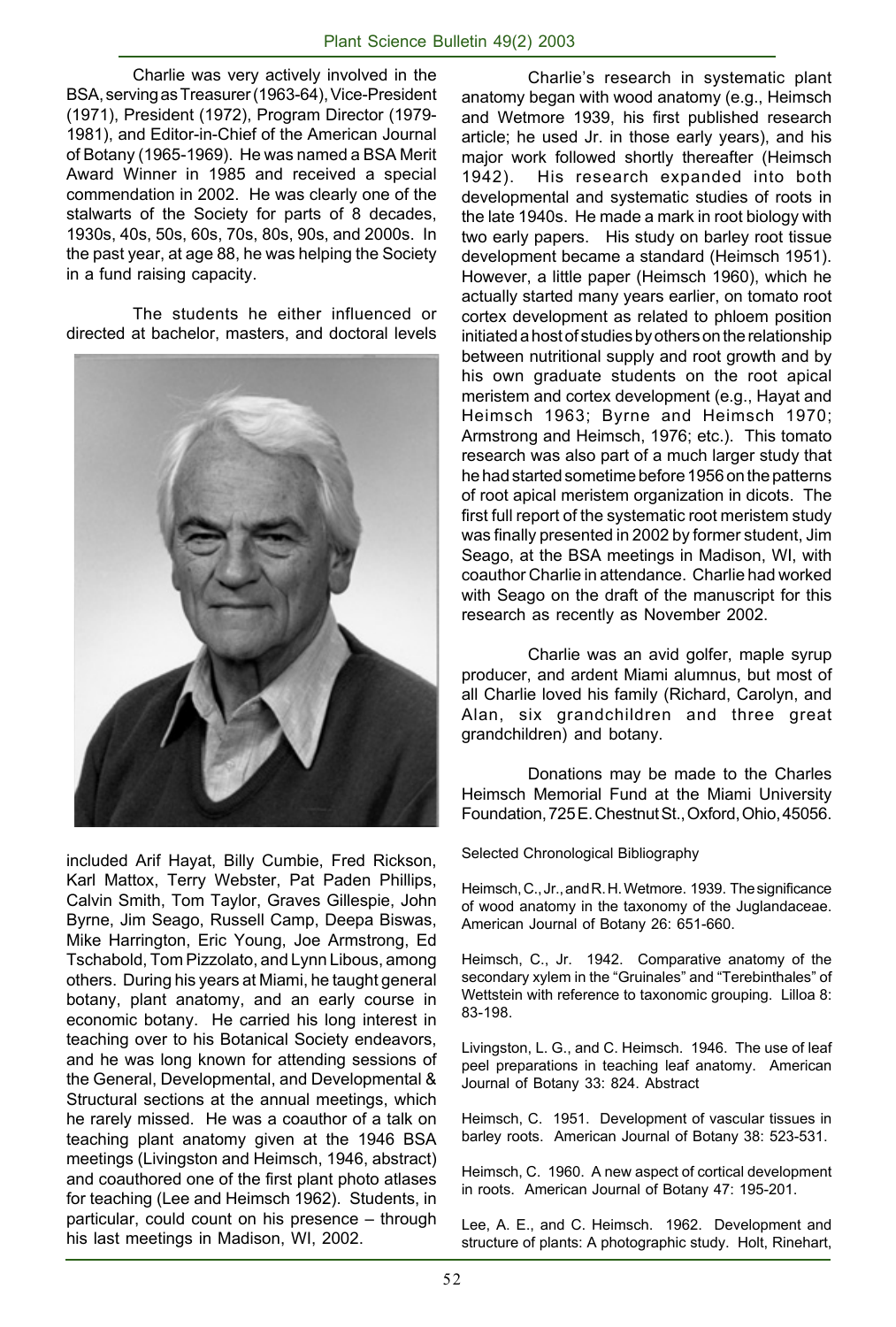and Winston, New York, NY.

Hayat, M. A., and C. Heimsch. 1963. Some aspects of vascular differentiation in roots of *Cassia*. American Journal of Botany 50: 965-971.

Byrne, J. M., and C. Heimsch. 1968. The root apex of *Linum*. American Journal of Botany 55: 1011-1019.

Armstrong, J. E., and C. Heimsch. 1976. Ontogenetic reorganization of the root meristem in the Compositae. American Journal of Botany 63: 212-219.

-James L. Seago, Jr. and Joseph E. Armstrong with help from Richard Heimsch, Thomas N. Taylor, Hardy Eshbaugh, and others.

# **THE RUPERT BARNEBY AWARD**

The New York Botanical Garden is pleased to announce that Jason Alexander, currently a graduate student in the Department of Botany & Plant Pathology, Oregon State University, is the recipient of the **Rupert Barneby Award** for the year 2003. Mr. Alexander will be studying the systematics of various species of *Astragalus* in the western United States.

The New York Botanical Garden now invites applications for the **Rupert Barneby Award** for the year 2004. The award of US\$ 1,000.00 is to assist researchers to visit The New York Botanical Garden to study the rich collection of Leguminosae. Anyone interested in applying for the award should submit their curriculum vitae, a detailed letter describing the project for which the award is sought, and the names of 2-3 referees. Travel to the NYBG should be planned for sometime in the year 2004. The application should be addressed to Dr. James L. Luteyn, Institute of Systematic Botany, The New York Botanical Garden, 200<sup>th</sup> Street and Kazimiroff Blvd., Bronx, NY 10458-5126 USA, and received no later than December 1, 2003. Announcement of the recipient will be made by December 15th.

Anyone interested in making a contribution to **THE RUPERT BARNEBY FUND IN LEGUME SYSTEMATICS**, which supports this award, may send their check, payable to The New York Botanical Garden, to Dr. Luteyn.

## **Klemmer Named Manager, Center for Teaching and Learning, Chicago Botanic Garden**

Cindy Klemmer has been appointed to the position of manager, Center for Teaching and Learning, at the Chicago Botanic Garden. The new Center for Teaching and Learning consolidates the staff, expertise and resources of the former departments of School and Teacher Services, and Youth and Family Programs. In her new position, Klemmer is responsible for the development, delivery and evaluation of the Chicago Botanic Garden's educational programs for school students, teachers and youth, both on-and off-site.

Klemmer recently completed her Ph.D. from Texas A&M University, where she conducted research assessing the effect of school gardening programs on the science achievement of elementary students. While there, she also served first as garden programs facilitator and later as county horticulturist for Texas A&M's Department of Horticultural Sciences and the Texas Agricultural Extension Service. She also has an M.S. in public horticulture administration from the University of Delaware through the Longwood Graduate Program, and a B.S. in horticulture from Texas A&M University.

As children's education coordinator for the Massachusetts Horticulutral Society, Klemmer coordinated the popular Plantmobile school outreach program and children's programming for the New England Flower Show. She also has been a consultant for the award-winning "Texas Prairie Adventure" at the Dallas Arboretum and an outdoor children's exhibit, "Secrets of the Garden," at Longwood Gardens, Kennett Square, PA.

She currently serves as co-chair of the education committee of the American Association of Botanical Gardens and Arboreta. Klemmer is a contributing author for the Junior Master Gardener Golden Ray Series, Youth Handbook and Leader Guides and has written several articles for the Boston Globe Newspaper in Education supplements. She resides in Lake Forest, Ill.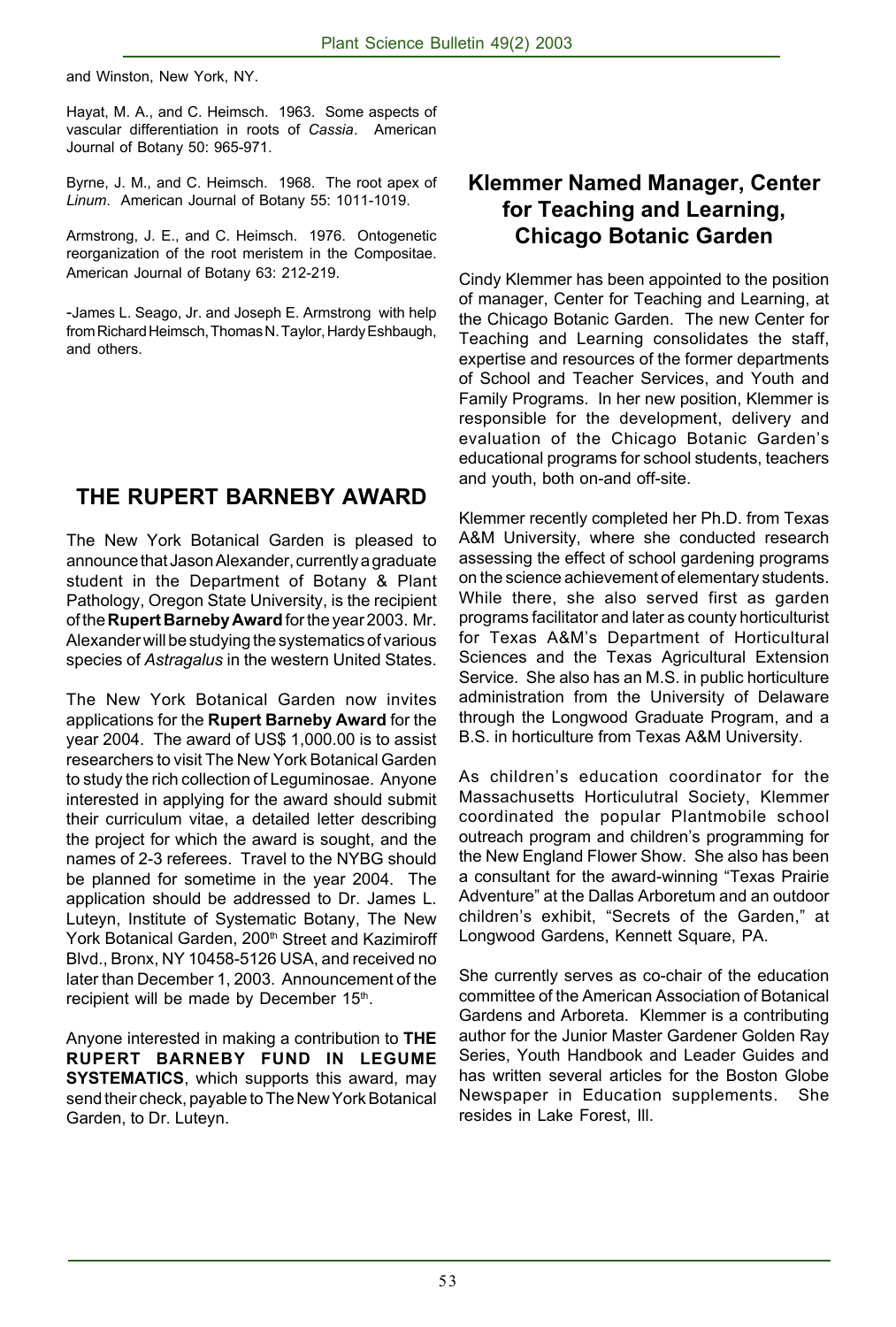## **OREGON STATE BOTANIST NAMED DIRECTOR OF NASA'S FUNDAMENTAL SPACE BIOLOGY PROGRAM**

Terri Lomax, a professor of botany at Oregon State University, has been appointed director of the Fundamental Space Biology Division at NASA. The division, which she will direct for the next 2-4 years, is a \$150 million annual research program that studies the effects of space on the physiology, development and function of living organisms. Lomax most recently served as director of OSU's Program

for the Analysis of Biotechnology Issues and has conducts research on the role of gravity in plant growth.

"I'm overwhelmed to be selected for a position such as this," Lomax said. "It's especially exciting right now, because with the upcoming completion of the space station, NASA is committed to a renewed emphasis on space science, and this division is responsible for much of the agency's biological research. It will be a great opportunity to help plan good research projects, develop new technologies and be involved in federal policy development."

The fundamental space biology program Lomax will head examines gravity's role in the evolution and development of terrestrial organisms and ecological systems, as well as how plants and animals, especially humans, react and adjust to the effects of different gravity levels. It may address questions about cellular processes in space, the physical effects of space flights on organisms, or the role of gravity in life on Earth.

# **The Wintergreen Nature Foundation**

Programs for summer, 2003. All programs are held at Trillium House at Wintergreen Resort in central Virginia's beautiful Blue Ridge.

Contact The Wintergreen Nature Foundation for more information or to register by phone.

Phone: 434-325-7453 Fax: 434-325-6701 Email: info@twnf.org www.twnf.org <http://www.twnf.org/> Native Landscape Gardening in the Blue Ridge June 14th 9:00am to 5:00pm \$50 members, \$60 non-members

Participants will become familiar with both woody and herbaceous plants for zones 5 and 6 as well as a variety of habitats. Discussions will include plant combinations, soil composition, and natural pest and disease control. The goal is to explore the use of native plants in producing a low maintenance garden that will provide year round beauty. Included will be tours of established gardens and the opportunity for the group to design a garden on an undeveloped site.

Joan Albiston is a registered landscape architect in Charlottesville, VA. Her firm, Albiston Associates, creates landscape designs for private and multifamily residential, commercial, municipal and non-profit projects throughout central Virginia.

Ian Robertson, Ltd. is a well established landscape design and horticultural consulting firm in Charlottesville. Ian designed the Flagler Perennial, Minor, Streb and the West Island Garden at Lewis Ginter Botanical Garden in Richmond. He is also an instructor in horticulture at Piedmont Virginia Community College.

 Discover the World of Lichens and Bryophytes June 28th 9:00am - 4:00pm and June 29th 9:00am - 2:00pm \$90 members, \$100 non-members

Virginia's flora consists of at least 3,500 species or varieties of vascular plants. Not included in this count are the nonvascular plant and plant-like organisms like mosses, algae, mushrooms and lichens. These groups, if included in the flora would up the number of flora by several thousand species. Learn about two of these groups that are visible year round; the lichens and the bryophytes. Saturday will focus on the lichens of Virginia and Sunday will be an introduction to the world of mosses, liverworts and hornworts. Participants will learn the basics of lichen life histories and identification techniques, then see species in the field. Bryophytes will be introduced Sunday with a discussion of structures, habitats and identification. The book Lichens of West Virginia is recommended for the lichen class, and can be purchased at the shop at Trillium House.

Dean Walton is a field biologist for the Virginia Natural Heritage program of the Department of Conservation and Recreation. He also serves on the Flora of Virginia Project advisory board.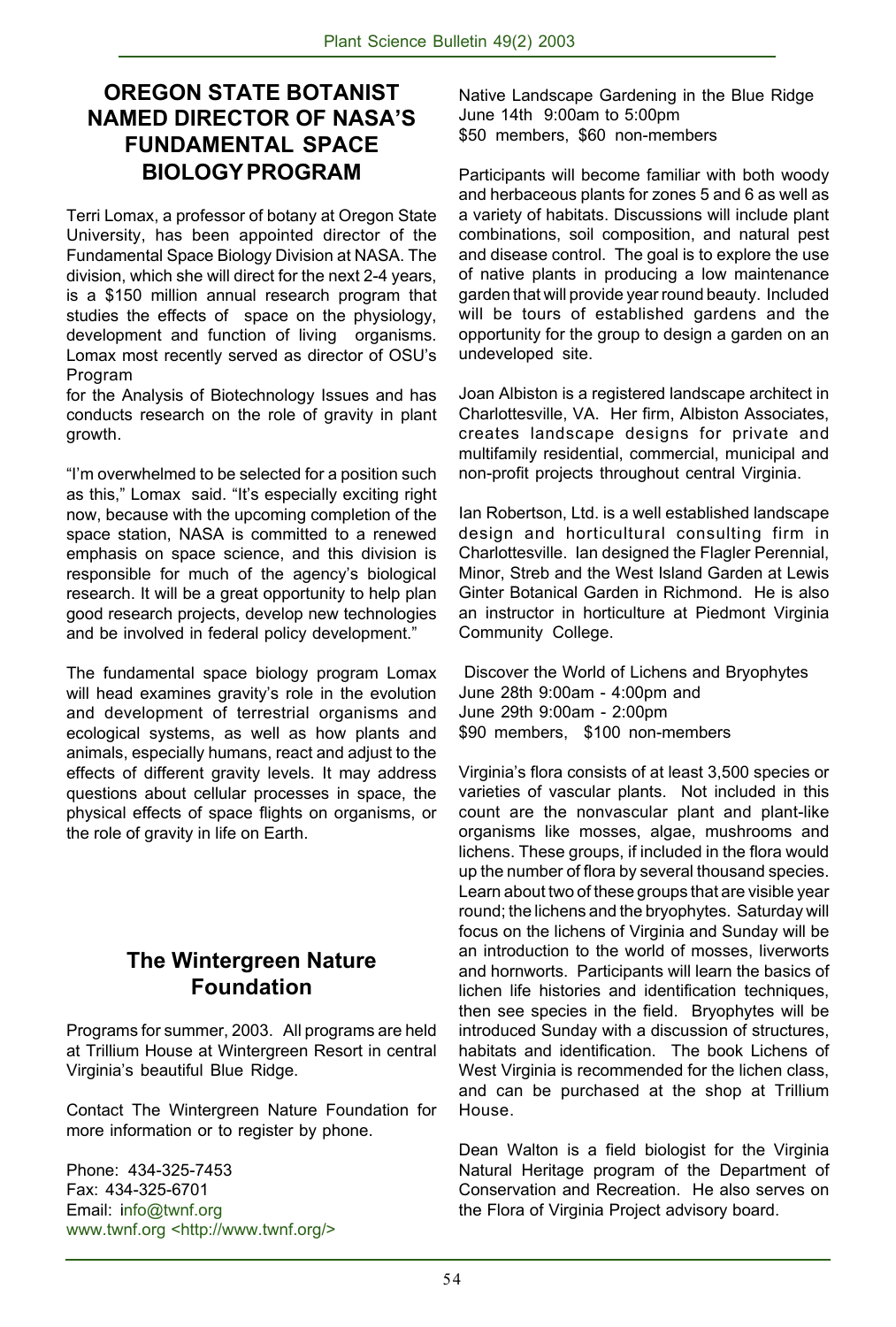#### **The Story of Ferns and Fern Allies**

August 16 9:00am - 4:00pm and August 17 9:00am – 1:00pm \$90 members, \$100 non-members

Join us for a comprehensive discussion and exploration of Virginia's ferns and fern allies. Teaching materials will include plants in the field as well as local and regional herbarium specimens. In addition todemonstrating gross and microscopic diagnostic criteria for each of the fern families, participants will take a detailed look at fern reproduction and the genesis of hybrids.

Graham Stevens is a former TWNF botanist with particular expertise in the Spleenwort family.

Chip Morgan is a botanist and member of the Flora of Virginia Project Board with responsibility in compiling information on ferns and fern allies within Virginia.

## **Chicago Botanic Garden/ Royal Botanic Gardens Partner in Global Seed Bank Program Millennium Seed Bank Project, Kew, London**

The United States' flora is the fourth most threatened in the world. Twenty-three globally endangered or threatened plant species occur in the Upper Midwest. Many more species are rare, with fewer than 20 populations throughout the region. Plants are fundamental to the existence of humankind, yet thousands face extinction.

Armed with technologically efficient laboratories and botanists having nearly 75 years of combined training in plant conservation science, the Chicago Botanic Garden has signed on as the latest partner in the Millennium Seed Bank Project with Royal Botanic Gardens, Kew, London. Other members of the international collaborative represent Western Australia, Burkina Faso, Chile, Egypt, Jordan, Lebanon, Saudi Arabia, Kenya, Madagascar, Mexico, Namibia and South Africa. U.S. participants include the Ladybird Johnson Wildflower Research Center in Texas and the U.S. Bureau of Land Management, Washington, D.C.

The Chicago Botanic Garden's charge: collect and safeguard the seeds of all tallgrass prairie plants indigenous to the Midwest - an estimated 1,500 species, including Echinacea purpurea (Purple coneflower) and the prairie grass, Andropogon gerardii (Big bluestem). At the heart of the Millennium Seed Bank Project is a human drive to safeguard the world's plants for generations to come. The brainchild of Kew's Seed Conservation Department, the project already has successfully secured the future of virtually all the United Kingdom's native flowering plants and aims to collect and conserve 10 percent — more than 24,000 species — of the world's seed-bearing flora, principally from drylands, by 2010.

Seed is collected on expedition "in the field" according to strict scientific protocols after botanists first locate the plants. The Garden's botanists are experts with knowledge of temperate plants of the region, and are familiar with the area's locations of specific species. The seeds are then sent to England, where they are stored at minus 20 degrees Celsius, deep in huge underground vaults in the Wellcome Trust Millennium Building at Wakehurst Place in West Sussex. This preserves each seed's unique characteristics and ensures its prolonged viability. In addition to collecting seed, the Garden is conducting research in collaboration with Kew, including testing the viability of seed and determining if an environmental factor where a seed was collected affects its ability to survive in storage. The Garden also conserves seeds in its own laboratories, thereby building its collection, and supplies Midwestern seeds for banking to the National Center for Genetic Resources Preservation in Fort Collins, Colo.

"Although diverse and healthy plant communities are necessary to support human life, plant diversity throughout the world is in jeopardy," says Kayri Haves, Ph.D., director of the Garden's Department of Conservation Science and Institute for Plant Conservation Biology. "The Conservation Science program at the Chicago Botanic Garden is part of a fascinating international effort to address this problem through research and education." For more detail on plant conservation science initiatives at the Chicago Botanic Garden, visit the Garden on the Web at www.chicagobotanic.org/research/ conservation <http://www.chicagobotanic.org/ research/conservation>. For background on the Millennium Seed Bank Project, log onto the Royal Botanic Gardens Web site, www.rbgkew.org.uk/ msbp/index <http://www.rbgkew.org.uk/msbp/ index>. For a complete list of U.S. imperiled plants conserved at botanic gardens, visit the Center for Plant Conservation's Web site, www.centerforplantconservation.org <http:// www.centerforplantconservation.org>.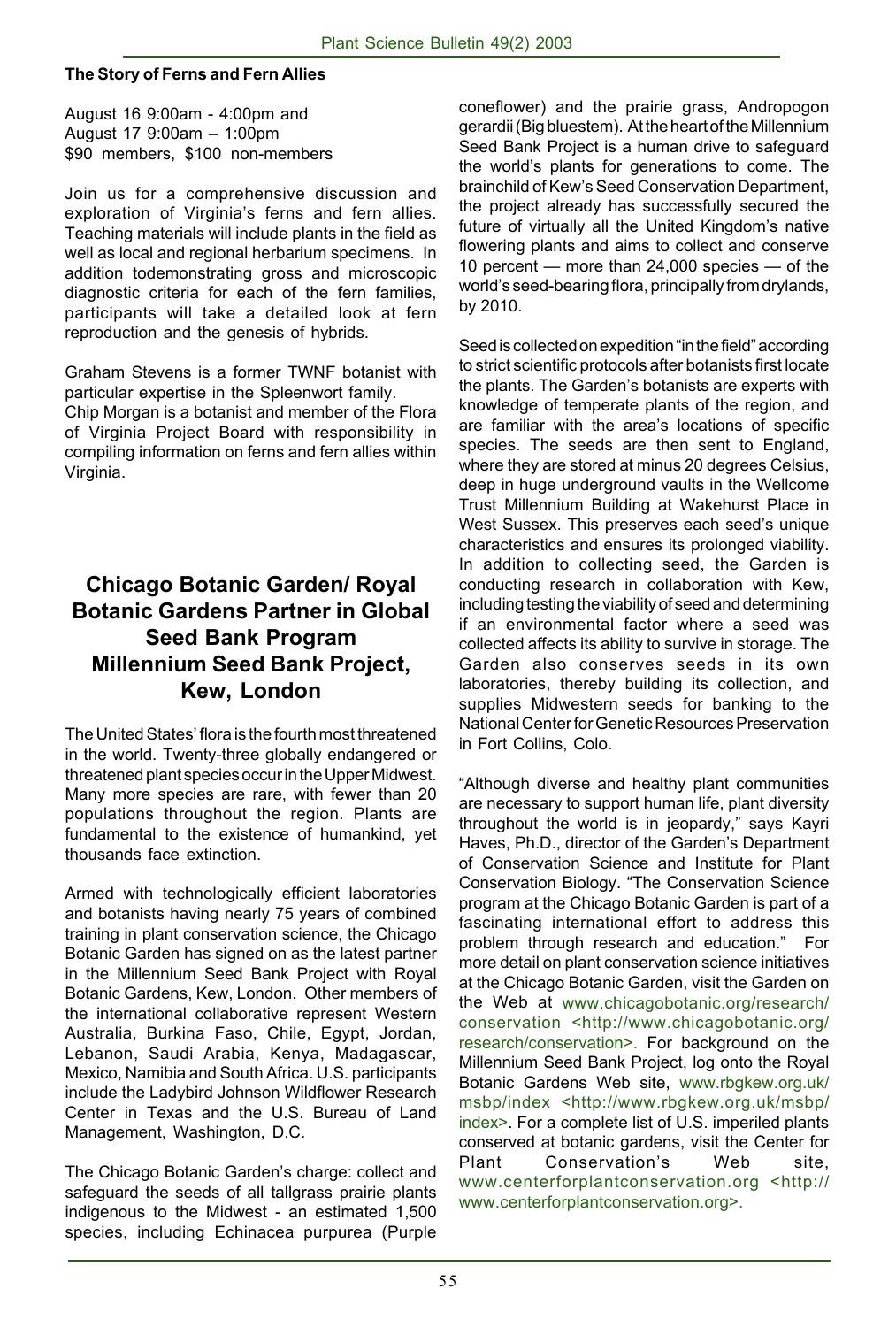# **GLOBAL SUMMIT ON MEDICINAL PLANTS ( GSMP) ; Mauritius - 2003**

 Nearly all centuries from ancient times have used plants as a source of medicine. Many people in the modern world are turning to Herbal medicine. The use of Traditional medicine and other Alternative Therapies for the maintenance of good Health has been widely observed in most countries. Traditional medicine is rich in domestic recipes and communal practices. The recent upsurge in the use of Herbal Medicines has led to enormous commercial possibilities, but many issues remain unresolved. Today, many medicinal plant species face extinction or severe genetic loss, but detailed information is lacking. For most of the endangered species, no conservation action has taken place. In the present context, an International Summit on Medicinal Plants will be a forum for scientists, researchers and policy makers to meet and discuss the key areas of conservation of medicinal plants, health care and Ethnomedicine etc.

Century Foundation and Bangalore University have great pleasure to host the Global Summit on Medicinal Plants in Mauritius Island with the support of Mauritius Research Council, WHO, Ministry of Tourism, Air Mauritius etc. from September 25th - 30th , 2003. at MARITIM HOTEL, Mauritius.

The main Theme of the Conference is 'Recent Trends in Phytomedicine and Other Alternative Therapies for Human Welfare'.

The Island of Mauritius which is the venue of the conference is unique in its Flora and Fauna. The flora is composed of 700 species of indigenous plants, of which about 300 are endemic to the region. Several endemic and indigenous species are used in the Traditional medicines. Traditional Knowledge in Mauritius is an Important source of income , food and health care locally. However many endemic plants in Mauritius are on the verge of extinction. Hence there is a need to promote the Revitalization and use of local health Traditions of ethnomedicine in the region and share the benefits derived from traditional knowledge with the Global community.

Mauritius with its multicultural population, suitable tropical climate, beautiful sandy beaches and green vegetation is a paradise island and its efficient communication infrastructure and regular airline connections with Asia, Europe, Africa and Australasia is an ideal location for this Global Summit.

This conference will draw attention to the vital importance of medicinal Plants and Other Therapies in Health care. There will be exciting programmes of plenary lectures, oral and Poster presentations and round table discussions. In addition to the scientific events, there will be opportunities for social interactions at the welcome reception and cultural events and programme of local visits.

We, on behalf of the Organizing Committee, welcome you to participate in this eventful Global summit on Medicinal Plants from September 25th - 30th , 2003 in Mauritius. Also, you are requested to nominate people from your institution /department so as to enable them to disseminate latest information on the sustainable utilization and cultivation of Medicinal plants.

 For Registration and preliminary information on the summit please visit our website: www.cenfound.org/global/global.html

Dr V Sivaram , President Global Summit on Medicinal Plants Department of Botany Post - Graduate Centre Bangalore University Phone: + 91-80-3650312 Telefax: 91-80-5244592 Email: siva\_v@vsnl.net sivaram900@yahoo.co.uk cenfound@sparrl.com

Dr Anita Menon, Organizing secretary, Global Summit on Medicinal Plants Century Foundation # 35, 3rd Cross, Vignannagar Malleshpalya, Bangalore-560075 India Phone: +91-80-5249900 Telefax: +91-80-5244592 E-mail: cenfound@yahoo.co.uk cenfound@sparrl.com

## **The Seventh International Organization of Paleobotany Conference**

The Seventh International Organization of Paleobotany Conference will convene in Bariloche, Argentina, March 21st through March 26th, 2004, at the Llao Llao Hotel and Resort on the Andean Range. The VII IOPC will be opened to all people interested in fossil plants as well as those scientists linked to plant biology and geology disciplines. For additional information, please check the meeting web page at www.iopc2004.org or well contact the organizer at info@iopc2004.org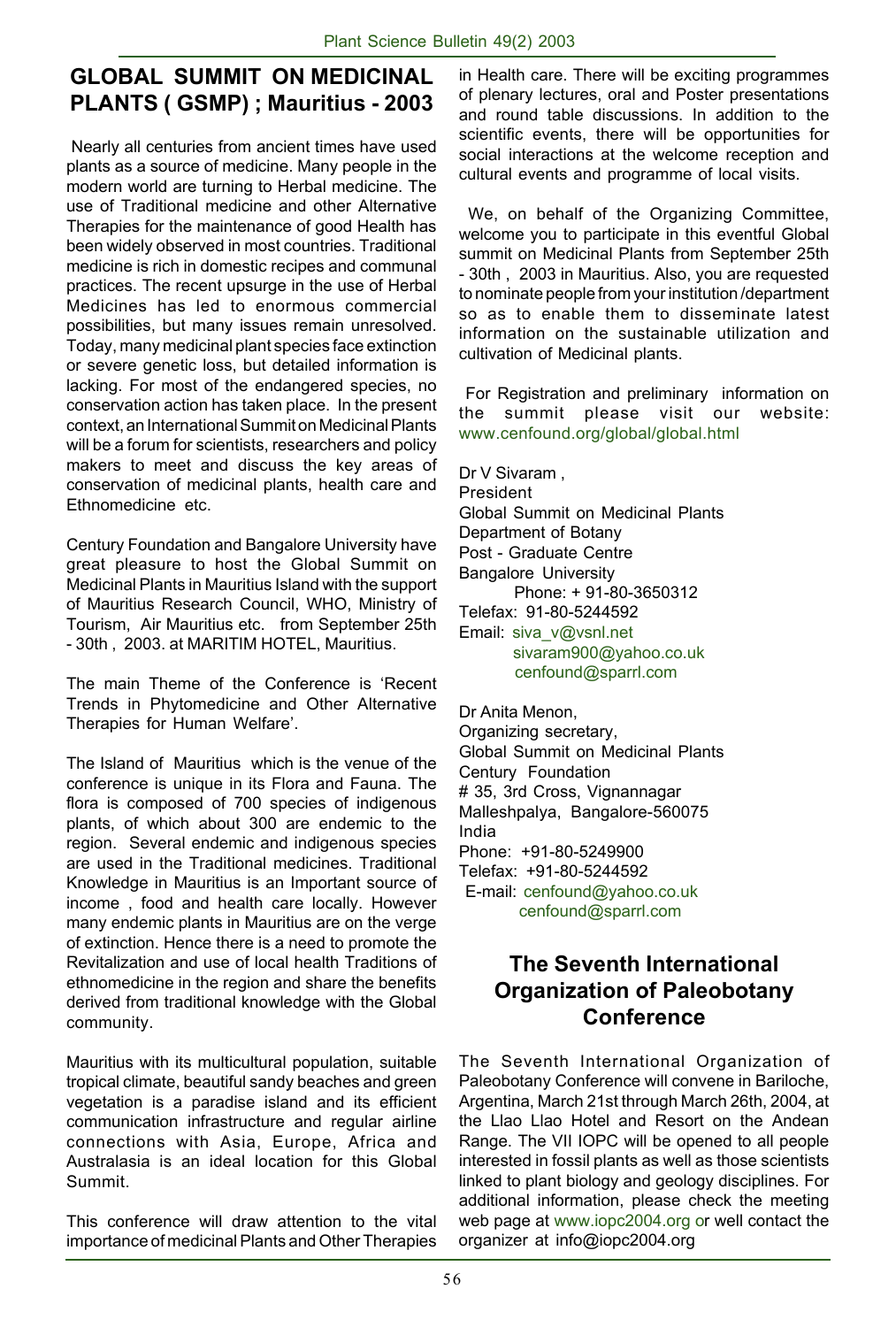# **Symposium Focuses on Sustainable Landscape Design Chicago Botanic Garden, July 31**

Landscape professionals will learn practical realities and innovative solutions for sustaining landscapes dominated by native plants and natural plant communities at a School of the Chicago Botanic Garden symposium on July 31, 2003.

The "Sustainable Landscape Design" symposium is appropriate for professionals who design, install and maintain landscapes, as well as for site planners and engineers, large property owners and land managers seeking a better understanding of the benefits of designing landscapes with the entire ecosystem in mind. The program will focus on technical issues and case studies through roundtable discussions and lectures by experts including Debra Shore, editor, Chicago Wilderness magazine; Joyce Powers, restoration ecologist, Prairie Ridge Nursery, Mt. Horeb, Wis.; and Nancy Strole, clerk of Springfield Township, Ill. Topics will include the regulatory aspects, construction and maintenance, and design and stewardship of sustainable landscapes. Audience members also will be invited to share their stories and experiences.

The Garden is one of the premier sources in the United States for the continuing development of conservation, design or horticultural skills for professionals. Most programs are approved for continuing education units (CEUs) from professional organizations. The "Sustainable Landscape Design" symposium qualifies for CEUs from the following organizations: Association of Professional Landscape Designers, 2.5 CEUs; and Illinois Landscape Contractors Association, 5 CEUs.

Early registration runs through June 24. The symposium, from 9 a.m. to 3:30 p.m., costs \$109 for Chicago Botanic Garden members; \$137 for nonmembers.

Registration after June 24 is \$129 for Chicago Botanic Garden members; \$162 for nonmembers. For more information or to register, call (847) 835- 8261, or visit the Garden's Web site at www.chicagobotanic.org/symposia. Registration deadline is July 24.

## **XVII IBC 2005 XVII International Botanical Congress Vienna, Austria, Europe**

Austria Center Vienna 18 - 23 July 2005 Nomenclature Section 13 - 16 July 2005 UNI-CAMPUS Hörsaalzentrum http://www.ibc2005.ac.at e-mail: office@ibc2005.ac.at

## **General Information**

The XVII International Botanical Congress (XVII IBC) takes place 2005 in Vienna, Austria. It is being organized by the IBC Organizing Committee, the Society for the Advancement of Plant Sciences and the Vienna Medical Academy, with support from many societies related to Plant Sciences, as well as universities, research institutions, and private sponsors. The XVII IBC is held under the auspices of the International Association of Botanical and Mycological Societies (IABMS) of the International Union of Biological Sciences (IUBS).

## **Purpose**

The XVII IBC, like all its precursors, will be a major convention of scientists from around the world. The XVII IBC will be a centennial meeting, 100 years after the 2<sup>nd</sup> modern IBC Vienna in 1905.

#### **Registration**

Registration is open to any person interested in any field related to plant biology. Payment of the registration fee allows entrance to all sessions, exhibitions and receptions; it will also include receipt of all congress documents and abstract publications. Reduced fees will apply to students and to scientists from developing countries.

#### **Congress Site**

The Austria Center Vienna is a large and attractive building with all modern facilities to support large international meetings.

#### **Duration of the XVII IBC:**

Scientific Sessions and Ceremonies July 18 - 23 (Monday - Saturday) 2005. The **Nomenclature Section** will be held during July 13-16 (Wednesday - Saturday) 2005 at the UNI-Campus "Neues Hörsaalzentrum".

#### **Congress Highlights**

The congress will convene at the Opening Session on Monday, 18 July 2005, with welcoming ceremonies and plenary lectures. The Scientific Program, and commercial and other exhibitions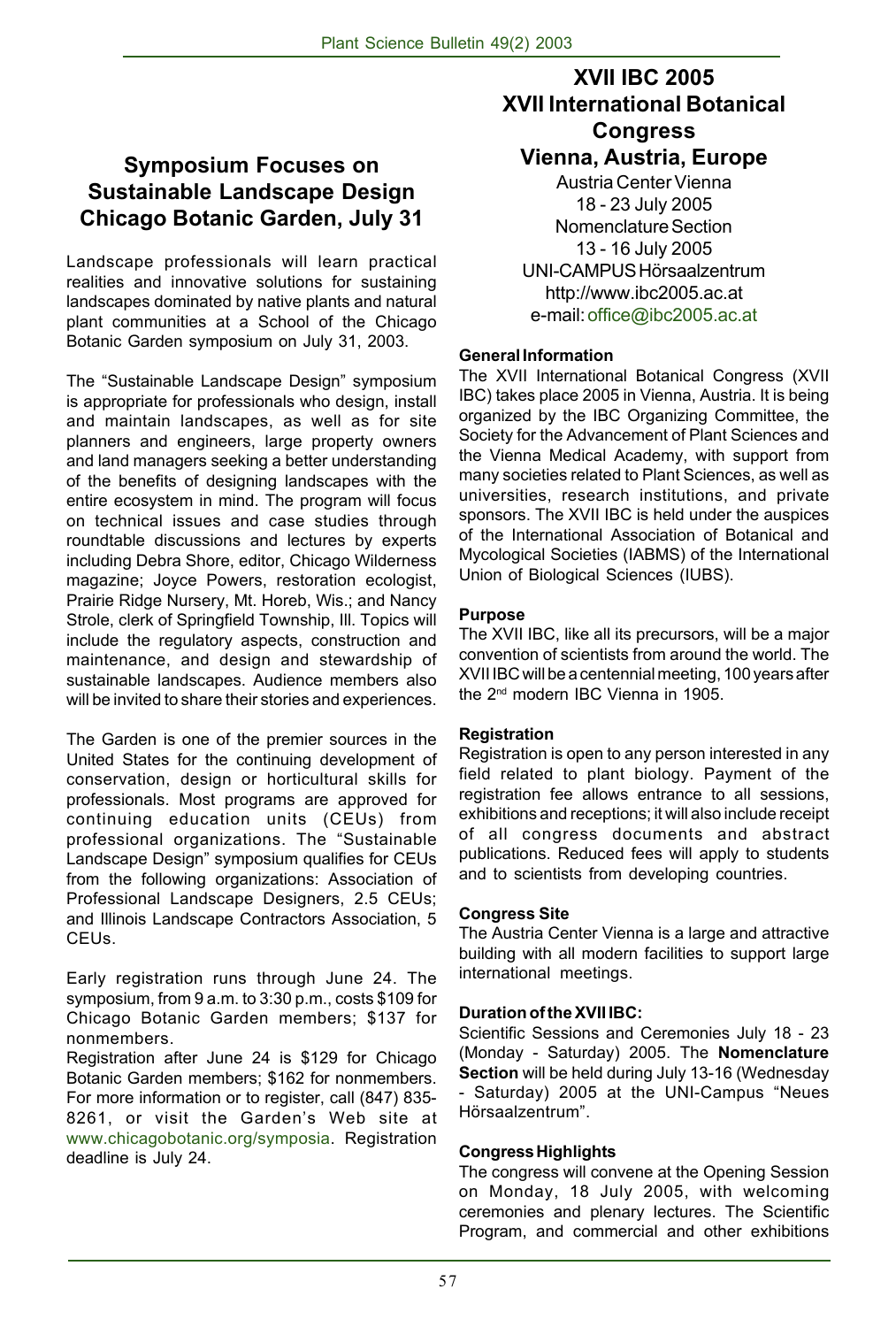will take place from Monday through Saturday. Scientific events will end daily at 18:30 leaving evenings free for Society or social meetings, or for the many cultural events and attractions that Vienna has to offer.

#### **The Scientific Program**

In the tradition of previous IBC Meetings, the Scientific Program of the XVII IBC will consist of Plenary Lectures, Symposia (consisting of oral and poster sessions), Society or Association Meetings, New Media Presentations, and Discussions and Workshops. All participants (plenary speakers excepted) will be limited to one oral or poster presentation.

## **Scientific Disciplinary Areas:**

- 1. Cell Biology and Molecular Genetics
- 2. Genomics, Proteomics, Metabolomics
- 3. Structure and Development including Functional Aspects
- 4. Botanical Diversity, Systematics
- 5. Population Biology
- 6. Plant-/Eco- Physiology, Biogeogenic Cycles
- 7. Phytochemistry (basic and applied)
- 8. Ecology, Environment; Conservation Biology
- 9. Human Society and Plant Sciences
- 10. Natural Resources, Biotechnology, Economic Botany
- 11. Knowledge sharing Databases, Bioinformatics,Electronic Communications, Education

#### **Language:**

The official language is English. No simultaneous translation will be provided.

#### **Excursions**

Various pre-, mid- and post-Congress excursions will be offered.

#### **Collections**

The botanical collections in Austria are exceptionally rich. W and WU (Vienna), GJO and GZU (Graz, 150 km from Vienna) and LI (Linz, 180 km from Vienna) contain together 6,000,000 herbarium specimens including more than 500,000 types. Make use of the opportunity to visit these collections!

## **Deadline for symposium proposals: 30 September 2003**

All prospective participants are invited to submit a proposal for a Symposium fitting within one of the Disciplinary Areas. Proposed symposia that bridge two or more disciplinary areas are also welcome and encouraged.

All authors (oral contributions and posters) will have to supply abstracts, the deadline for which will be announced in the Second Circular.

Proposals or questions regarding the Congress should be sent to:

**Dr. Josef Greimler Secretary General XVII IBC 2005 Institute of Botany, University of Vienna Rennweg 14 A-1030 Vienna, Austria**

e-mail: office@ibc2005.ac.at Phone: +43-1-4277-54123 Fax: +43-1-4277-9541

To receive the Second Circular, please fill out the following registration form and return it (preferably electronically) to the Secretary General



# **GRANTS FOR BOTANICAL GARDENS AND ARBORETA**

The Stanley Smith Horticultural Trust invites applications for grants up to \$20,000 for education and research in ornamental horticulture. Not-forprofit botanical gardens, arboreta, and similar institutions are eligible. The deadline for applications is August 15, 2003. For guidelines, contact Thomas F. Daniel, Grants Director, SSHT, Dept. of Botany, California Academy of Sciences, Golden Gate Park, San Francisco, CA 94118, USA (email: tdaniel@calacademy.org; tel. (415) 750- 7191).

Thomas F. Daniel, Curator Department of Botany, California Academy of **Sciences** Golden Gate Park San Francisco, CA 94118 Tel. (415) 750-7191 Fax (415) 750-7186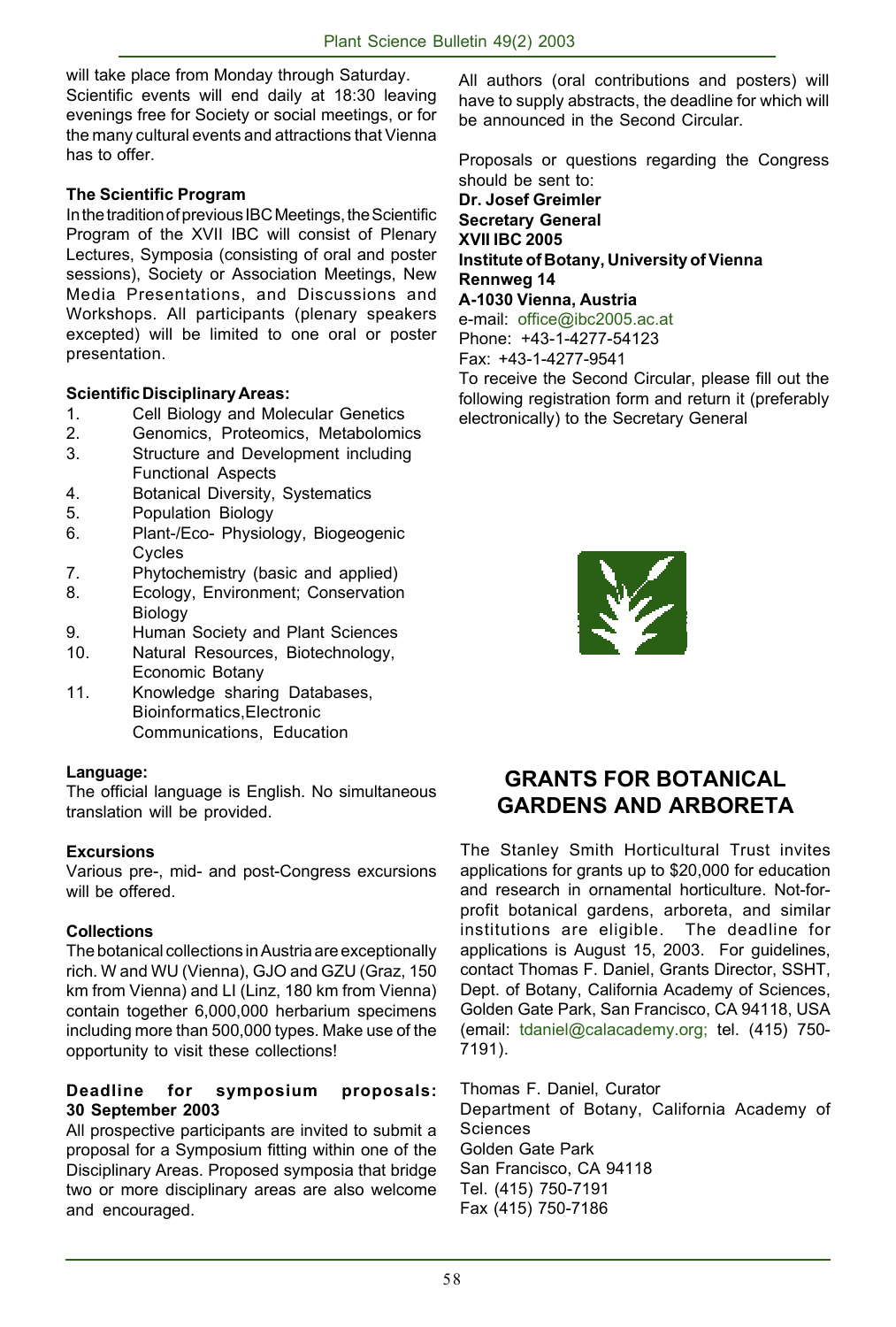| Plant Science Bulletin 49(2) 2003                                                        |
|------------------------------------------------------------------------------------------|
| <b>Book Reviews</b>                                                                      |
| In this issue:                                                                           |
|                                                                                          |
| <b>Development and Structure</b>                                                         |
| - Anatomy of the Monocotyledons IX. Acoaceae and Araceae. Keeting, R.C.                  |
| <b>Ecology</b>                                                                           |
| - The Earth's Biosphere: Evolution, Dynamics, and Change. Smil, Vaclav.                  |
| <b>Economic Botany</b>                                                                   |
| - Fenugreek: The Genus Trigonella. Petropoulos, Georgios A. - Michael A. Grusak61        |
| - Plants, Genes, and Crop Biotechnology, 2nd ed. Chrispeels, Maarten, J. and             |
| - Purshia: The Wild and Bitter Roses. Young, James A. and Charlie D. Clements.           |
| - Stevia: The Genus Stevia. Kinghorn, A. Douglas. - Douglas Darnowski66                  |
| <b>Historical</b>                                                                        |
| - The Natural History of Pompeii. Jashemski, Wilhelmina F. and Frederick G. Meyer (eds). |
| <b>Systematics</b>                                                                       |
|                                                                                          |
| - The Genus Arisaema: A Monograph for Botanists and Nature Lovers. Gusman, G.            |
|                                                                                          |
| <b>Teaching</b>                                                                          |
| - The Botanical Language: An Interactive Guide to Vascular Plants. Crowl, Virginia A.    |
|                                                                                          |
| -The Triple Helix: Gene, Organism and Environment. Lewontin, Richard.                    |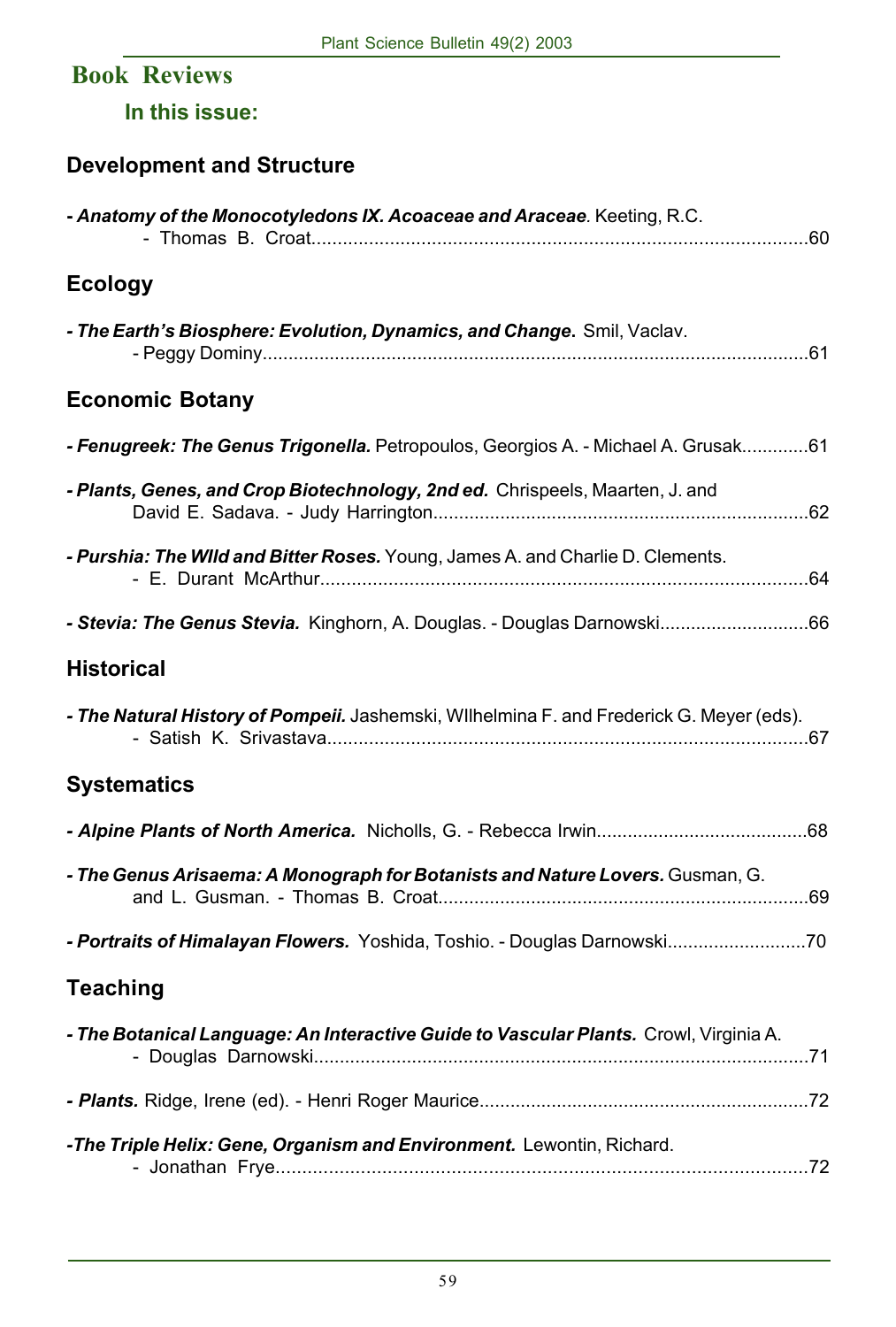**Anatomy of the Monocotyledons IX. Acoraceae and Araceae.** Keating, R. C. 2002. ISBN 0-19- 854535-5. (Hardcover 125.00 £.) 855 photomicrographs in 115 plates, 327 pp. Oxford University Press, - This long awaited work by Rich Keating, Professor Emeritus at Southern Illinois University at Edwardsville and Research Associate at the Missouri Botanical Garden**,** is a wealth of information on the family Araceae. It is the  $9<sup>th</sup>$  in a series of works on anatomy of the monocotyledons with earlier volumes treating the Gramineae, Palmae, Commelinaceae-Zingiberales, Juncales, Cyperaceae, Dioscoreales, Helobeae (Alismatideae) and Iridaceae.

The work provides a glossary of tissue types along with abbreviations used for different morphological features and an extensive introduction dealing with numerous aspects of vegetative growth and morphology, germination and growth, reproductive morphology (inflorescences, pollen and pollination, fruits, seeds and embryos), paleobotany, chromosomes, biogeography, chemistry including thermogenesis and finally ethnobotany. A review of anatomical literature covers general sources, tissues (xylem, phloem, laticifers, secretory tissue and glands), cellular inclusions (starch, crystals, silica and various protrusions), leaves (venation, cuticle and blade surface, epidermis, mesophyll and special ecological features), stems and roots. The comprehensive literature cited at the end of the book is probably the most complete list of literature ever published on anatomy and related subjects for Araceae and Acoraceae, making it an important feature of the book.

The introduction also discusses the anatomical character state transformations and their potential use in phylogenetic analysis , discussing in turn collenchyma and sclerenchyma tissues and a summary of the trends of specializations in morphological features. This summary is one of the most interesting parts of the book because here Keating presents evolutionary trends of specialization in 24 different anatomical features. Later he makes use of these trends in specialization to assist him in making decisions regarding his own new suprageneric system of classification.

In one part of the introduction Keating summarizes different systems of suprageneric classification including that of Grayum (1990), Bogner & Nicolson (1991), Mayo, Bogner & Boyce (1997) and Keating from the present volume. Keating's own classification table also summarizes some of the distinguishing leaf and petiole characters.

The final portion of the introduction deals with molecular phylogenetic studies and a comparison is made between the strict consensus tree of French et al. 1995 with the classification of Keating (2001) based on anatomical, morphological and molecular data. The system is based entirely on monophyletic groups.

In a section entitled 'Histological and Character State Definitions for Vegetative Shoot and Root Anatomy of Araceae' Keating defines, illustrates, and compares all the characters recorded in the remainder of the work. The characters used included leaf structure (venation, midrib shape, trichomes, cuticle, epidermis, stomata, hypodermis, mesophyll, air cavities, collenchyma, vascular bundles and sclerenchyma), secretory ducts (laticifers, tannin cells, starch granules, crystalbearing cells), raphide-bearing cells (druses, prismatic crystals and crystal sand), stems and roots.

The remainder of the book systematically reports the anatomical investigation of the Acoraceae and Araceae, by tribe and by genus, with each summarizing the anatomical features and listing the relevant literature for each. A total of 855 detailed photomicrographs in 115 plates exemplify the various anatomical features. The photomicrographs are of great quality and clarity.

An excellent summary at the end of the book lists all the genera in which certain diagnostic features occur. This enables one to make comparisons between genera.

This quarter century effort by Rich Keating has produced a work that has been long awaited but well worth waiting for. It will rank as one of the greatest achievements in aroid literature and owing to its breadth and detail will be valuable to a broad audience. - Thomas B. Croat, Missouri Botanical Garden, St. Louis, MO USA

#### References

Bogner, J. & D. H. Nicolson. 1991. A revised classification of Araceae with dichotomous keys. Willdenowia 21: 35-50.

French, J. C, M. Chung, & Y. Hur. 1995. Chloroplast DNA phylogeny of Ariflorae. Pp. 255-275. In: P. J. Rudall, P. J. Cribb, D. F. Cutler & C. J. Humphries (eds.), Monocotyledons: Systematics and Evolution. Royal Botanic Gardens, Kew.

Grayum, M. H. 1990. Evolution and phylogeny of Araceae. Ann. Missouri Bot. Gard. 77: 628-677.

Keating, R. C. (in Press). Revised outline of the Genera of Araceae. Missouri Botanical Garden Monographs.

Mayo, S. J., J. Bogner, & P. C. Boyce. 1997. The Genera of Araceae. Royal Botanic Gardens, Kew.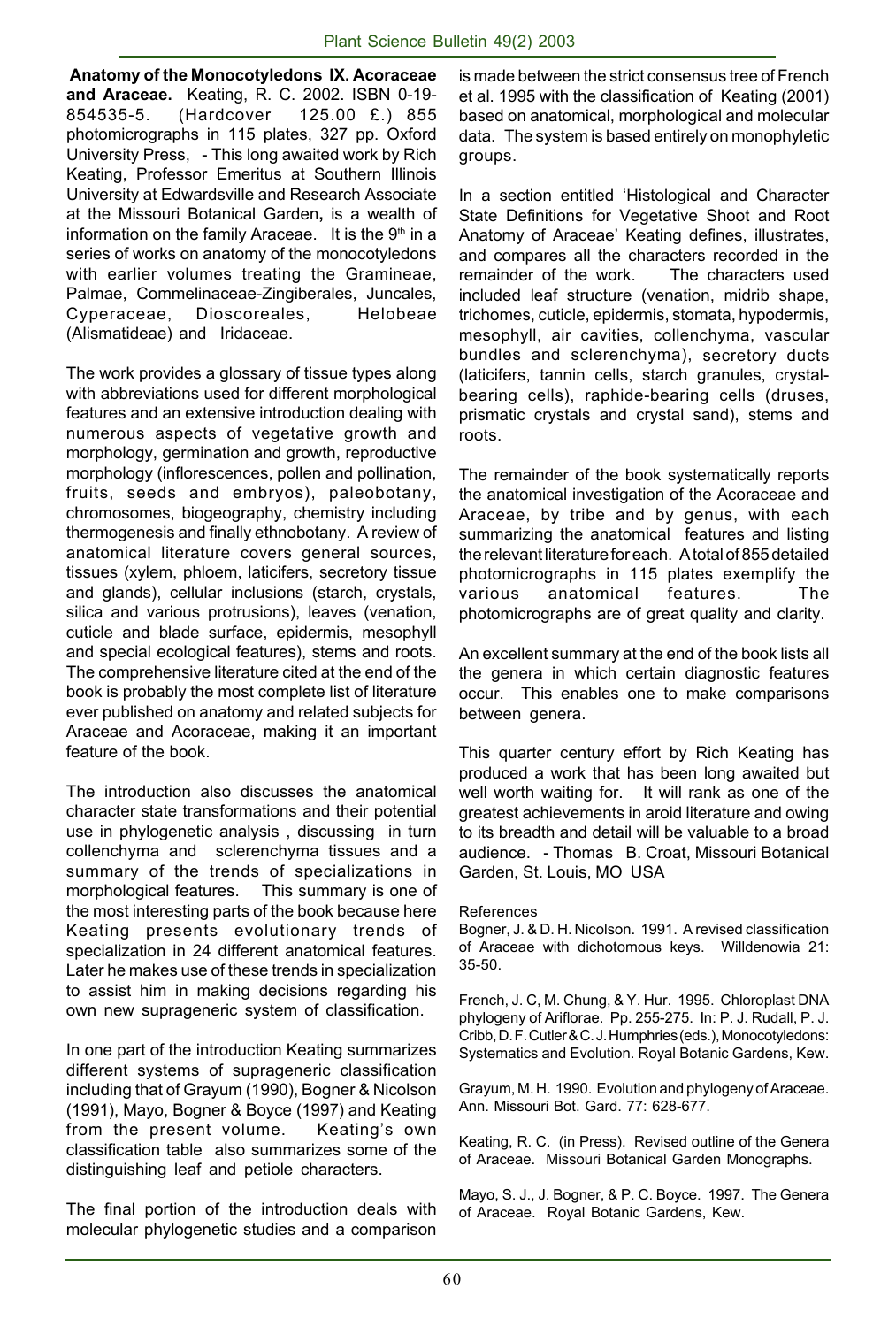**The Earth's Biosphere: Evolution, Dynamics, and Change**. Smil, Vaclav. 2002. ISBN 0-262-19472-4 (Cloth US\$32.95) 346 pp. The MIT Press. 5 Cambridge Center, Cambridge, MA 02142-1493. - The term 'biosphere' was first coined by Eduard Suess (1831-1914), an Austrian geologist, in 1875. This was at a time when the earth "system" was being described as a set of concentric specialized spheres, from the earth's core to the top of the atmosphere. Suess originally defined the 'biosphere' as the zone at the surface of the lithosphere (the earth's crust) where plants' roots are in the soil to feed and at the same time a part [of the plant] is in the air to breath. However, by today's nomenclature, this is entirely too narrow a definition. The scientist to expand on this concept of biosphere, and, thus, the progenitor of the contemporary model, is Vladimir Vernadsky (1863-1945). This book describes the current extent of the earth's biosphere, as roughly extending from the upper level of the troposphere, about 900 km (birds have been known to fly that high), to about 2+ km deep in the ocean (whales have routinely dive that deep) to possibly 7 km subsurface (bacteria have been detected in boreholes). This book is at first a testament to Vernadsky and his research and ideas and, secondly, the interconnectivity of "life" within the earth's biosphere.

Thus, the earth's biosphere is that zone where life exists, from the microbial to the human, and this book admirably presents this complex tableau. In language tailored to the knowledgeable reader, Smil begins with the formation of life, as it is proposed for earth. Then, he offers us the broad scope of evolution; how environment affected "life", how "life" affected the environment and how "life" affected "life". His presentation is populated with numerous illustrations, graphics, and photographic material supporting his analyses. He validates his discussion with copious references as nearly 40 pages of citations attest. However, he cuts a broad swath across many disciplines and theories, such as biophysics, chemistry, plant science, ecology, environmental science, and just about every "fill-inthe-prefix"-ology there is. Unfortunately, there is a noticeable lack of mathematics. Which may, or may not, have been deliberate in order to attract the nonspecialist. No equations are on hand to corroborate statements or relationships. There are plenty plots and graphs, but offers no explanation on what generated them, except to cite a reference. Smil has collected together a great deal of information and has strung it together as if it were the established model. Although, the parts seem to be well cited from the literature and, assumingly, reliable, his linkages and logic should be considered carefully. Finally, in his Epilogue, the reader is severely scolded and we are lectured on the consequences of overpopulation and other human stresses on our environment, the only biosphere we have.

Included is an assortment of appendices, providing tabular data ranging from biochemistry cycles to estimates of the biosphere's phytomass. The book is a good read, although it lacks some scientific rigor. *The Earth's Biosphere* is appropriate for most general academic and public collections and would be suitable for undergraduates and other informed readers. - Peggy Dominy, Sciences Librarian, Hagerty Library, 33<sup>rd</sup> & Market Sts., Drexel University, Philadelphia, PA, 19104

Reference:

Suess, E. 1875. Die Enstehung der Alpen (The Origin of the Alps). Vienna: W. Braunmuller.



**Fenugreek: The genus** *Trigonella*. Petropoulos, Georgios A., ed. 2002. ISBN 0-415-29657-9 (Cloth US\$95.00 ) 200 pp. Taylor and Francis, Inc., 29 West 35th Street, New York, NY 10001. – *Trigonella foenumgraecum*, referred to as fenugreek in Englishspeaking countries, is possibly one of the oldest medicinal plants known to humankind. Fenugreek seed have been found in the tomb of Tutankhamun (entombed around 1325 B.C.) and the plant was mentioned by Hippocrates (470 – 410 B.C.). *T. foenum-graecum*, like other members of this genus, contains a wide array of biologically and/or pharmacologically active steroids, polyphenolics, and volatiles in its leaves and seeds. It has been used successfully as a forage crop thanks to the nutritional value of its leaves, and several industrial uses have been realized for the galactomannans (polysaccharide mucilage) in its seeds. These and other aspects of the phytochemistry, agronomy, and industrial applications of fenugreek are covered in **Fenugreek: The genus** *Trigonella*, a recent volume in the series: **Medicinal and Aromatic Plants – Industrial Profiles** (Roland Hardman, Series Ed.).

Following the introductory chapter, which gives an overview of the cultivated regions, plant uses, and research activities relevant to *Trigonella*, the book provides detailed chapters on: Botany,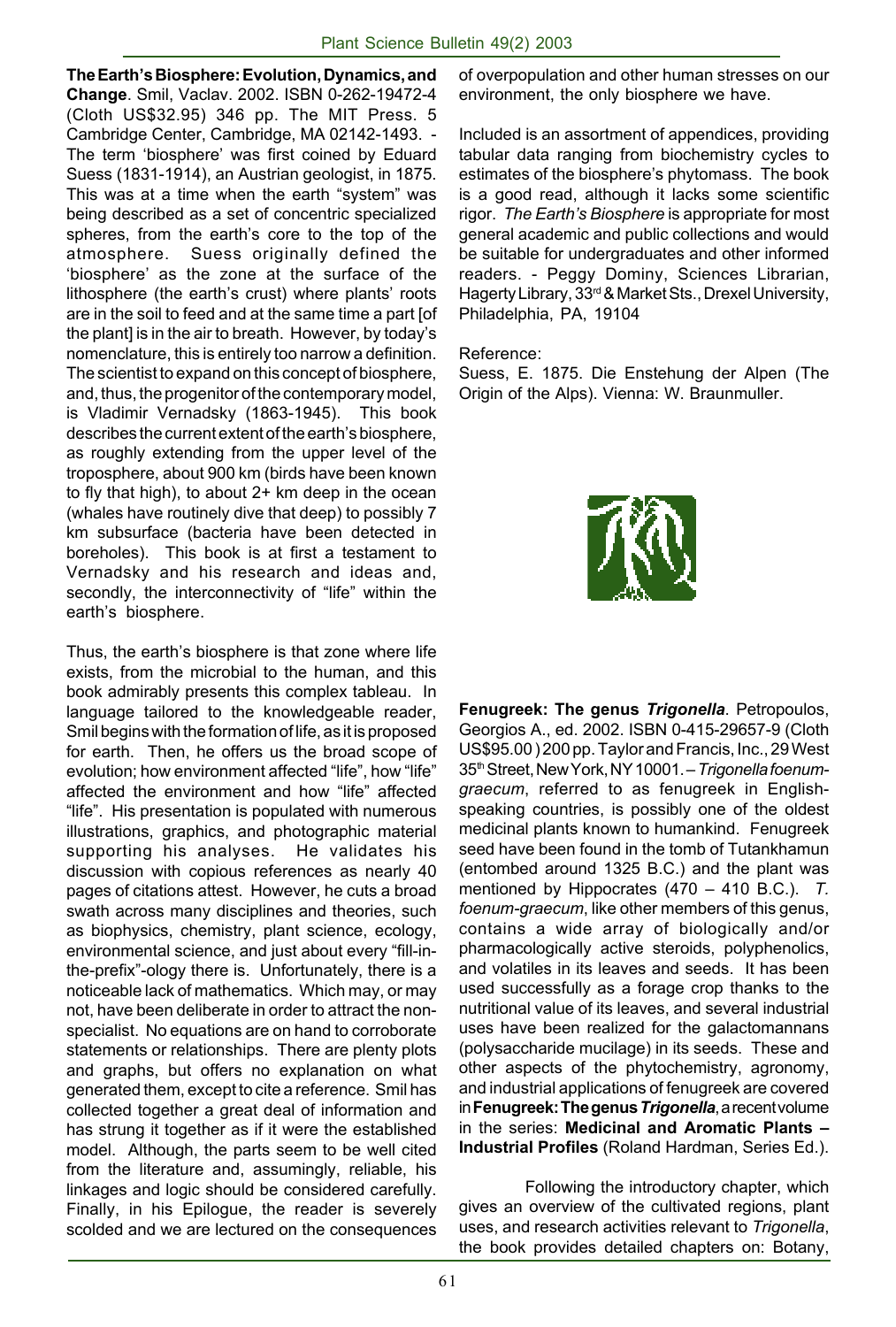Physiology, Cultivation, Breeding, Nutrition and use of fertilizers, Pests and diseases, Weeds, Chemical constituents, Pharmacological properties, and Marketing. Several authors have contributed to this volume, with the book editor authoring or coauthoring four of the 11 chapters. As with many books that have multiple contributors, there is some degree of overlap amongst chapters, especially with respect to the overriding theme of medicinal properties, but each chapter does stand alone and provides unique material on its topic. A good inclusion of black and white photographs, figures, and tables complements the text; one page with four color plates also is included, but it is unfortunate that these plates are all duplicated images of photos already presented in black and white. Each chapter has its own reference list. A relatively comprehensive index is included at the end of the book.

Coverage on some topics is rather weak, such as the chapters on Weeds and on Pests and diseases, but most of the other chapters are quite thorough. Although the book is primarily focused on fenugreek, the cultivated species, the Botany chapter branches out and provides a nice overview of the taxonomy and distribution of the *Trigonella* genus. Topics relevant to seed and reproductive biology, such as pollination, seed development, germination, or yield, are covered in several chapters. Medicinal uses also are referred to throughout the book, but the chapter on Pharmacological properties provides the most comprehensive and scientifically supported presentation on this topic. It also is a good source of literature citations pertaining to the potential health benefits of fenugreek. Many references in this chapter are from medical and pharmacological journals, while other chapters more frequently cite non-refereed herbal books. The Phytochemistry chapter offers an excellent, easy-to-read presentation of the diverse chemical compounds found in fenugreek, and includes numerous chemical-structure figures that were greatly appreciated.

There are some minor problems and inconsistencies in the book. SI (Système International) units are not used throughout all the chapters, and in some cases (e.g. Nutrition and fertilizers) the contributing author repeatedly jumped from SI to non-SI units within the same paragraph, or even within the same sentence. There are a few numerical errors (e.g. pod diameter on pg. 12), occasional misplaced decimal points, and some Tables contained abbreviations that were not defined in the Table legend or text. Overall, however, most of the chapters appear to have been well edited for consistency.

This book is recommended to plant scientists in several disciplines, including general botany, agronomy, physiology, biochemistry, and systematics, to health science researchers interested in phytoactive compounds, and to industry scientists concerned with food ingredients and natural products applications. College and university libraries, particularly those serving students and faculty with interests in alternative crops or medicinal botany, should obtain a copy. Although the book contains no genomic information on *Trigonella*, researchers working in legume genetics and genomics nonetheless would find this volume of relevance, especially those working with the closely aligned model legume, *Medicago truncatula*. – Michael A. Grusak, USDA, Agricultural Research Service, Children's Nutrition Research Center, Department of Pediatrics, Baylor College of Medicine, Houston, TX.



**Plants, Genes, and Crop Biotechnology (2nd ed.).** Chrispeels, Maarten J. and David E. Sadava. 2003. ISBN 0-7637-1586-7 (Cloth US\$87.50) 576 pp. Jones and Bartlett Publishers, 40 Tall Pine Drive, Sudbury, MA 01776-2270. This is a good revision of Plants, Genes, and Agriculture, and the new title clearly signals the editors' emphasis on biotechnology. This edition offers updated information, new contributing authors, new chapters, new illustrations, a new organization, and a supply of discussion questions at the end of each chapter for use in the classroom. The book has received the approval of the American Society of Plant Biologists. On the whole it is an improvement over the popular first edition and will be a good textbook for introductory classes in plant biology and crop science.

Coming seven years after the first edition, this new edition has a lot of catching up to do, and the updates are apparent from the beginning. "Human Population Growth: Lessons from Demography" reports the slowdown in population growth. There are expanded treatments of the influence of the socioeconomic status of women on birth rates and the reasons why hunger persists in a world that produces enough food for all. Unfortunately, evidence of hasty revision begins on the first page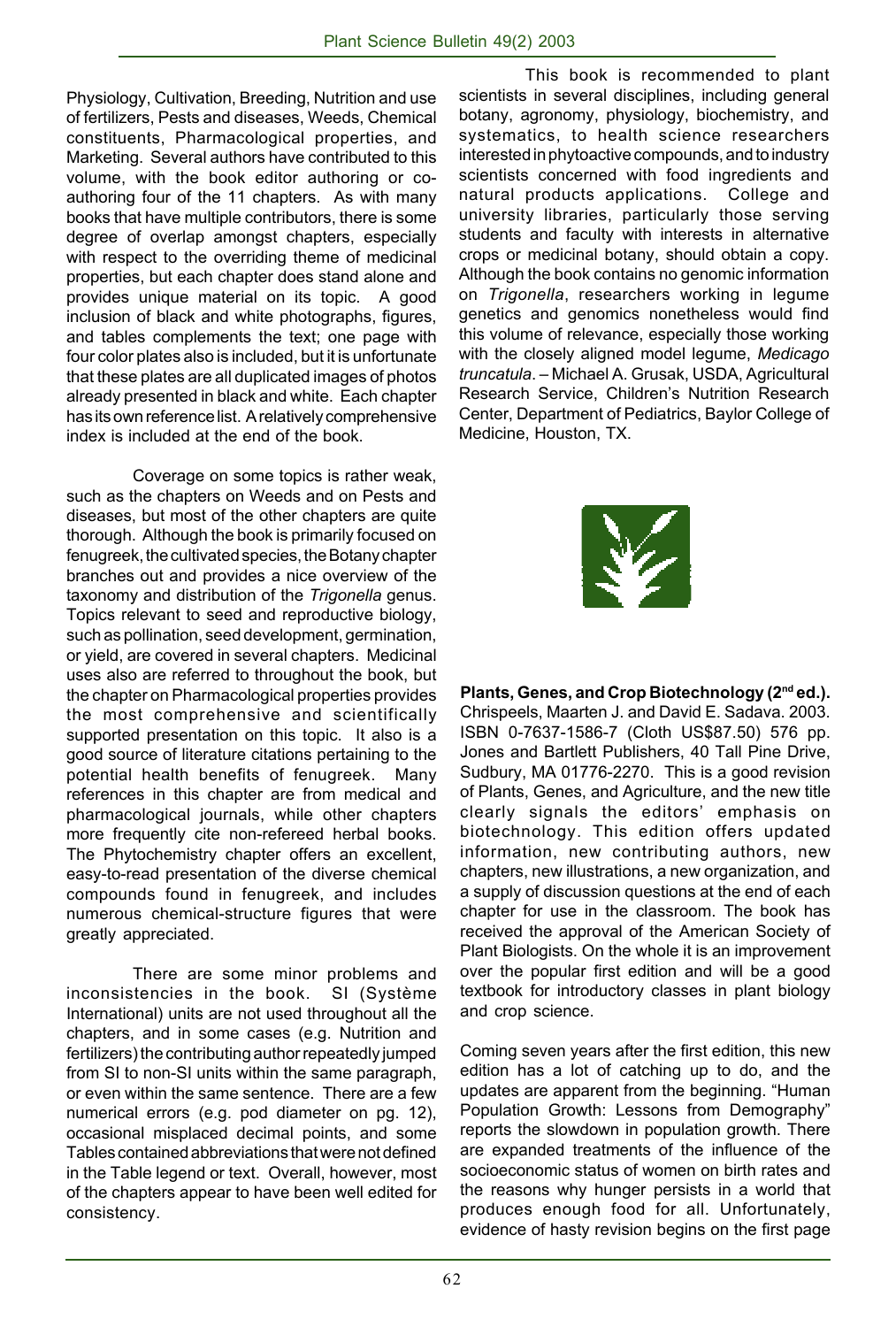with the statement "Two thousand years ago the population reached 300 million, and now it stands at 6 billion, a 20-fold increase. Since then the human population has increased 20-fold."

"Agricultural R&D, Productivity, and Global Food Prospects," new for the second edition, covers many factors contributing to production gains, including changes in agricultural practices and changes in food consumption. Attractive graphs and maps convey a large amount of information about resources and productivity. "Development, Productivity, and Sustainability of Crop Production" contains excellent graphics to explain productivity. One map shows world distribution of arable land and fresh water, including the hectares of land and millions of liters of water available per person in each region. It is especially informative when considered in light of another map comparing agricultural labor and land productivity.

"Food Security: Why do hunger and malnutrition persist in a world of plenty?" is an expansion of a topic from the first edition. Since most countries produce more than enough food to meet the minimum requirements of all their citizens, writers are continually trying to explain why hunger and malnutrition are always with us. Several causes are noted: poverty, lack of influence within a culture, and discrimination based on gender, age, race, or religion. Recent declines in agricultural aid and education aid are partly to blame. So, too, is U.S. agricultural policy, which requires that food aid be surplus U.S. agricultural products. U.S. aid efforts are thus driven, not by the need abroad, but by the surplus at home. Suggested solutions are to improve food policies in developing countries, to encourage the development of a free market, and to encourage countries to reallocate spending from the military to agriculture. Reducing poverty is perhaps too general and daunting a solution for the author to propose, but it appears subtly throughout the text. The author mentions that Europe's aid strategy is to provide money to buy up locally available food for distribution to the hungry, since the root problem is nearly always poverty rather than insufficient food.

"Developing Food Production Systems in Sub-Saharan Africa" is a new topic for this edition. Sub-Saharan Africa has been a difficult area in which to apply modern agricultural methods. This chapter covers climate, traditional land use patterns, traditional crop production methods, and agricultural policies that make this region what it is.

"The Molecular Basis of Genetic Modification and Improvement of Crops" has been reorganized and enlarged from the first edition and now is placed earlier in the sequence. It provides a comprehensive view of molecular biology and genetics, including the composition of DNA and proteins, mitosis and meiosis, components of the gene, restriction enzymes, tissue culture, and transformation via *Agrobacterium* and particle bombardment. The illustrations are superb. A few statements may raise eyebrows. The definition of biotechnology as "the use and manipulation of living organisms, or substances obtained from these organisms, to make products of value to humanity" is so broad as to include primitive hunting and gathering, and it ignores the possibility of making products that harm humanity. The definition of genetic engineering as the transfer of genes between different organisms seems plain enough until one considers the cases in which additional copies of a native gene have been inserted to intensify a trait, or anti-sense sequences have been inserted to nullify a trait. The claim that "molecular manipulations later eliminate the molecular marker gene" is ahead of its time. This is a goal, but all commercially available crops still contain marker genes.

"Plants in Human Nutrition and Animal Feed" provides a good overview of nutrition basics, including carbohydrates, fats, proteins, vitamins, vitamin deficiencies, phytoestrogens and vegetarianism. "Golden rice," an excellent example of how genetic engineering could enhance crops, is given a balanced treatment. It can provide a portion of the daily vitamin A requirement, substituting for the fruits and vegetables that are not always within the budget of poor city dwellers. However, the authors fail to mention that "golden rice" is not yet available commercially. The section on food safety and regulation is very short.

"The Genetic Basis of Growth and Development" covers cells, tissues, organs, vegetative propagation, plant hormones, flowers, fertilization, the ABC model of floral organ determination, photoperiod, seeds, and fruits, and gives some examples of genetically engineered changes in these traits. "Seeds: Biology, Technology, and Role in Agriculture" is a new chapter for this edition. The topics include seed development and germination, production and storage, certification programs, seed banks, "Terminator" technology, and the shift in profits from companies that sell externally applied chemicals to companies that put traits into seeds.

"Converting Solar Energy into Crop Production" provides good coverage of photosynthesis, including photosystems I and II,  $\textsf{C}_\textsf{3}$  and  $\textsf{C}_\textsf{4}$  pathways, sources and sinks, photoprotection, water loss, and the implications for crop biomass production. "Plant Nutrition and Crop Improvement in Adverse Soil Conditions" covers soil particle size, pH, salinity,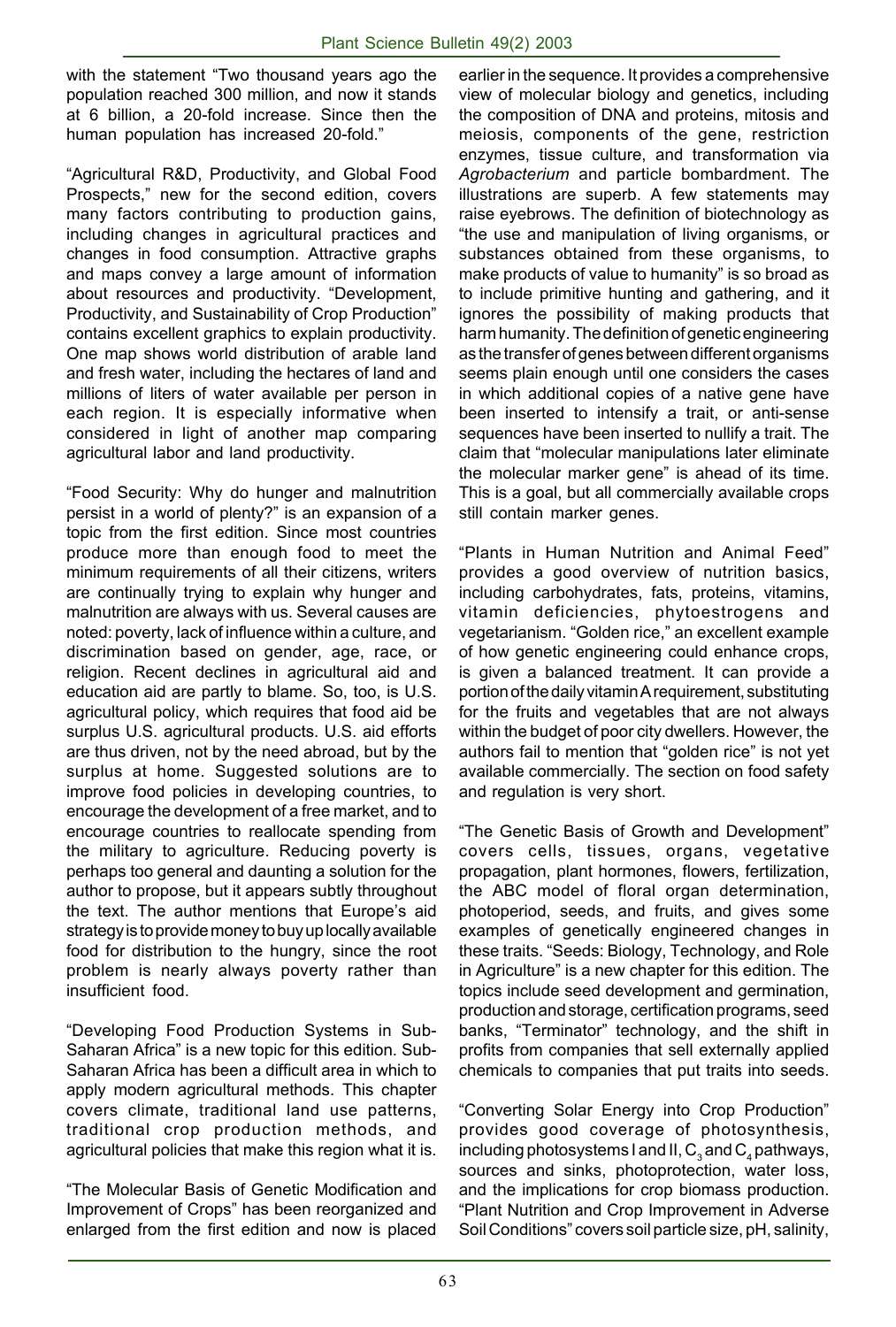mineral nutrients and deficiencies, water deficits, and breeding for crops tolerant of problem soils, while "Life Together in the Underground" covers the complex processes that occur out of sight. Mycorrhizae, root parasitism, the nitrogen cycle, nematodes, and agronomic practices for "healthy" soil are included.

"Ten Thousand Years of Crop Evolution" covers the beginnings of agriculture, plant domestication, centers of origin, crop evolution, the crop gene pool concept, genetic diversity, and intellectual property rights. "From Classical Plant Breeding to Modern Crop Improvement" introduces the reader to the extensive intercontinental exchange of crops that occurred over the last half century and to the plant breeding efforts that were required to make that exchange successful. The chapter includes all the standard points: variation, selection, genotype versus phenotype, broad sense heritability, environment influences, hybrids, backcrossing, quantitative trait loci, the Green Revolution, and the traits that may be introduced via genetic engineering in the future. The pedigree of IR-72 rice has been dropped from this edition.

The next three chapters, Crop Diseases and Strategies for Their Control, Strategies for Controlling Insect, Mite, and Nematode Pests, and Weeds and Weed Control Strategies, are expanded treatments of the pest and disease chapters from the first edition. The disease triangle, biological control, and herbicides are well covered. The discussion of chemical defenses of plants has been considerably shortened in this edition.

"Toward a Greener Agriculture" covers improved agricultural practices and sustainable agriculture. The potential contribution of genetic engineering to sustainable agriculture is considered. "Plants as Chemical and Pharmaceutical Factories" examines "biopharming," its potential for producing specialty chemicals with less damage to the environment, and the possible impacts on economies around the world.

"Urban Myths and Scientific Facts about the Biosafety of Genetically Modified Crops" is the only disappointing chapter. The first half discusses ten objections to genetically modified crops, including harm to the monarch butterfly, superweeds, fish genes in tomatoes, "unnatural" science, and the spread of antibiotic resistance. These objections are widely subscribed to, although some are not based on fact and others take a narrow view of a complex problem. Some of the issues are given a balanced treatment, but others are not so well treated. In particular, the segments on the monarch butterfly, superweeds and horizontal transfer of

antibiotic resistance suffer from failure to reveal relevant but inconvenient facts. Teachers probably will want to use additional resources when they cover this aspect of crop biotechnology. The second part of the chapter is more satisfactory. It covers some of the testing and oversight of genetically engineered crops, especially for potential allergens.

Despite the deficiencies of the final chapter, the text as a whole is excellent in its breadth of view and its discussion of the complex issues associated with farming and biotechnology. This book can make a large contribution toward improving factual knowledge and understanding of crop science at many levels of the agricultural and governmental sectors of our society. - Judy Harrington, Research Associate, Soil and Crop Sciences, Colorado State **University** 

**Purshia: The Wild and Bitter Roses.** James A. Young and Charlie D. Clements. 2002. ISBN 0- 87417-491-0 (Cloth US\$39.95) 280 pp. University of Nevada Press, Mail Stop 166, Reno, NV 89557- 0076 — This is a timely, passionate book centering on antelope bitterbrush (*Purshia tridentata*) and its congeners desert bitterbrush (*P. glandulosa* = *P. tridentata* var. *glandulosa*) and Stansbury cliffrose (*P. stansburiana* = *P. mexicana* var. *stansburiana, Cowania stansburiana*), shrubs endemic to Western North America. The authors, particularly the senior author, have a long and productive history working on the lands on which *Purshia* occurs and an intimate familiarity with management of those lands and the people (both researchers and managers) who have studied and managed *Purshia*. They and their colleagues contributed substantially to the primary literature from which book draws. The book is rich with detail, documentation, and personal anecdotes. I found it an entertaining and instructive read.

Bitterbrush and its near relatives are important browse plants that are locally common. Young and Clements instruct the readers on their natural history, value to wild (especially mule deer) and domestic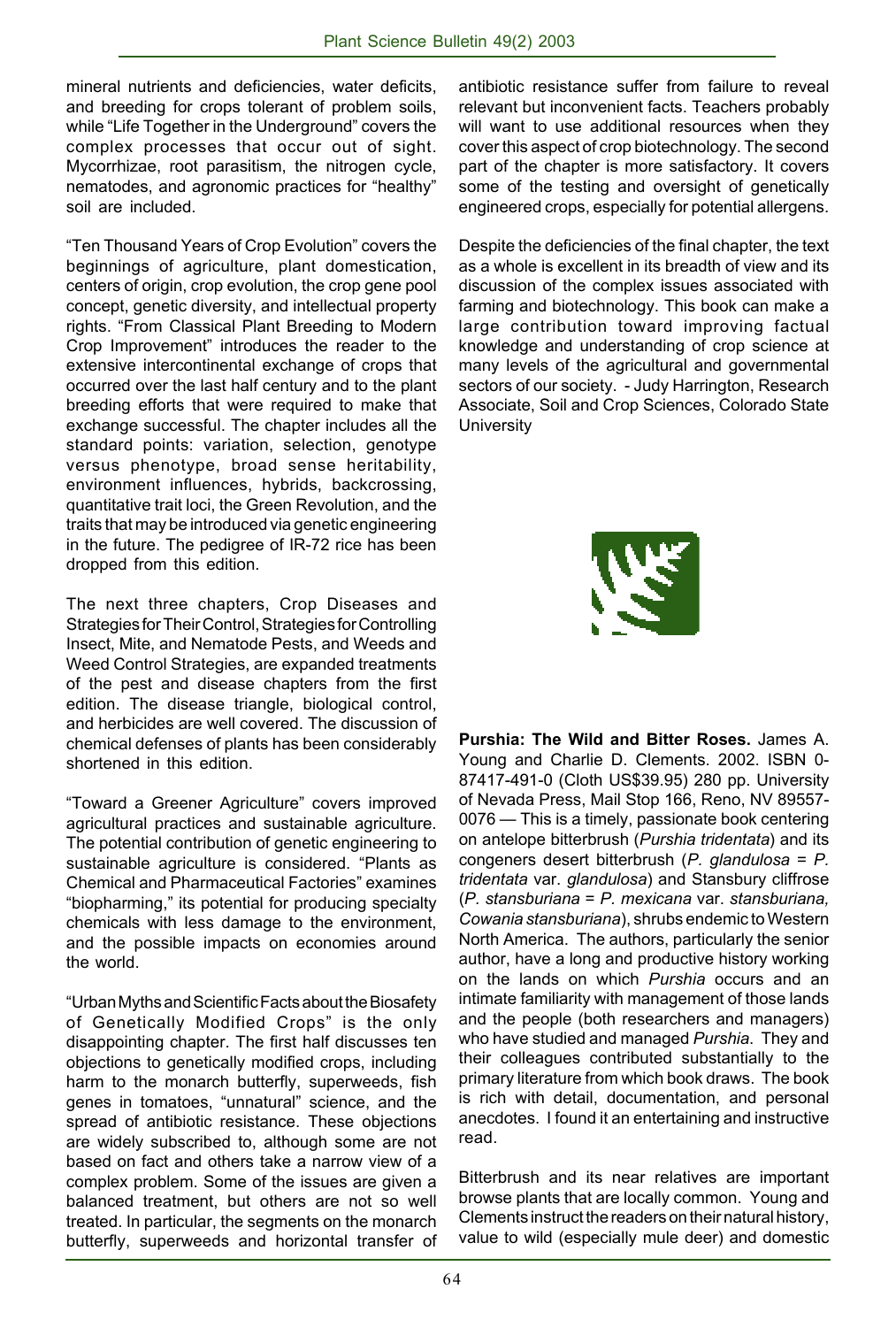animals, and management issues (especially as they pertain to fire, invasive weeds, browsing, and plant succession) in twelve chapters. These sometimes interlocking chapters group into four focus areas: (1) the plants' place in the biological (Chapter One, The Wild and Bitter Roses; Chapter Three, Bitterbrush Plant Communities) and human (Chapter Two, Hunters, Herdsmen, and Brush) worlds; (2) growth, reproduction, and physiology (Chapter Four, Ecophysiology of *Purshia*; Chapter Five, *Purshia* Seed Physiology; Chapter Eight, Ruminent Nutrition; Chapter Eleven, The Role of Nitrogen); (3) small animal ecological relationships and diseases, Chapter Seven, Granivore Relations; Chapter Nine, Insects and Plant Diseases; and (4) management issues, Chapter Six, Seeding *Purshia* Species; Chapter Ten, Wildfire Relations; Chapter Twelve, *Purshia* Management.

I think the book is especially useful in collating information and making a synthesis of the natural history and management of antelope bitterbrush (not so much is known about the other species) during the century and a half that Euro Americans have heavily imprinted Western North America. The authors make a plausible case for the expansion of antelope bitterbrush before and around the turn of the 20<sup>th</sup> century. This case is based on a depletion of perennial grass in the absence of invasive alien weeds with the subsequent increase of mule deer, a winter browse dependent animal, followed by exploitation of bitterbrush and other browse species by both domestic and wild ungulates and invasion by alien weeds, especially cheatgrass (*Bromus tectorum*), and western juniper (*Juniperus occidentalis*) and an increase in the frequency and intensity of wildfire (see also Leopold 1949, Whisenant 1990, Miller and Wigand 1994). They detail the efforts of land managers and federal and state research scientists including their personal efforts to find solutions to these degraded lands; especially to increase the population size and density of bitterbrush. They acknowledge with irony that those populations may have been artificially high and therefore be difficult or impossible to reestablish under current ecological conditions.

i Other interesting paradoxes with themes in the book are the relationships of bitterbrush to sagebrush (subgenus *Tridentatae* of *Artemisia*) both in plant communities and in the minds of people and the nitrogen fixing capacity of bitterbrush and its near relatives. The authors point out the continuing efforts of land managers to control sagebrush while trying to enhance bitterbrush for animal habitat. While they acknowledge importance of sagebrush in the plant communities that they dominate the authors point out that this is a recent phenomenon. Both older literature and occasionally

the authors have concerns about the utility of sagebrush on the landscape. The discovery of nitrogen fixation by *Purshia* is carefully detailed as is the importance of nitrogen to the productivity of semi-desert plant communities. However, it remains an elusive enigma of how *Purshia* nitrogen fixation benefits both the species and its attendant plant community.

There are a few issues that I feel a need to address. There are too many long, involved tables copied from the cited literature. The tabular material is for the most part summarized in the text. Most of the illustrations are excellent but a few are of poor quality, e.g., 3.5, 4.1, 6.1, 10.2a, 12.1, and 12.5. The authors needlessly spend time in the introductory chapter on Apache plume (*Fallugia paradoxa*), a species once thought to be a close relative of cliffrose (by me and my colleagues even!—see Blauer et al. 1975) and quote literature about hybridization with cliffrose. That relationship has been shown to be distant and the hybridization doubtful by base chromosome number differences, lack of viable progeny from the putative hybrids, a functionally dioecious breeding system in *Fallugia*, and no root nodules nor nitrogen fixation in *Fallugia* (McArthur et al. 1983, Baker et al. 1984). Even though information presented in the book is very well documented there are places, e.g., *Artemisia* variation (p. 147) and *Purshia* obligate outcrossing (p. 152), where the appropriate documenting literature could be cited. Despite the authors' prodigious research output on bitterbrush ecology and management they cite several anecdotal efforts of their work that bear no citation. There are a few typographical mistakes, e.g., McArthur is rendered MacArthur (p, 7—I would notice that), Gambel is rendered Gamble (p. 142), and Bruce Welch is Brian Welch (p. 151).

I don't want to mislead anyone. Despite my finding a few areas that could be improved in this book, I liked it a lot. I recommend it for anyone interested in *Purshia* biology and management and who would like to enjoy the ride, find the original source documents, and gain personal insight in biological discovery. It is unfortunate that the book doesn't detail how bitterbrush communities can assuredly be restored but it is certainly state of the art on what has been tried and thoughtfully details much of what needs to be learned and why bitterbrush is important in several ecosystems.—E. Durant McArthur, USDA Forest Service, Rocky Mountain Research Station, Shrub Sciences Laboratory, Provo, UT 84606-1856.

#### Literature Cited

Baker, M. A., D.J. Pinkova, B. Parfit, and T. Righetti. 1985. On *Cowania* and its intergeneric hybrids in Arizona. Great Basin Naturalist 44: 484-486.

Blauer, A.C., A.P. Plummer, E.D. McArthur, R. Stevens, and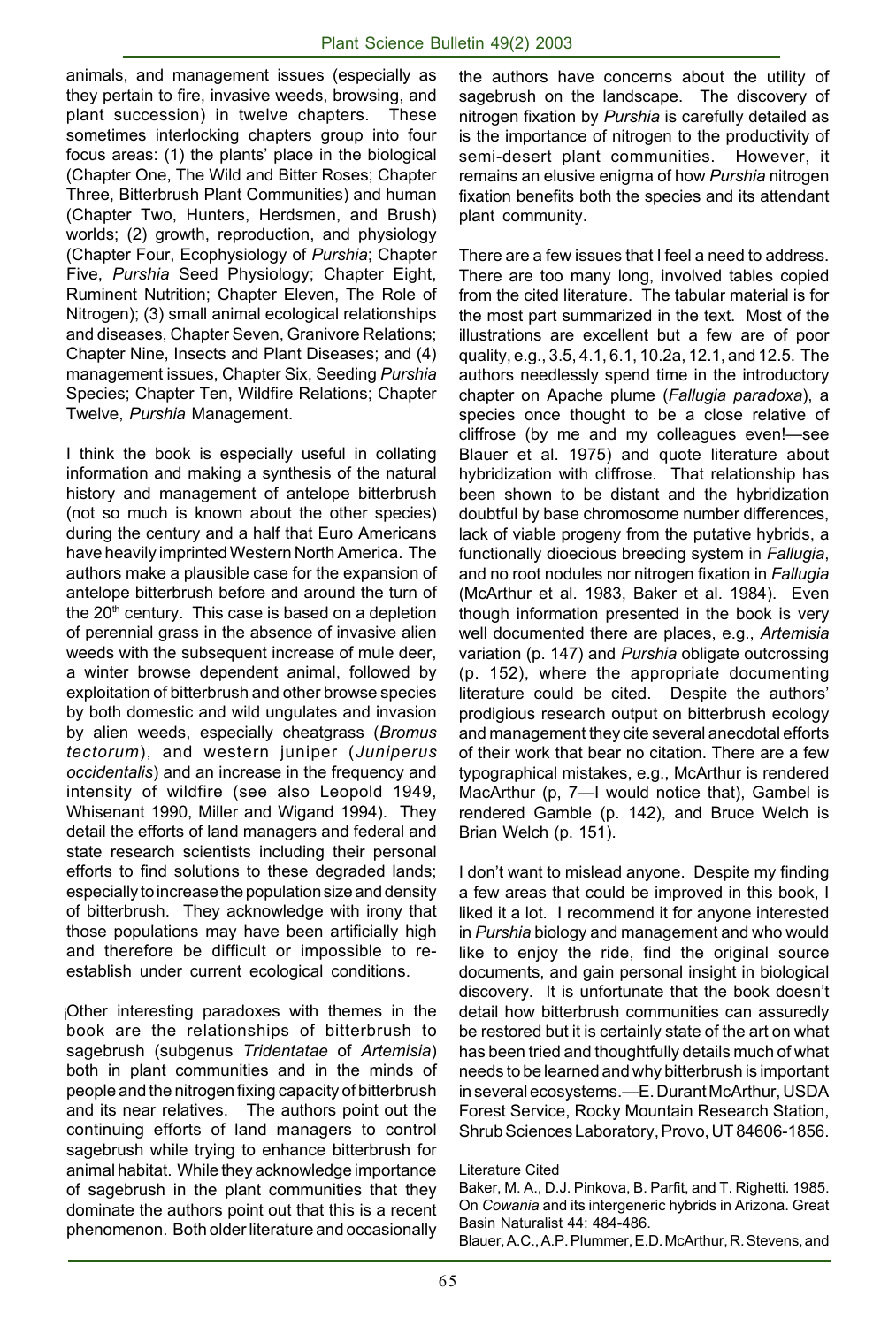B.C. Giunta. 1975. Characteristics and hybridization of important Intermountain shrubs. I. Rose family. USDA Forest Service Research Paper INT-169. Intermountain Forest and Range Experiment Station, Ogden, UT. 35 p. Leopold, A. 1949. Oregon and Utah, cheat takes over. p. 154-158 *in* A Sand County almanac. Oxford University Press, New York.

McArthur, E.D., H.C. Stutz, and S.C. Sanderson. 1984. Taxonomy, distribution, and cytogenetics of *Purshia, Cowania,* and *Fallugia* (Rosoideae, Rosaceae). p. 4-24 *in* A. R. Tiedemann and K. L. Johnson, compilers. Proceedings—research and management of bitterbrush and cliffrose in Western North America. USDA Forest Service General Technical Report INT-152. Intermountain Forest and Range Experiment Station, Ogden, UT

Miller, R.F. and P.E. Wigand. 1994. Holocene changes in semiarid pinyon-juniper woodlands. Bioscience 44: 465- 474.

Whisenant, S.G. 1991. Changing fire frequencies on Idaho's Snake Rive Plains: ecological and management implications. p. 4-10 *in* E.D. McArthur, E.M. Romney, S.D. Smith, and P.T. Tueller, compilers. Proceedings—symposium on cheatgrass invasion, shrub die-off, and other aspects of shrub biology and management. USDA Forest Service General Technical Report INT-276. Intermountain Forest and Range Experiment Station, Ogden, UT.



 **Stevia: The Genus** *Stevia*. Kinghorn, A. Douglas. 2002. ISBN 0-415-26830-3 (Cloth US\$90.00) 211 pp. Taylor & Francis Books 29 West 35th St., New York, NY 10001. Stevia tells the story of that genus from the Asteraceae which includes Sugarleaf, Stevia rebuadiana, a popular source in some countries of non-nutritive sweeteners. This arrives as one more volume in series titled "Medicinal and aromatic plants/Industrial profiles," from Taylor and Francis. As a part of that series, it includes both reviews of the fundamental botany of this important genus, with the emphasis on S. rebaudiana, as well as detailed technical reviews of the production and organic chemistry of the principal non-nutritive sweeteners, stevioside and rebaudioside A, produced by these plants.

 This work opens with a general Overview by the editor, followed by consideration of the botany and ethnobotany of the genus as a whole. The editor commendably keeps S. rebaudiana from being the sole focus throughout, though for obvious economic reasons, S. rebaudiana does receive the greatest amount of attention in most chapters. It is the major source of non-nutritive sweeteners in this genus, though a few other species out of the several hundred in Stevia also produce these compounds. The chapter on ethnobotany stretches back to the first European contact with natives in the region of Paraguay from which S. rebaudiana originally comes.

 The various chapters' authors then turn to more specific consideration of the phytochemistry of the non-nutritive sweeteners and of the other chemical components of the Stevia's leaves, including extensive discussion of the artificial synthesis of these compounds. Their economic importance, especially in Japan where these compounds are a very important commercial source of non-nutritive sweeteners, comes next along with consideration of possible toxic side effects of these compounds, fear of which has kept them relegated in the American market to natural foods stores and the like. Also considered are the requirements for cultivation of Stevia spp. Finally, the use of sweeteners from S. rebaudiana in Korea, where their use is rising significantly, comes under consideration in the last chapter. Throughout, extensive bibliographies are provided.

 The chapters are universally well written and very well illustrated, with biogeographic maps or sets of chemical structures as appropriate, and many readers will find the text accessible. This volume would be of interest to a number of audiences. Phytochemists and food scientists will find it fascinating, given the potential of the nonnutritive sweeteners from S. rebaudiana as well as other taste-modifying compounds from a variety of plants. These include the sweet-taste inducing protein miraculin from Miracle Berry (Richardella dulcifica, syn. Synsepalum dulcificum) which is also used extensively in Japan after production from transgenic bacteria, and the terpene glycoside gymnemic acid from Gymnema sylvestre (Asclepiadaceae). Introductory students might be introduced to some of the fascinating compounds offered by plants using some of the introductory chapters, including the ethnobotanical material, and even neuropsychologists and vertebrate physiologists, who use these taste-altering compounds in both research and student laboratories, also ought to buy a copy. All college and university libraries should purchase a copy, and many amateur botanists would enjoy the introductory material as well as the chapters on the practical use of these compounds in Japan and Korea. – Douglas Darnowski, Department of Biology, Washington College.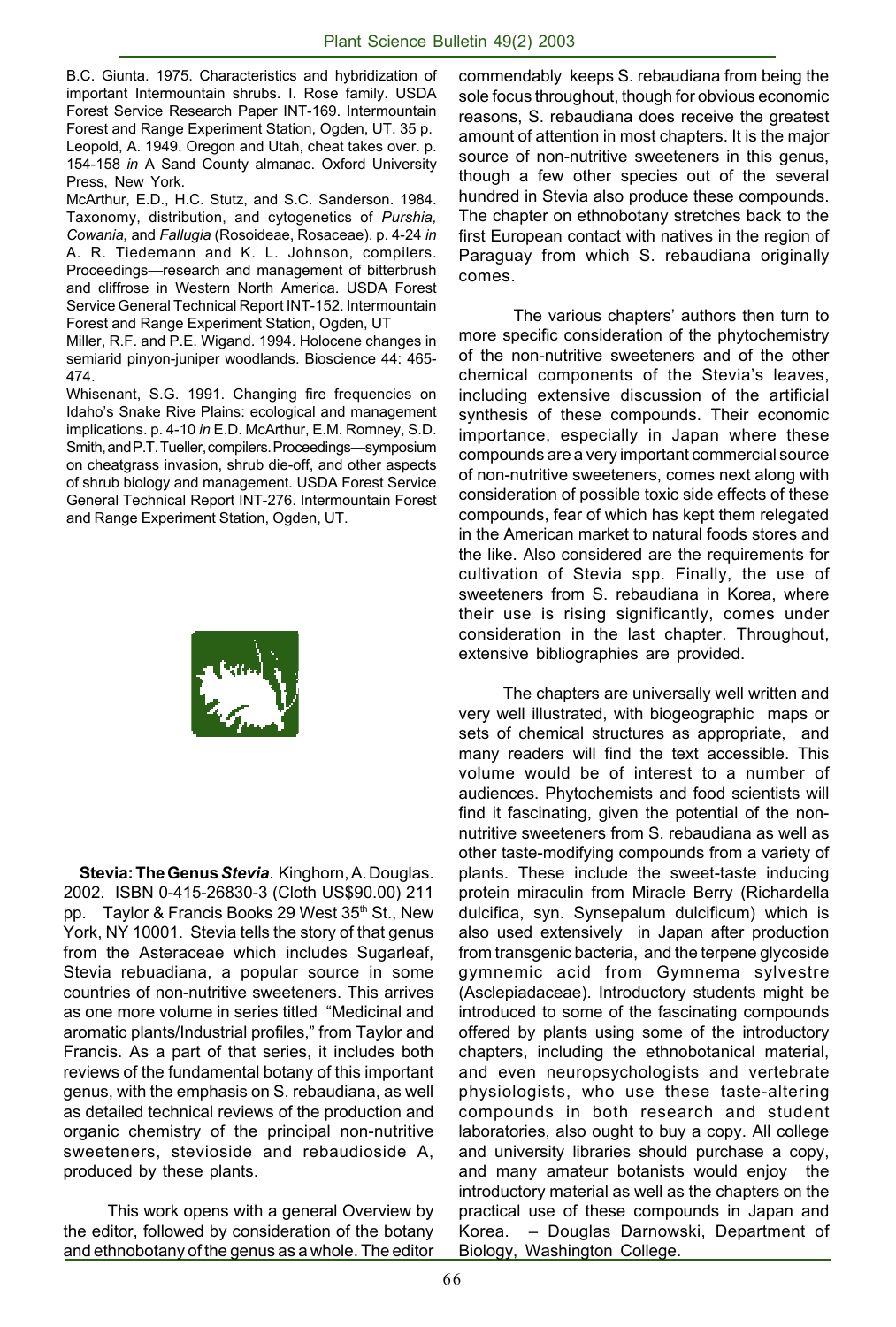**The Natural History of Pompeii**. Jashemski, Wilhelmina F. and Frederick G. Meyer [Editors]. 2002. ISBN 0-521-80054-4 (Cloth US\$175.00) 502 pp. Cambridge University Press, 40 West 20th St., New York, NY 10011-4211. Campania, a fertile area in the shadow of Mt. Vesuvius, was considered the most beautiful region in the whole world according to the Roman historian Florus. Pompeii and Herculaneum were prosperous Campanian cities on the shores of Bay of Naples. Preserved ruins indicate that before 79 AD these Roman cities were well planned with their forums, market places, shops and temples. They flourished in the proximity of Mt. Vesuvius as evidenced by their lavish villas, fruit gardens and wide roads. The people of Pompeii grew vineyards and olive trees, and traded wine and olive oil. Their gardens had pools, fountains, furnished triclinia, and inner garden walls painted with trees to lend an air of spaciousness. The people were tall and healthy and women were strong and beautiful. Frequent explosions of Vesuvius had spread ash that made the land fertile for agriculture. Vesuvius had been silent for 700 years before 79 AD except for a severe earthquake in 62 AD after which the city was rebuilt to its former grandeur.

The people of the area must have been accustomed to minor temblors as few fled when volcanic ash started falling at about noon on August 24, 79 AD. Some wealthy people must have left as several large and magnificent houses have been uncovered without any inhabitants. Then, in the middle of the night, the remaining residents of Pompeii and Herculaneum were caught in the wrath of Vesuvius. Hot ash and pumice spewed out burying the city in pyroclastic flows and surges one after another that continued until the early morning. Pyroclastic flows encircled an area that included the cities of Pompeii and Herculaneum. There was no terrestrial escape route except towards the sea. Recent excavations indicate that people did flee to the beach to find an escape but within a short time, pyroclastic flows even extended the beach several kilometers into the sea.

Gaius Plinius Secundus (Pliny the Elder) was a Roman senator and commander of the imperial fleet at Misenum where he lived with his sister and her 17 year old son, Pliny the Younger. During the early afternoon of August 24, Pliny's sister drew his attention to a large, umbrella-pine-like cloud arising from Vesuvius, 32 km across the Bay of Naples. The naturalist Pliny wanted a closer look at the phenomenon so ordered a ship for the excursion. However, the journey became an attempted rescue mission for, just as Pliny was setting off, he received a message from his friend Rectina, informing him that ash fall was blocking all escape routes from her house near the foot of the mountain. Unable to land

at Pompeii which was already buried under pyroclastic debris, Pliny diverted his ships to Stabiae where he succumbed to poisonous gases. Although the pyroclastic flows did not affect Stabiae, the city was covered by about 200 cm of ash-fall. It is said that the volcanic ash from the eruption reached Rome, Africa, Syria, and Egypt.

The only surviving eye-witness accounts of the eruption of Vesuvius are two of Pliny the Younger's letters to the Roman historian Caius Cornelius Tacitus written 24 years after the fact. Recent excavations of Pompeii and Herculaneum have uncovered graphic evidence of the eruption that has been preserved for 1900 years. The sting of death is revealed in the skeleton of a man caught by a pyroclastic flow while trying to escape [Figure 50]. Even his cry appears frozen in time. A mother's anguish is perceptible as she protects her child from the pyroclastic surge that entombed them both [Figure 51]. A mule or horse skeleton, still standing, fills the barn with its screaming neigh [Figure 349]. A homeowner beat such a hasty retreat from the city that the guard-dog was left chained in the house. The dog tried to free himself but became entangled around the peg and then squirmed to become a victim of death [Figure 341]. A wealthy matron was caught in a Herculaneum chamber with a satchel of gold jewelry on her waist, ear-rings, and two rings on her left hand [Figure 372]. Some help came to the survivors and the devastated area after the catastrophe. Titus, the Roman emperor, rushed to review the area on hearing about he calamity, provided help to survivors, and gave special privileges to neighboring towns which had given shelter to refugees from the disaster area.

Pliny the Elder wrote about almost everything he noticed during his lifetime. In addition to his Natural History, he is said to have written 102 volumes on various scientific and antiquarian subjects. Among his writings only the 37 volumes of The Natural History are extant. His books cover subjects such as cosmology, geography, zoology, plants and their medicinal uses, and minerals and stones. Pliny was the first to use references for his sources of information. In describing plants, he gave Greek and Italian names, somewhat like modern synonymies. The editors of The Natural History of Pompeii have compiled the chapters using Pliny's Natural History as the prototype.

The eruption of Vesuvius is unique in human history for nature preserved the effects of the catastrophe vividly and completely. Although many excavations have been undertaken in the area, this book is the first to document all aspects of the natural history under one cover. It is an ambitious project and the introduction states modestly that this book is only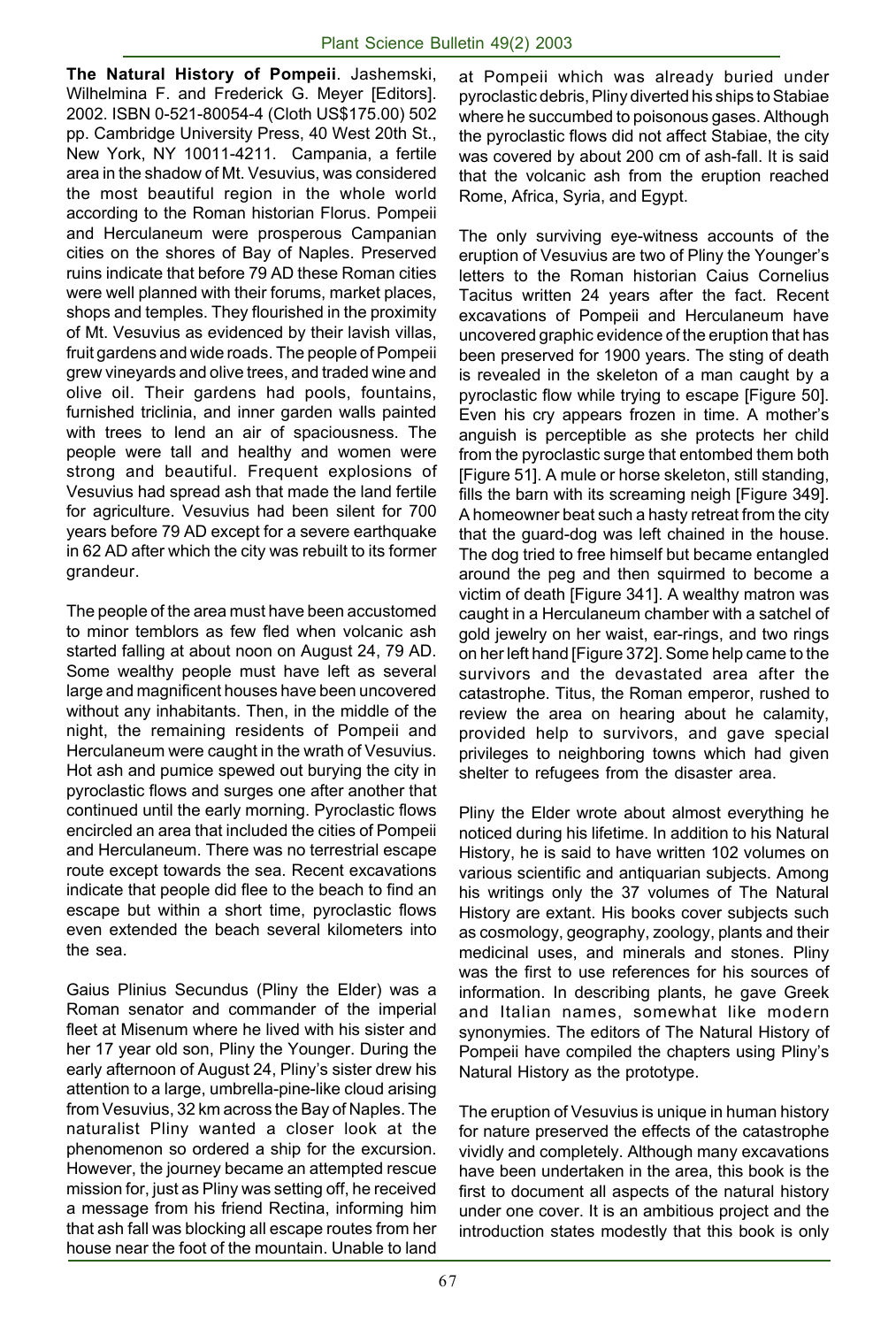the beginning. Recent excavations have uncovered several complete skeletons of fleeing people huddled together in beach-side chambers at Herculaneum. Stratigraphic descriptions of profiles unfold the history of the eruption and the characteristics of various surges from the afternoon of August 24 to the next morning.

All plants cataloged in this book are identified from actual carbonized remains or from wall paintings [see wall-painting of quince and plums in a glass bowl; Figure 88], mosaics, sculpture [Figure 95], graffiti, inscriptions, or accounts by ancient authors like Pliny the Elder. All 184 plants documented here are identified by their scientific names at generic or mostly specific levels and by their English and Italian common names. Each plant description gives the source (such as wall painting), references to ancient authors, and remarks. Carbonized remains of *Allium sativum* (garlic) were found in Herculaneum indicating its use in Italy since Roman times. *Pinus pinea* or umbrella-pine (referred to in Pliny the Younger's letter to Tacitus) is shown in a painting [Figure 127]. Its carbonized cone was found in Herculaneum [Figure 126]. There was no dearth of material to use in describing *Vitis vinifera* subsp. vinifera (grape), which was painted or sculpted frequently [Figures 160-163]. A SEM photomicrograph of a beautiful cross section of a grapevine stem is illustrated in Figure 159. Several lists of spores and pollen grains are given but none are photographed except for a pollen grain of *Malva sylvestris* (wild mallow) in Figure 108. Micropaleontological chapters (including palynology) examine various profiles to interpret environmental changes in the Vesuvian area.

Fish, marine invertebrates, insects, amphibians and reptiles, birds, and mammals are described following the style of the plant descriptions. All these taxa are cataloged from paintings or sculptures found in the ruins of Pompeii and Herculaneum. Snakes had a special place in culture, shrines, and fashion during Hellenistic and Roman periods. A rat-snake climbing on a small fig tree is described from a beautiful painting [Figure 283] and snakes are described from exquisite gold bracelets [Figure 287]. A full section is devoted to snakes on Pompeian household shrines [Figures 291-293].

The final chapter details deductions about the health, nutrition and social status of Herculaneum's people based on an examination of a small population of human skeletons. Although the inferences of this small study cannot be applied to the whole population of Campania, preliminary deductions can be made about the people of the area. Fertility at Herculaneum was low probably due to the common use of contraception and abortion.

Most of the inhabitants were healthy and well nourished. Women married young and there were mother-child deaths during child-birth. Prostitution and slavery were practiced in Herculaneum. Medical cures were available for certain diseases. In general, it was an affluent society with a creed of its own.

The editors should be complimented on their selection of reputed chapter authors from various scientific fields. This book instills a half a century's research on Pompeii. It is well-written and beautifully produced on glossy paper that renders excellent reproductions of wall-paintings, sculptures, and illustrations. However, reflection from the paper makes reading cumbersome. Good books are difficult to find and excellent ones are rarely affordable. The cost of this book is 35 cents per page which is a steal for such a book. Those who can, should get it and others should find a library to read it. All libraries should keep a copy on their reference shelf. This book will always be a centerpiece for lively conversation. — Satish K. Srivastava, Geology Consultant, 3054 Blandford Drive, Rowland Heights, California 91748; e-mail: sksrivastava@earthlink.net

**Alpine Plants of North America.** Nicholls, G. 2002. ISBN 0-88192-548-9; 344 pp. Timber Press Inc., Portland, OR. – Alpine plants experience demanding environmental conditions. These plants must withstand tremendous variation in temperature, moisture, and wind exposure to survive in what might be consider one of the most extreme plant environments. What is astounding to anyone who has hiked through these alpine regions, however, is the floral diversity that these regions harbor.

In **Alpine Plants of North America**, Nicholls provides a fairly comprehensive overview of the flowering plants in North American alpine environments. The book is primarily targeted towards growers and alpine-plant enthusiasts. Information conveyed in the book is readily accessible to non-scientists. In general, Nicholls avoids the use of technical plant terms and propagation and cultivation terms, and he provides a glossary at the end of the book for any marginally confusing terms that he does use (i.e., blade, calyx, rhizome). The book will be useful for scientists interested in propagating alpine plants for research purposes; however, this text will not be particularly informative for ecologists interested in the natural history of alpine plants. Very little natural history is provided, accept for anecdotal information spread throughout the volume.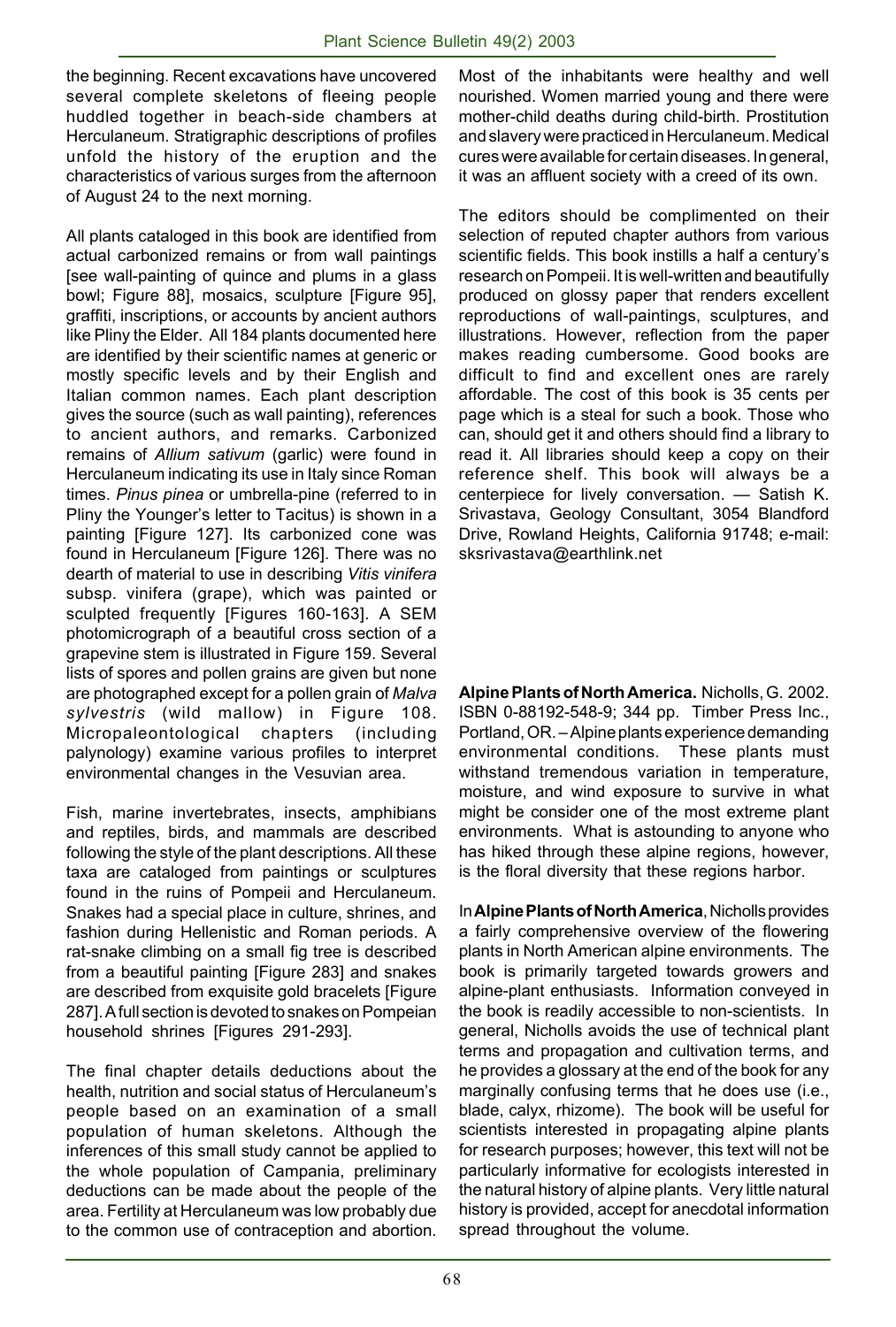The book has three sections. In the Introduction, Nicholls describes the principal characteristics of alpine habitats in North America (including Alaska, the Pacific Mountain System, the Great Basin, and the Rocky Mountains). This introduction highlights the variable environments that alpine plants experience and sets the stage for one of the takehome messages in this book, the difficulty of growing alpine plants outside of their native ranges.

In the second section of the book, Nicholls provides descriptions of alpine plants occurring in 54 genera. Each genus is introduced by a short section describing specific characteristics of the vegetation and flowers. Also included in some of the descriptions are some interesting anecdotal facts about the genera, such as the origin of some of the genera names and their reproductive biology. For each genus, he then describes either all of the alpine North American species or a subset that either he has had success cultivating or that he finds particularly attractive. The individual species accounts include their native range, elevation, phenology, and an accompanying photograph. Following these species accounts are detailed propagation and cultivation protocols for each genus. Also included is information on common garden pests and appropriate measures for pest control.

In the final section of the book, the author provides general cultivation information primarily for nonscientists, including the types of containers to use, how to construct rock gardens, sand beds, raised beds, and the benefits of alpine houses. He also discusses the merits of different soil mixtures and how to prepare the mixtures. The book ends with a glossary, appendices of alpine plant distributions by state and mail-order sources for seeds, and an index of plant names and the page number(s) on which the plants were described.

I only found the book to contain a few minor shortcomings. Primarily, I would have liked to have seen the author include more information about the natural history (and in particular the reproductive biology) of the plants, besides whether or not they were annual or perennial. In a few cases, the author mentioned that species were heterostylous or who the important pollinators were. In general, however, this information was sparsely represented in the text. In addition, in cases where genera were described as "toxic" to humans or livestock (i.e., *Delphinium* or *Ranunculus*), I would have liked to have seen some information about the types of secondary compounds involved (i.e., alkaloids).

Despite these minor weaknesses, the strengths of this book are many. Foremost, the book provides

useful and practical advice for propagating and cultivating alpine plants. For individuals attempting to grow alpine plants out of their native range for either research or heuristic purposes, this book is an invaluable resource! I also particularly liked the photographs of each species. Almost 500 color photographs are provided in the book. The photographs provide up-close information about the flowers and about the plant vegetation. The majority of the photographs depicted in the book were taken in the native range of the plants, providing a nice visual image of the types of substrates that the plants grow on naturally.

The diversity of floral features offered by alpine plants and the challenge presented in growing them will continue to attract plant enthusiasts. This text presents a valuable resource for the propagation and cultivation of these flowering plants. -Rebecca Irwin, Institute of Ecology, Ecology Building, University of Georgia, Athens, GA 30602

 **The Genus** *Arisaema***, A Monograph for Botanists and Nature Lovers.** Gusman G, Gusman L. 2002. ISBN 3-904144-91-X (Cloth, US \$ 69.95.) 507 color plates, 15 tables, 28 figures, 450 pp Timber Press, Portland, OR 97204-3527. This stunning and beautiful book is the result of many years of field work in many parts of the world by the authors who had firsthand experience with most of the species and made photographs of plants, mostly in natural habitats, showing different morphological aspects which best typify their systematics. A total of 507 color photographs allow most species to be well illustrated.

After a discussion of methods and timing of expeditions the introduction has a detailed and interesting section on morphology of the genus *Arisaema*, defining different aspects of the morphology and discussing each unit separately. Each feature is illustrated with a combination of line drawings and color photographs. Tuber morphology growth patterns, shoot and leaf morphology, variations in leaf patterns, inflorescences and sexual expression, differences in floral morphology, fruit morphology and germination patterns are all discussed in detail and correlated where possible with sectional classification. A glossary of leaflet shapes and many other features is presented, making even the beginner immediately familiar with *Arisaema.*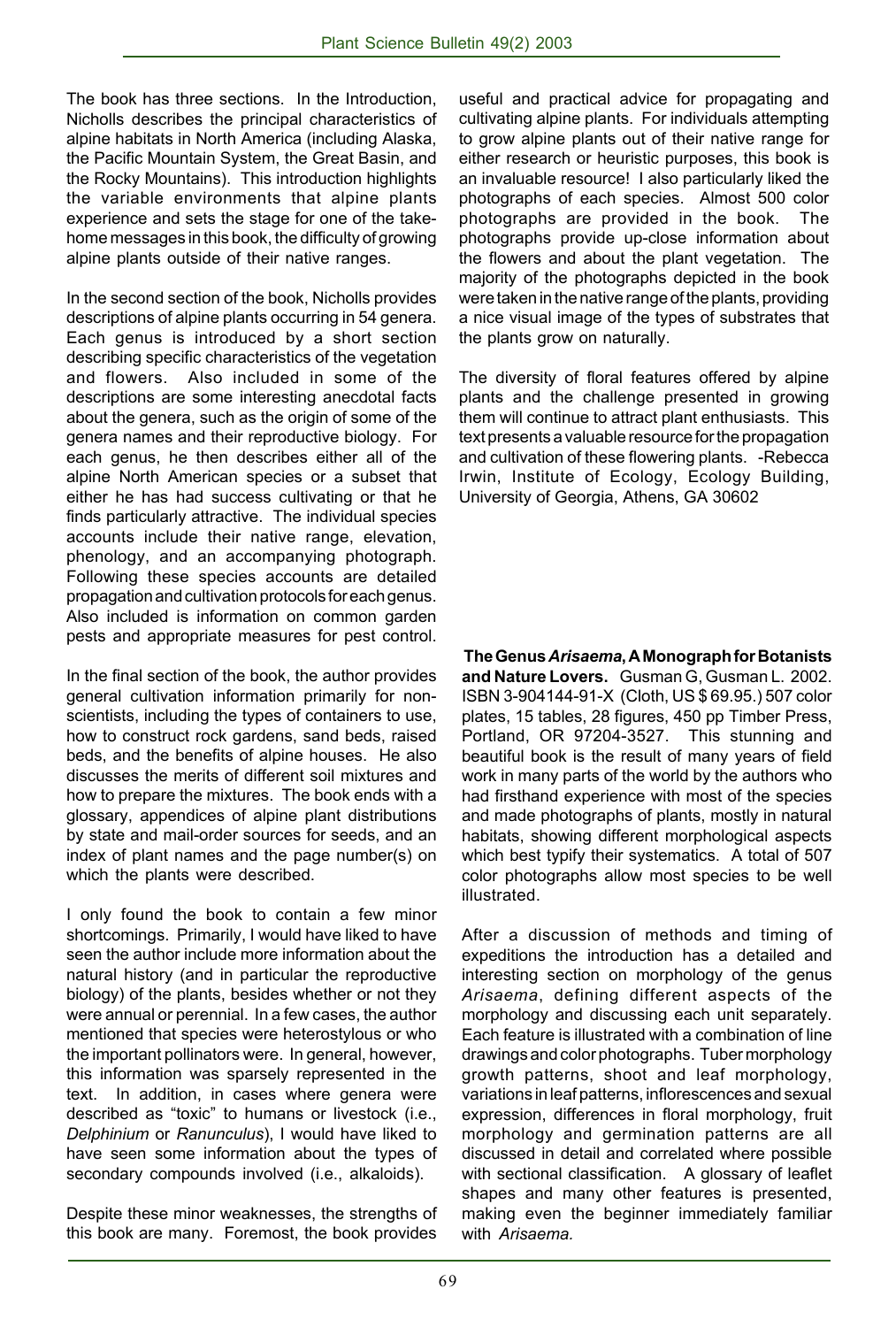Another part of the introduction deals with chemical and medicinal properties of *Arisaema* and still another section deals extensively with cultivation, dealing separately with species from different regions of the world giving temperature and climatic regimes. The authors have a primary interest in learning how to cultivate all species and have been successful with a large percentage of the species. Having arisaemas in cultivation has enabled the Gusmans to better understand the species and to learn how best to grow them. This information, passed on the readers, is one of the important features of the book. Hardiness and winter protection, proper nutrition, and a discussion of pests and diseases is an important aspect of cultivation. A discussion of flowering time is presented and a table of flowering times in Belgium is presented.

A section on propagation deals with vegetative multiplication, the timing of fruit production, seed development and proper methods of sowing seed. The section on systematics provides a history of genus, principal workers and a history of their efforts and recent methods of investigations including a tabular presentation of chromosome counts and the respective citations for reports.

Following a detailed description of the genus is a detailed multi-entry key to the 14 sections of *Arisaema* accepted by the authors. A table is also presented which shows the geographical distribution of the different sections. Another table defines the characters used to key out species. These characters are later presented in a tabular form for sections and subsections. Also for each section inflorescence and leaf types are summarized and presented with diagrammatical paintings.

Finally the bulk of the book deals with a detailed treatment of all the sections and the species in each section, complete with extensive discussion of each taxon including detailed descriptions as well as patterns of distribution and flowering periods. The end of the book provides a detailed alphabetical glossary of terms particularly useful for the non botanist and an extensive bibliography with over 500 references involving *Arisaema*

This is indeed a very welcome work, a wonderfully colorful and immensely practical book for anyone even remotely interested in *Arisaema.* It is a book that aroiders have been awaiting for a long time and the wait has been worth it. It will be a prized possession of horticulturists and botanists alike. - Thomas B. Croat. Missouri Botanical Garden, St. Louis, MO USA

**Portraits of Himalayan Flowers.** Yoshida, Toshio. 2002. ISBN 088192-551-9 (Cloth US\$39.95) 124 pp. Timber Press, 133 S.W. Second Avenue, Suite 450, Portland, Oregon 97204-3527. Portraits of Himalayan Flowers presents a largely pictorial account of many attractive plants from the Himalayas. The author is an associate researcher at the University Museum of the University of Tokyo, and he spent a decade traveling to the world's tallest mountains photographing various plants, most from the alpine regions though a few come from forests at lower altitudes.

Though this is an English edition of an originally Japanese book, the text is in excellent English, flowing melodically in many places. To the reader, the text resembles a sparer cousin of other famous works on the botanical exploration of the Himalayas, like Farrer's The Rainbow Bridge. Yoshida sets the scene very well in his brief introduction, as when he describes a morning early in his travels "Exiting the hut in which I had spent the night, I passed through a narrow doorway into a barren field shrouded in bright morning mist. A voice chanting a strange melody drew me out. In the field, a herd of male yaks and some scattered stones stood among the reddish stubble of justharvested buckwheat," following later with comments like "All these flowers looked like large jewels scattered over the bleak highlands by the hand of God and left there because no one had dared to touch them" (pp.13, 15). The voice was that of an old Tibetan reciting the Tibetan Buddhist rosary, with 108 repetitions of a mantra. This experience had such an effect on the author that he chose to illustrate 108 plants in this work.

Before the Introduction, Professor Hideaki Ohba of the University of Tokyo provides in two pages "A History of the Study of Himalayan Plants." Throughout the main part of Portraits of Himalayan Flowers, at the base of each picture Yoshida provides a concise text including scientific and common names for each plant, as well as pertinent details on growth habits and other preferences, and the altitude at which the plant was photographed.

This work comes from Timber Press, so no great surprise that many outstanding photographs of horticulturally important species illustrate this work. The author patiently waited for rare clear skies to photograph almost every plant, in spite of his working during the wettest part of the year in the Himalayas. He also includes the names of many prominent peaks shown in the photographs.

If there is a flaw in this work, it is the toodark printing of some of the excellent photographs,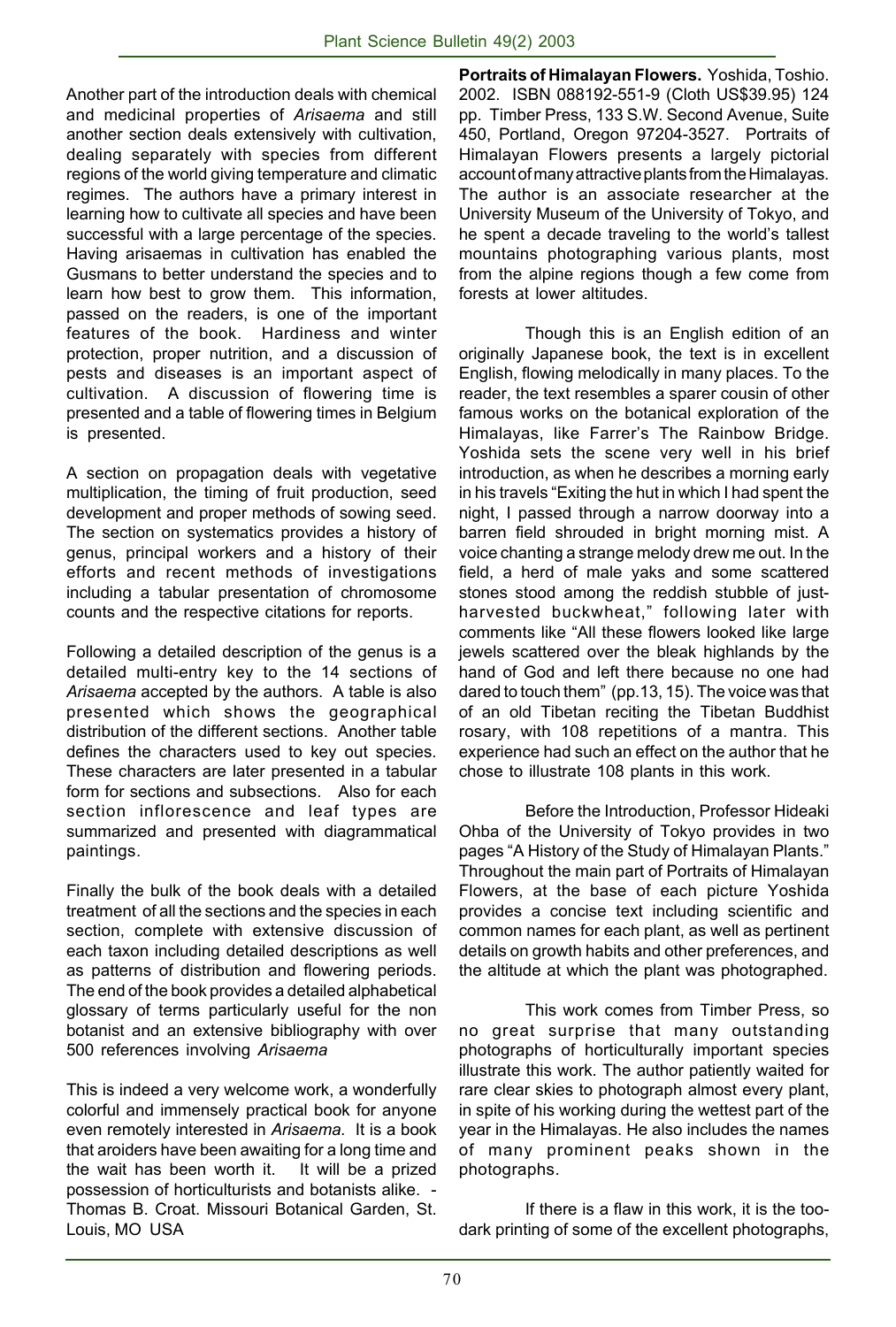at least in the copy used by the reviewer. Contrast is fine throughout. Otherwise, the book is a delight throughout, and most of the pictures are of excellent brightness.

Every college and university should obtain a copy of Portraits of Himalayan Flowers by Toshio Yoshida for its library. The stunning photographs will appeal to everyone interested in the Himalayas or in botany, and they might be an excellent tool for sparking interest in new students, with pictures of the famous Himalayan rhubarbs and woolly members of the Asteraceae. Buy a copy today. – Douglas Darnowski, Department of Biology, Washington College.



**The Botanical Language: An Interactive Guide to Vascular Plants**. Crowl, Virginia A. 2002. CD . 157 Forest Ave., Hudson, MA 01749-1830. The Botanical Language presents a wide range of basic botanical terms along with ample illustrations in a readily accessible format. The CD is formatted to be used with either a Macintosh (OS 7.0 or higher) or PC (Windows 3.1, 95, NT, or later). The reviewer was able to use this CD with Windows 2002 and Mac OS 10.2 without difficulties related to system software.

The Introduction presents a warning of the need to study the terms carefully and systematically the author seeks with this CD to present details of vascular plants, saying that they have been chosen for the subject of this work because they are the most commonly noticed plants. Also, the author created this CD for use by students of botany or interested laymen. The opening to the CD includes a stern warning that not reading the Introduction will lead to confusion in new users, but this in part indicates that there are some flaws in the design of this CD—after all, the design should be optimized for the convenience of the user. In addition, the details and terms discussed are limited to those which are observable using the naked eye or a 10x hand lens.

The Table of Contents groups the photographs and their accompanying descriptions into seven sets, as they are related to Flowers, Inflorescences, Leaves, Descriptive Terms, Fruits and Seeds, Grasses and Sedges, and Nonflowering Plants. In all, 293 photographs illustrate various species at a resolution that is perfectly adequate for the purpose chosen. The 293 photos illustrate not quite as many species—a few species receive more than one entry.

Clicking on one of these seven categories leads the user to a list of the various entries under that heading. Entries consist of a single photograph with a few paragraphs of description. Botanical terms are highlighted in the description by underlining, and clicking on the term links to the glossary. Each term in the glossary has a short paragraph listing a definition and links to other entries throughout the CD that use that term. This is a sensible and useful feature, though one problem in the design of this CD is that links to other entries occur only as numerical references, not botanical or common names. Therefore, it is not immediately obvious, without actually going to those other entries, what other plants share a given feature.

By clicking on the small version of the photo which sits next to the text in an entry leads to a large version of the same photograph with the parts in question clearly labeled. The illustrations are of very good

contrast and brightness though generally not of high resolution.

Another section on Relationship of Terms briefly discusses Contrasting, Confusing, and Merging Terms, though the length of the discussion and the lack of included illustrative examples in this section may make it less than useful for new botanists—if nothing else, pairs of links to entries illustrating these three should have been included. Similarly, there is a Taxonomic Table which describes Latin names, their origins and use, as well as giving many examples, though not covering all families of vascular plants.

The Botanical Language will be of real use in introductory courses or anywhere a quick review of basic botanical terminology is needed. The lack of a search feature is a drawback, but it will nevertheless be of general utility. – Douglas Darnowski, Department of Biology, Washington College.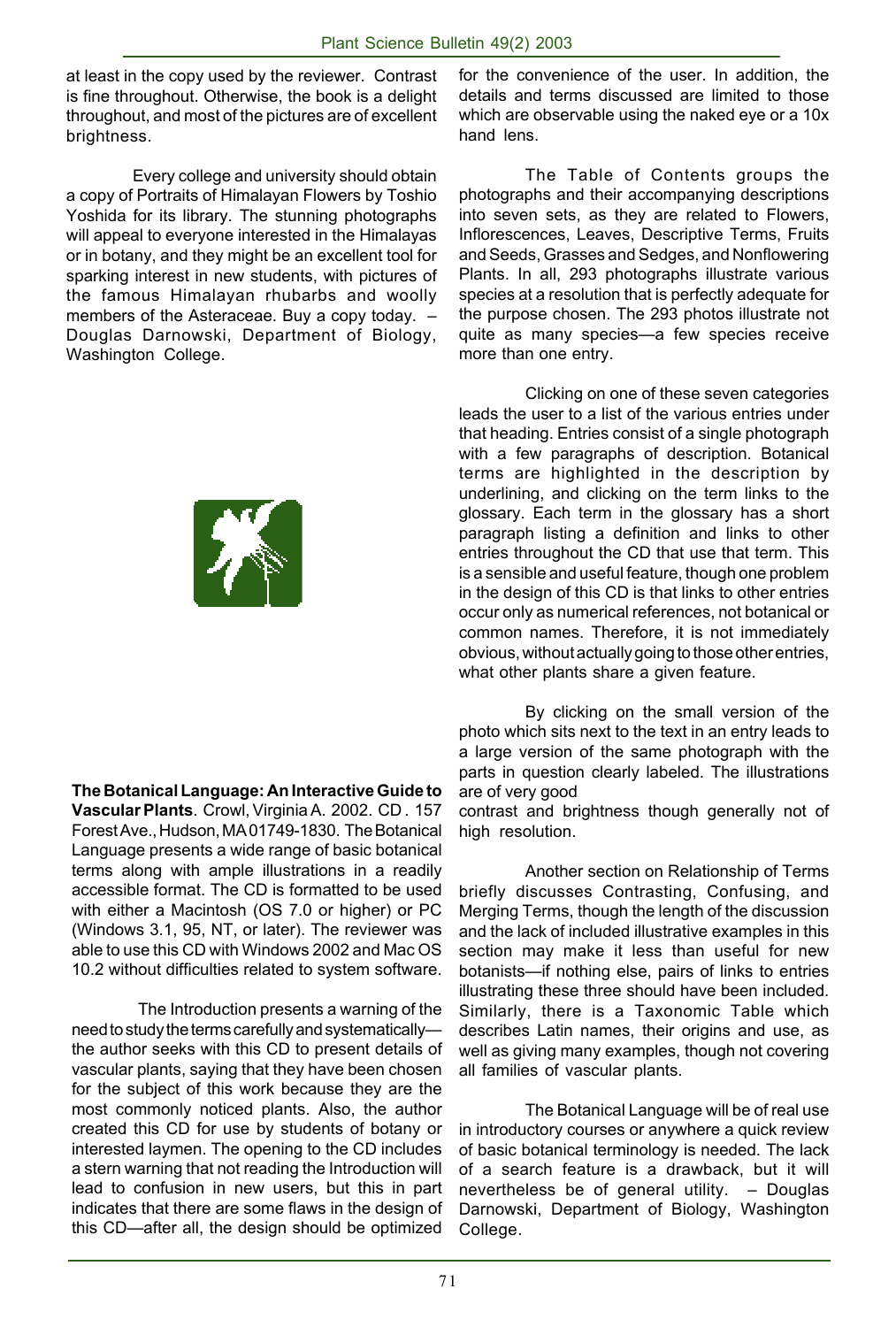**Plants**. Irene Ridge, Editor. 2002 ISBN 0-19-925548- 2 (Paperback + CD-ROM) 345pages Oxford University Press.- This book is an introductory text on plant physiology. The text is targeted towards "first or second year undergraduates". There are some places where it is clear prior coursework is assumed and for the typical first year undergraduate in the US (this text is geared towards the UK audience) this text would be rather difficult. Students who have had at least a year of biology (including a significant botany component) and chemistry would be able to understand the material in this text. There are 6 chapters of roughly 50-55 pages each. I feel these are a bit long for the typical first year student but the organization of these chapters and their length makes sense.

Plants covers the major areas one would expect to find in a plant physiology text although the depth of detail is less than that found in Taiz and Zeiger's, Salisbury and Ross', and Hopkins and Hüner's Plant Physiology texts. There are several points in Plants where the authors of a given chapter point out that memorizing and focusing on the tiniest details is not what is important. They make evident that understanding the importance of some concept, for example, the features of life cycles that have lead to success in terrestrial environments, is paramount to memorizing many details of those cycles. One thing included in this text that I have not seen in many plant physiology texts is a chapter on interactions between seed plants and microbes. Generalizations on such interactions and several case studies are presented. This is a nice basic chapter.

This text sticks very well to the main theme which is answering the question "how do plants function and grow in a wide range of environments." Every topic introduced in Plants somehow leads back to the main theme. This book also delivers when it comes to emphasizing "doing science". A number of the topics are approached in a fashion that leads the reader to understand how we know what we know. How did plant physiologists explore a particular phenomenon? What was observed in specific experiments and how did the scientists arrive at their interpretations?

One feature I find attractive with this text is the inclusion of questions as the reader reads the text, not as a list at the end of the chapter. These questions ask the reader to obtain information from tables and figures, including graphical data. This information in some cases must be interpreted in light of already presented information. The one thing I did not like about this arrangement is that the answers to the questions appear immediately after the question. I would prefer including all the answers in an appendix at the end of the text or certainly separated somehow from the question.

This text also comes with a CD-ROM for PC only. Two "exercises" are included: Digital Microscopy and Plant Gene Manipulation. Both of these are supplemental to the material in the book although they certainly can help student understanding of topics in the text. The exercises are interactive. They are probably too elementary for more advanced students but the programs would provide a good review for them and certainly the exercises are appropriate for the intended audience.

This is a good introductory book on plant physiology. It is not as detailed as other texts out on the market but it does things quite attractive for teaching an introductory student some basic ideas of plant physiology.- Henri Roger Maurice, Department of Biology, University of Southern Indiana, Evansville, IN 47712



**The Triple Helix: Gene, Organism and Environment**, Richard Lewontin. 2000. ISBN 0-674-00677-1 (paperback, \$15). Harvard University Press. 136 pp. – This little book (only 13cm x 19cm x 136pp!) has an expansive scope. In the first three chapters, which were originally presented as a series of lectures in the Lezioni Italiani in Milan, Lewontin critiques the reductionist agenda in modern biology. The fourth and final chapter, which was written expressly for this book, outlines an alternative framework for our consideration, suggesting a middle path between "unremitting reductionism" and "obscurantist holism."

The three chapters of critique are well-written and persuasive. Lewontin's writing is easily accessible to undergraduate students, and yet manages to question many of the underlying assumptions implicit in the thought and work of most biologists today. The case he builds is strengthened considerably by the evidence presented from the scientific literature, and by the clarity of his logic and expression. Were his critique somehow taken to heart by biologists, it would significantly redirect the course of scientific inquiry in the  $21<sup>st</sup>$  century. As Lewontin says: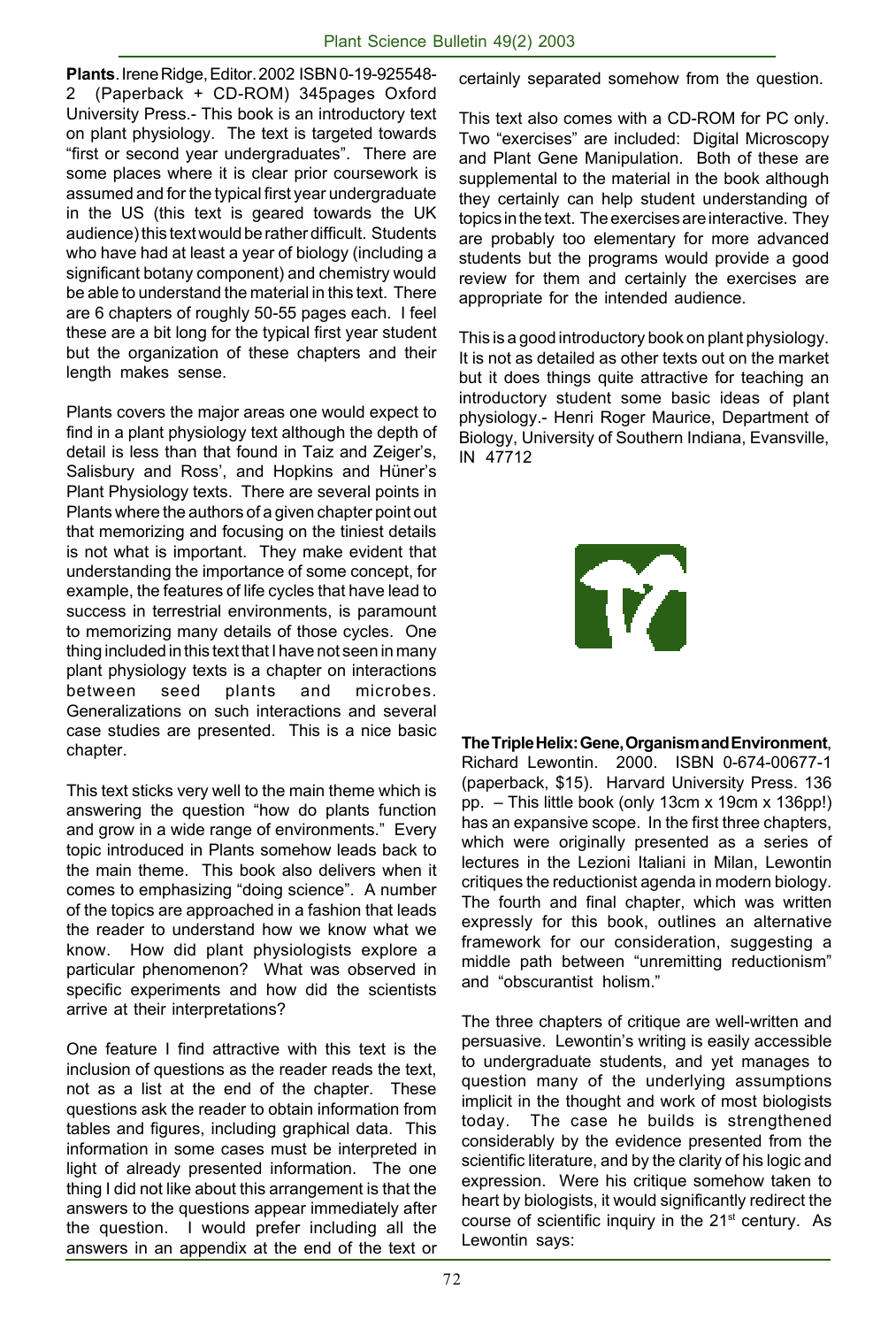"There is nothing in the first three chapters of this book that is not well known to all biologists. Everybody 'knows' at some level of consciousness that DNA is not self-reproducing, that the information in DNA sequences is insufficient to specify even a folded protein, not to speak of an entire organism, that the environment of an organism is constructed and constantly altered by the life activities of the organism. But this in-principle knowledge cannot become folded into the structure of biological explanation unless it can be incorporated into the actual work of biologists." P.129.

The real question is how to accomplish the task set forth in that last sentence. As a start, these three chapters should be required for reading and discussion by all undergraduate and graduate students of biology and their professors. If we were to do that, I believe we would soon come to wrestle with the same challenge which Lewontin faces in Chapter 4. In his words:

"The earlier chapters in this book have a distinctly negative flavor. They are devoted to explanations of the way in which a reductionist approach to the study of living organisms can lead us to formulate incomplete answers to questions about biology or to miss the essential features of biological processes or to ask the wrong questions in the first place. It is easy to be a critic. All one needs to do is to think very hard about any complex aspect of the world, and it quickly becomes apparent why this or that approach to its study is defective in some way. It is much more difficult to suggest how we can, in practice, do better. It is useless to call in general terms for some more synthetic approach or to say that somehow we need a new insight." p. 109.

Lewontin's response to this challenge is to make the following case, which I'll present in a highly condensed form:

The middle path between reductionism and holism requires us to recognize that "The world is divided into nearly independent subsystems within which there are effective interactions but between which there are no palpable relations… The delineation of effective subsystem boundaries is a major practical task for the biologist…" p. 110. Recent theories of systems (i.e. catastrophe theory, chaos theory, and complexity theory) are inadequate explanations of biological phenomena, and so we should consider that "organisms are internally heterogeneous open systems." p. 114.

Recognition of the internal heterogeneity of biological systems should lead to a renewed emphasis on "form" and its relationship to function at all levels of organization. From the elucidation of the structure

of DNA in 1953 to the "X-ray structure of a voltage dependent K+ channel" (*Nature* 423:33-41, 1 May 2003), the essential role of structural knowledge in our understanding of function is abundantly clear. "For this purpose we do not need a revolutionary insight into the laws of biology, but only a lot of hard work." p. 118.

Consideration of the openness of biological systems leads to the recognition that "organism and environment are both causes and effects in a co-evolutionary process… This coevolutionary process … is almost always topologically continuous. That is, small changes in the environment lead to small changes in the organisms which, in turn, lead to small changes in the environment." p. 126. "In order to take proper account of the ordinary topologically continuous changes in the relation of organism and environment, we do not need a revolution in the way experimental observations are made… only a reorientation of attention." p. 127.

Finally, "New experimental techniques are in part induced by the problems that are under investigation by a community of scientists with common interests, but once those technologies exist they have great power in determining the questions that are asked…As there is a dialectic between organisms and their environments… so there is a dialectic of method and problematic in science… Progress in biology depends not on revolutionary new conceptualizations, but on the creation of new methodologies that make questions answerable in practice in a world of finite resources." pp. 128- 129.

While it may be unfair to extract the skeleton of an argument for inspection, including few of the ligaments and almost none of the flesh, I have endeavored to do justice to the case Lewontin makes in Chapter 4. I admit to some disappointment that there was no "new insight," no successor to the attempts of catastrophe theory, chaos theory, and complexity theory to provide an overarching framework to bridge reductionism and holism, except to emphasize the definition of organisms as internally heterogeneous open systems. On the other hand, the book succeeded beautifully in stimulating me to think about these deeper philosophical issues in biology, and to discuss them with my students and colleagues. I recommend **The Triple Helix** highly to both students and senior scientists for its provocative analysis of the intellectual direction of the biological sciences. Jonathan Frye, Department of Natural Science, McPherson College, McPherson, KS 67460.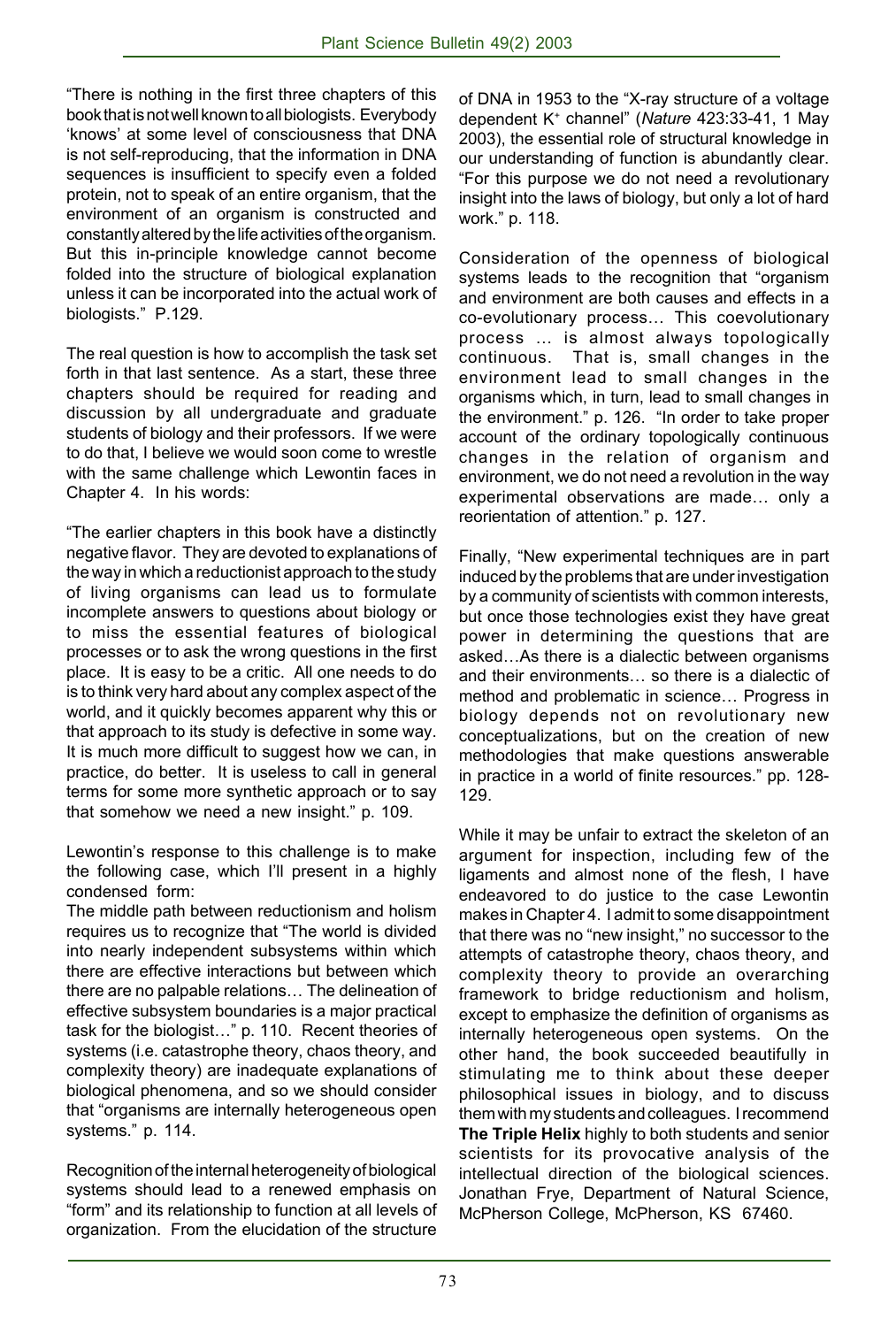## **Books Received**

If you would like to review a book or books for PSB, contact the Editor, stating the book of interest and the date by which it would be reviewed (1 February, 1 May, 1 August or 1 November). Send E-mail to sundberm@emporia.edu, call or write as soon as you notice the book of interest in this list because they go quickly! Ed.

**Advanced Research on Plant Lipids.** Murata, Norio. 2003. ISBN 1-40201-105-9 (Cloth US\$127) 439 pp. Kluwer Academic Publishers B.V. P.O. Box 989, 3300 AZ Dordrecht, The Netherlands.

**American Botanical Prints of Two Centuries.** Bridson, Gavin, James J. WHite and Lugene B. Bruno. 2003. ISBN 0-913196-75-4 (Paper US\$25.00) 239 pp. Hunt Institute for Botanical Documentation, Carnegie Mellon University, 5000 Forbes Avenue, Pittsburgh, PA 15213-3890.

**Australian Plant Communities: Dynamics of Structure, Growth and Biodiversity.** Specht, Ray L. and Alison Specht. 2002. ISBN 0-19-551654-0 (Paper US\$40.00 ) 492 pp. Oxford University Press, 2001 Evans Road, Cary , NC 27513.

**Climbing Roses of the World.** Quest-Ritson, Charles. 2003. ISBN 0-88192-563-2 (Cloth US\$34.95) 376 pp. Timber Press, Inc. 133 S.W. Second Ave., Suite 450, Portland, OR 97204-3527.

#### **The Correspondence of Charles Darwin, Volume 13, 1865, Supplement 1822-1864.**

Burkhardt, Frederick, Duncan M. Porter, Sheila Ann Dean, Samantha Evans, Shelly Innes, Alison M. Pearn, Andrew Schlater, Paul White and Sarah Wilmot (eds). 2003. ISBN 0-521-82413-3 (Cloth US\$90.00) 695 pp. Cambridge University Press, 40 West 20th St., New York, NY 10011-4211.

**Developmental Plasticity and Evolution.** West-Eberhard, Mary Jane. 2003. ISBN 0-19-512235-6 (Paper ) 794 pp. Oxford University Press, 2001 Evans Road, Cary, NC 27513.

**An Encyclopedia of Cultivated Palms.** Riffle, Robert Lee, and Paul Craft. 2003. ISBN 0-88192-558- 6 (Cloth US\$49.95) 528pp Timber Press, Inc. 133 S.W. Second Ave., Suite 450, Portland, OR 97204- 3527.

**Gathering Moss: A Natural and Cultural History of Mosses.** Kimmerer, Robin Wall. 2003. ISBN 0-87071-499-6. (Paper US\$17.95) 176 pp. Oregon State University Press, 101 Waldo Hall, Corvallis, Oregon, 97331-6407.

**The Illustrated Encyclopedia of Trees.** More, David. 2002. ISBN 0-88192-520-9 (Cloth \$79.95) 800 pp. Timber Press, Inc. 133 S.W. Second Ave., Suite 450, Portland, OR 97204-3527.

**Lloyd Herbert Shinners: By Himself.** Ginsburg, Ruth. 2002. ISBN 1-889878-10-3 (Paper US\$28) 223pp. Botanical Research Institute of Texas Press, 509 Pecan Street, Fort Worth, TX 76102-4060.

**Medicinal Plants of the World, Vol. 1, Chemical Constituents, Traditional and Modern Medical Uses , 2nd ed.** Ross, Ivan A. 2003. ISBN 1-58829- 281-9 (Cloth US\$99.50) 489 pp. Humana Press, 999 Riverview Dr. Totowa, NJ 07512.

**Native Plants in the Coastal Garden: A Guide for Gardeners in the Pacific Northwest, Revised and updated.** Pettinger, April and Brenda Costanzo. 2002. ISBN 0-88192-582-9. (Paper US\$19.95) 248 pp. Timber Press, Inc. 133 S.W. Second Ave., Suite 450, Portland, OR 97204-3527.

**The Natural History of a Garden.** Spedding, Colin and Geoffrey Spedding. 2003. ISBN 0-88192- 578-0 (Cloth US\$) 253 pp. Timber Press, Inc. 133 S.W. Second Ave., Suite 450, Portland, OR 97204- 3527.

**The New Book of Salvias**. Clebsch, Betsy. 2003. ISBN 0-88192-560-8 (Cloth US\$29.95) 344 pp. Timber Press, Inc. 133 S.W. Second Ave., Suite 450, Portland, OR 97204-3527.

**Origination of Organismal Form: Beyond the Gene in Developmental and Evolutionary Biology.** Müller, Gerd B. and Stuart A. Newman. 2003. ISBN 0-262-13419-5 (Cloth US\$ 45.00) 342 pp. The MIT Press. 5 Cambridge Center, Cambridge, MA 02142- 1493.

**Perfect Planet, Clever Species: How Unique are We?** Burger, William C. 2003. ISBN 1-59102-016-6 (Cloth) 345 pp. Prometheus Books. 59 John Glenn Drive, Amherst, NY 14228-2197.

**Pesticides: Problems, Improvements, Alternatives.** Hond, F. Den, P. Groenewegen and M.M. van Straalen. 2003. ISBN 0-63-20595-2 (Cloth US\$134.99) 256 pp. Iowa State University Press, 2121 State Avenue, Ames, IA 50014-8300.

**Plant Biotechnology 2002 and Beyond: Proceedings of the 10th IAPTC&B Congress.** Vasil, Indra K. (ed). 2003. ISBN 1-4020-1126-1 (Cloth US\$181) 619 pp. Kluwer Academic Publishers B.V. P.O. Box 989, 3300 AZ Dordrecht, THE NETHERLANDS.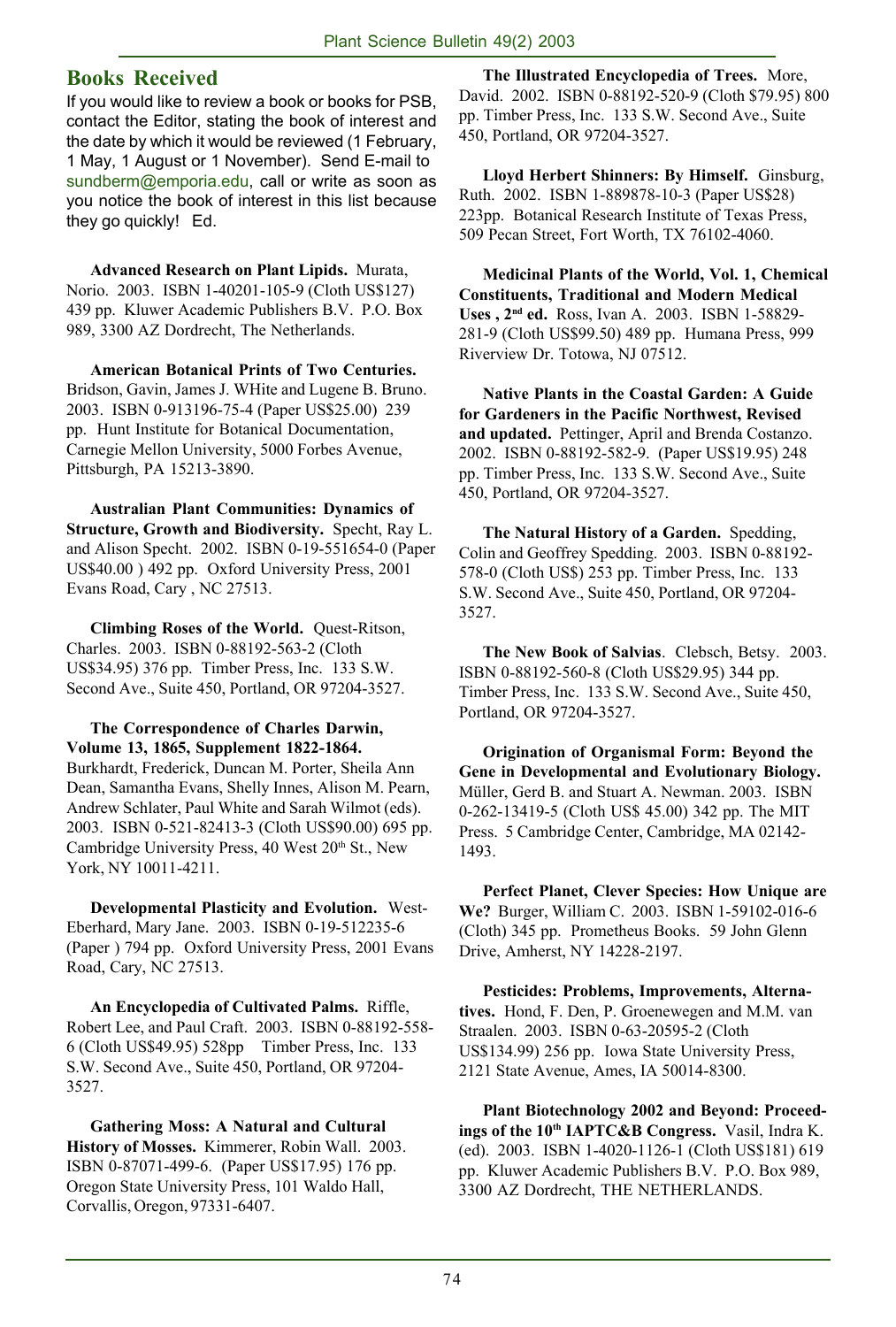**Plant Resins: Chemistry, Evolution, Ecology, and Ethnobotany.** Langenheim, Jean H. 2003. ISBN 0-88192-574-8 (Cloth US\$49.95) 612 pp. Timber Press, Inc. 133 S.W. Second Ave., Suite 450, Portland, OR 97204-3527.

**Plant Tissue Culture: 100 Years Since Gottlieb Haberlandt.** Laimer, Margit and Waltraud Rücker (eds). 2003. ISBN 3-211-83839-2. (Paper EUR 78.00) 260 pp. Springer-Verlag KG. Sachsenplatz 4-6, P.O> Box 89, A-1201, Wien, Austria.

**Plants on the Trail with Lewis and Clark**. Patent, Dorothy Hinshaw and William Muñoz. ISBN 0-618-06776-0 (Cloth\$18.00) 104 pp. Clarion Books, 215 Park Avenue South, New York, NY 10003.

**Postharvest Oxidative Stress in Horticultural Crops.** Hodges, Mark, (ed). 2003. ISBN 1-56022- 963-2 (Paper US\$49.95) 280 pp. The Haworth Press Inc., 10 Alice Street, Binghamton, NY 13904-1580.

**Pteridologia 3: A Modern Moltilingual Glassary for Taxonomic Pteridology.** Lellinger, David B. 2002. ISBN 0-933500-02-5 (Cloth US\$15.00) 263 pp. American Fern Society, Inc., 326 West St., N.W., Vienna, VA 22180-4151.

**Rainforest.** Oldfield, Sara., photography by Bruce Coleman Collection. 2003. ISBN 0-262-15106-5. (Cloth US\$29.95) 160 pp. The MIT Press. 5 Cambridge Center, Cambridge, MA 02142-1493.

**The Tangled Field: Barbara McClintock's Search for the Patterns of Genetic Control.** Comfort, Nathaniel C. 2003. ISBN 0-674-01108-2 (Paper US\$17.95) 337 pp. Harvard University Press, 79 Garden Street, Cambridge, MA 02138.

**Taxonomy, Distribution, and Ecology of the Genus** *Phaseolus* **(Leguminosae-Papilionoideae) in North America, Mexico and Central America.** Freytag, George, and Daniel Debouck. 2002. ISBN 1- 88878-11-1 (Paper US\$40.00) 300 pp. Botanical Research Institute of Texas Press, 509 Pecan Street, Fort Worth, TX 76102-4060**.**

**Taxus: The Genus** *Taxus*. Itokawa, Hideji and Kuo-Hsiung Lee (eds). 2003. ISBN 0-415-29837-7 (Cloth ) 456 pp. Taylor & Francis Inc., 29 West  $35<sup>th</sup>$ Street, New York, NY 10001.

**Tree Bark: A Color Guide**. Vaucher, Hugues. 2003. ISBN 0-88192-576-4 (Cloth US\$39.95) 260 pp. Timber Press, Inc. 133 S.W. Second Ave., Suite 450, Portland, OR 97204-3527.

**Weeds in My Garden: Observations on Some Misunderstood Plants.** Heiser, Charles. 2003. ISBN 0-88192-562-4. (Cloth US\$22.95) 260 pp. Timber Press, Inc. 133 S.W. Second Ave., Suite 450, Portland, OR 97204-3527.

**The Well-Designed Mixed Garden.** DiSabato-Aust, Tracy. 2003. ISBN 0-88192-559-4. (Cloth US\$39.95) 460 pp. Timber Press, Inc. 133 S.W. Second Ave., Suite 450, Portland, OR 97204-3527.

# **Don Les' "Really Bad Plant Puns!"**

#### **Questions:**

- 1. What do you get from eating too much milo?
- 2. Why was the Triticum plant sick?
- 3. Which plant hangs out at Las Vegas?
- 4. Who laughs at Calamus jokes?
- 5. Which plant couple wore green on St. Patrick's Day?



 *Faux* Bumper Advertising compliments of Prof. Robert Tatina, Dakota Wesleyan Univ., Mitchell, SD

#### **Answers:**

- 1. sore gums
- 2. it ate some wheat germ
- 3. the bird of pair-of-dice
- 4. somebody with a rattan sense of humor
- 5. Phil and Rhoda O'Dendron